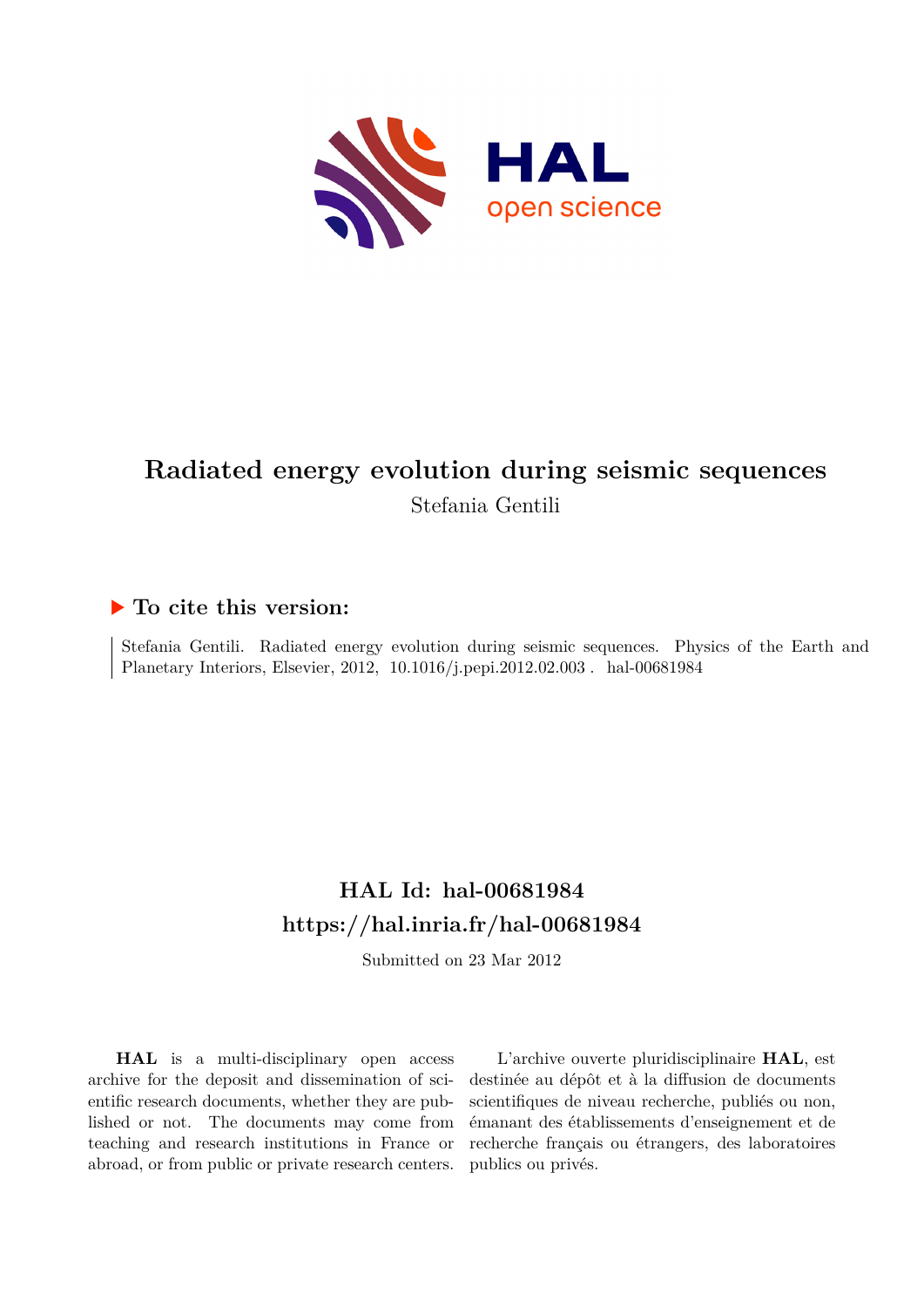| $\mathbf 1$    |                                                                                                   |
|----------------|---------------------------------------------------------------------------------------------------|
| $\overline{2}$ |                                                                                                   |
| 3              | Radiated energy evolution during seismic sequences                                                |
| 4              |                                                                                                   |
| 5              |                                                                                                   |
| 6              |                                                                                                   |
| $\overline{7}$ | S. Gentili                                                                                        |
| 8              |                                                                                                   |
| 9              |                                                                                                   |
| 10             | Istituto Nazionale di Oceanografia e di Geofisica Sperimentale, Centro Ricerche Sismologiche, Via |
| 11             | Treviso 55, 33100 Cussignacco, Udine, Italy. Tel. +39 040 2140134, Fax. +39 0432 522474           |
| 12             | E-mail: sgentili@inogs.it                                                                         |
| 13             |                                                                                                   |
| 14             |                                                                                                   |
| 15             |                                                                                                   |
| 16             |                                                                                                   |
| 17             |                                                                                                   |
|                |                                                                                                   |
| 18             |                                                                                                   |
| 19             |                                                                                                   |
| 20             |                                                                                                   |
| 21             | Keywords: Omori law, Gutenberg Richter law, seismic sequences, c value estimation, energy         |
| 22             | evolution, parameters correlation                                                                 |
| 23             |                                                                                                   |
| 24             |                                                                                                   |
| 25             |                                                                                                   |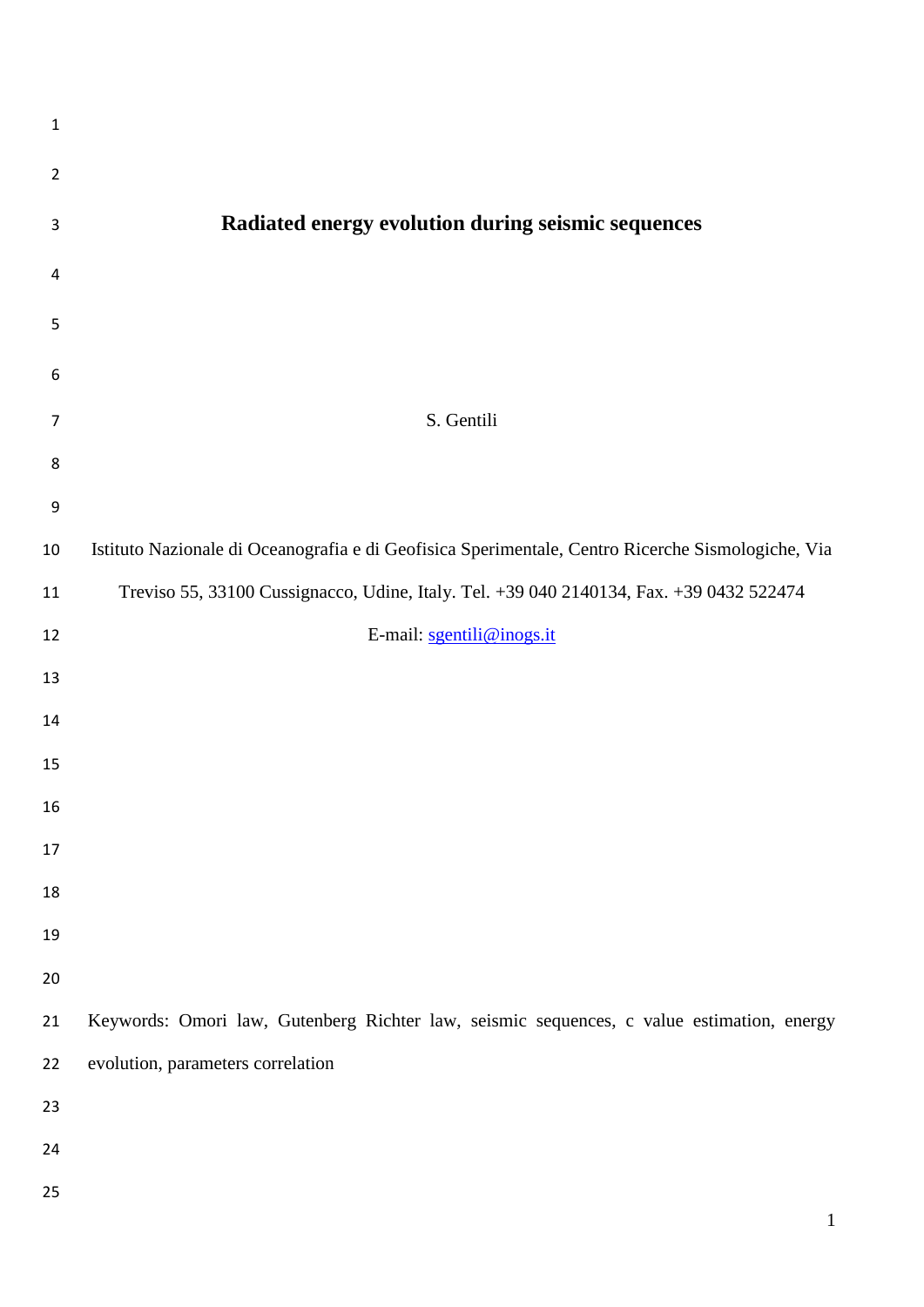- 
- 
- 
- 
- 
- 

## **Abstract**

 In this paper, I propose a new equation describing the evolution of seismic sequences, based on radiated energy. The evolution of radiated energy in time is described as function of the *p* and *c* parameters of the modified Omori law and of the energy radiated within a short time following the mainshock. By using the energy rather than the number of events in describing seismic sequences, I circumvent the problem of missing weak aftershocks close in time to the mainshock, because most of the total energy is contained in largest events. In addition, I propose an equation describing the difference in magnitude between the mainshock and the strongest aftershock as function of the energy radiated in a short time after the mainshock, of *p*, *c*, and of the parameter *b* of the Gutenberg Richter equation. An application to California sequences shows values of *p* in the range [0.65, 1.5] and *c* in the range [0, 0.25] and no dependence of *c* on the difference between mainshock and cutoff magnitude.

- 
- 
- 
- 
-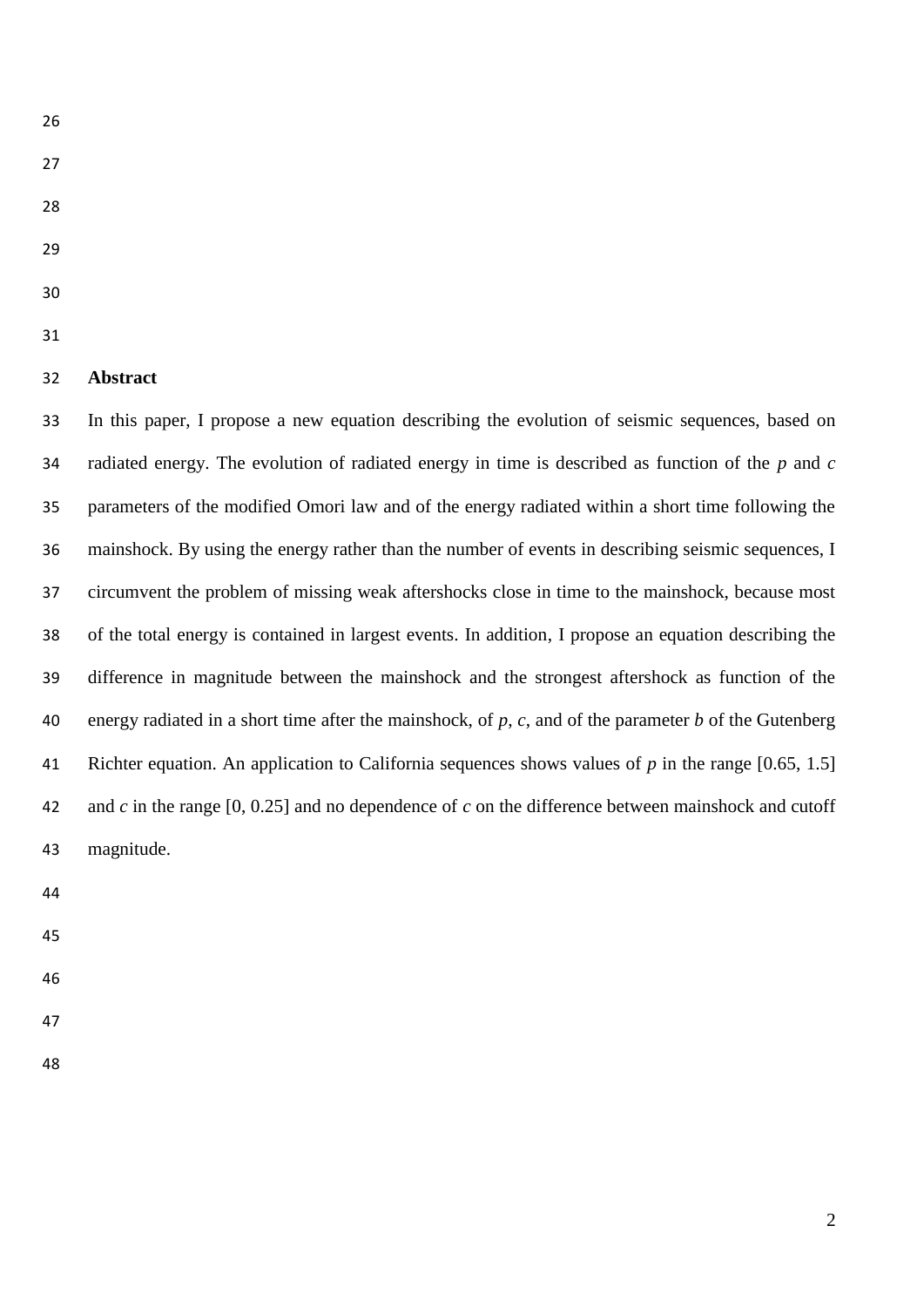## *1. Introduction*

Seismic sequences have been studied since the end of the  $19<sup>th</sup>$  century to find general laws describing their time evolution and energy distribution. The so called "Båth law", anticipated by Richter (1958) and then presented in larger detail by Båth (1965), states that the sample mean of the 53 difference  $\Delta m$  between the mainshock and the strongest aftershock magnitudes is 1.2, for magnitudes based on surface wave scale. However, Båth (1965) itself provided examples in which the Båth law does not hold. Compatible results were found by Utsu (1957, 1961) on Japanese catalogue. This approach does not consider the different productivity and magnitude distribution from one sequence to the other and the temporal distribution of aftershocks.

 In the same years, despite considerable statistical variability associated with seismicity, important general laws were observed for seismic sequences, like the Modified Omori Law (MOM – Utsu, 1961) the frequency-magnitude scaling (Gutenberg and Richter, 1954) and, subsequently, the Reasenberg and Jones (1989, 1994) equation, that relates the event frequency to the magnitude *M<sup>m</sup>* 62 of the main shock, the cutoff magnitude  $M_I$  and the time elapsed from the mainshock.

 In this paper, I assume that the sequences can be approximated with Reasenberg and Jones equation, I apply the relation between energy and magnitude and I find analytically (see Section 2) an equation that describes the cumulative radiated energy as function of time. In the proposed law the aftershock radiated energy is expressed as a function of *p* and *c* parameters of the MOM, of the mainshock energy and of the energy radiated in a selected time period after the mainshock.

 The description of seismic sequences in terms of energy or seismic moments has been already done in the other papers: Gentili and Bressan (2008) compared the radiated energy at short time after the mainshock with the one at the end of the sequence, Shcherbakov and Turcotte (2004) proposed a relation between the difference between the mainshock and the strongest aftershock magnitude and the sequence radiated energy, Kagan and Houston (2005) proposed a description of the sequence in terms of seismic moment, Zaliapin et al (2005) proposed a method for fitting cumulative moment.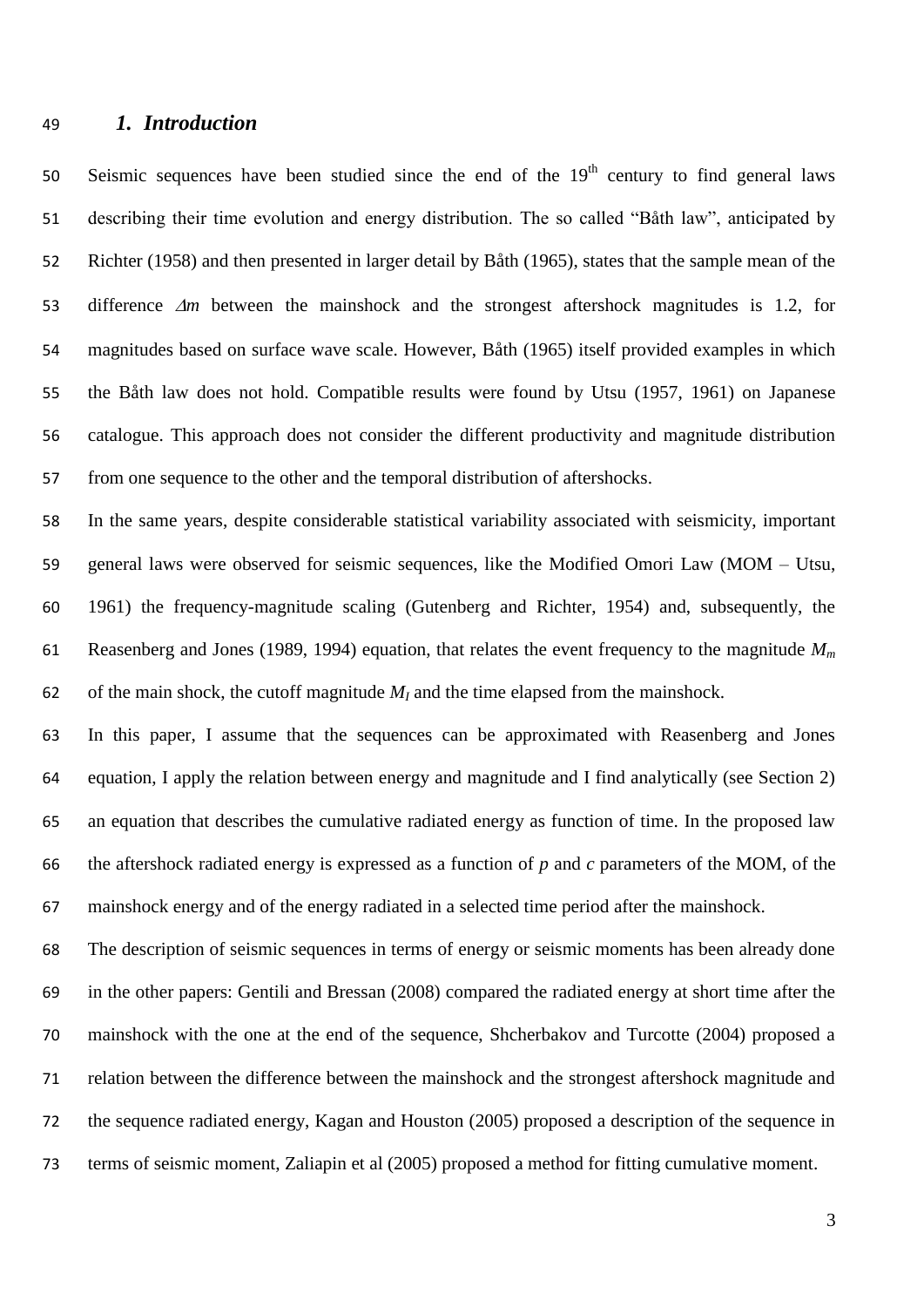An important feature of the approach proposed in this paper is that it allows to make an alternative evaluation of *p* and *c* parameters. Recently, the *c* parameter has been identified as related to the stress in the area, and is used for short term earthquake forecasting (EAST model - Shebalin et al., 2011). However, the value of *c* has been widely debated (Kagan and Houston, 2005, Lolli and Gasperini, 2006, Utsu et al., 1995, Shcherbakov et al., 2004, Kagan, 2004 and Lippiello et al., 2007). The origin of the debate is that the *c* term in the MOM is sensitive to the rate of seismicity for times close to the mainshock, i.e. when, due to the waveform superposition, it is more difficult to evaluate the seismicity rate, especially when small earthquakes are considered. The proposed approach overcomes this problem, because it is sensitive to strong magnitude earthquakes, i.e. the ones that are more easily detected.

84 A general law was proposed (see section 3) relating the energy radiated in a short time period after 85 the mainshock and the difference in magnitude  $\Delta m$  between the mainshock and the strongest 86 aftershock of the seismic sequence. The equations describing the radiated energy as function of time 87 and the one on  $\Delta m$  were applied to 9 seismic sequences in California.

## 88 *2. Temporal evolution of radiated seismic energy*

89 The aftershock temporal decay previously described by Omori law (1894) was improved by Utsu 90 (1961) in the MOM, that relates the rate v of aftershocks with magnitude larger than  $M_I$  to the time *t* 91 elapsed after the main shock:

92 
$$
v(t, M_1) = \frac{K(M_1)}{(t + c)^p}
$$
 (1)

93 where  $K(M<sub>I</sub>)$  is related to the total number of earthquakes, c depends on the rate of activity in the earliest part of the sequence and *p* is related to the temporal decay of the aftershocks (Kisslinger and Jones, 1991). The Omori law was verified to have a good fit on hundreds of sequences (Utsu et al. 1995). Two examples of alternative description of seismicity rates are the modified stretched exponential (Gross and Kisslinger 1994) and the Band Limited Power Law (Narteau et al. 2003).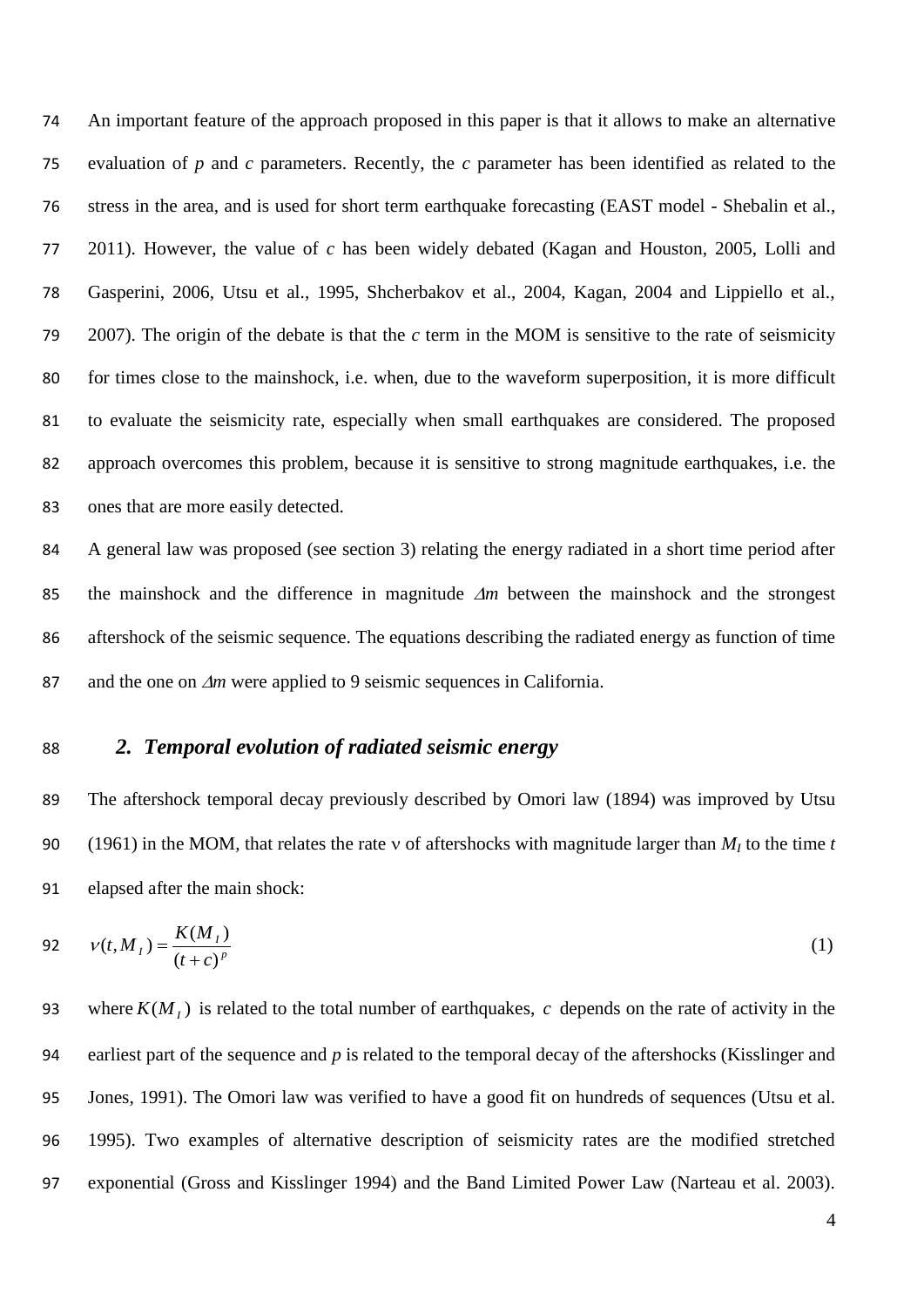Both laws are characterized by an exponential decay for long times after the mainshock. Lolli and Gasperini (2006) and Gasperini and Lolli (2009) compared the quality of the fit of the three different laws on real data by using the corrected Akaike Information Criteria (AICc) and the Bayesian Information Criteria (BIC) and found that the exponential decay laws fit better the data if a large time span after the mainshock is considered, while for shorter time span (Lolli and Gasperini, 2006) the best fit is obtained by the MOM.

104 The energy distribution of the seismic sequence was described by the frequency-magnitude scaling 105 of Gutenberg and Richter (1954) that states that:

106 
$$
Log_{10}(N(M_I)) = A - bM_I
$$
 (2)

107 where  $N(M_I)$  is the number of earthquakes with magnitude larger than  $M_I$ ,  $\dot{A}$  is a measure of the 108 regional level of seismicity (Kagan, 2004), while *b* depends on the proportion of large and small 109 earthquakes (Gerstenberger et al, 2007).

110 It is debated if the Gutenberg and Richter (1954) law can be applied to the whole seismic sequence 111 or only to the aftershocks (see Utsu 1969, Helmstetter and Sornette 2003).

112 Combining equations (1) and (2) Reasenberg and Jones (1989, 1994) proposed an aftershock 113 occurrence model, which describes the rate of aftershocks with magnitude larger than  $M<sub>I</sub>$  as a 114 function of time and of the main shock magnitude:

115 
$$
v(t, M_I) = \frac{10^{a+b(M_m - M_I)}}{(t+c)^p}
$$
 (3)

116 where  $M_m$  is the magnitude of the main shock, *c* and *p* are the parameters of eq. (1), *b* is the 117 parameter of equation (2) and *a* is the "productivity" (Gasperini and Lolli, 2006), related to the 118 parameter *A* of equation (2) (Lolli and Gasperini, 2003):

119 
$$
a = A - bM_m - Log_{10} \left[ \int \frac{1}{(t+c)^p} dt \right]
$$
 (4)

120 It was found that for some sequences equation (1) and therefore eq. (3) only approximately fits the 121 data, because not only the mainshock, but also the aftershock can trigger a seismic sequence.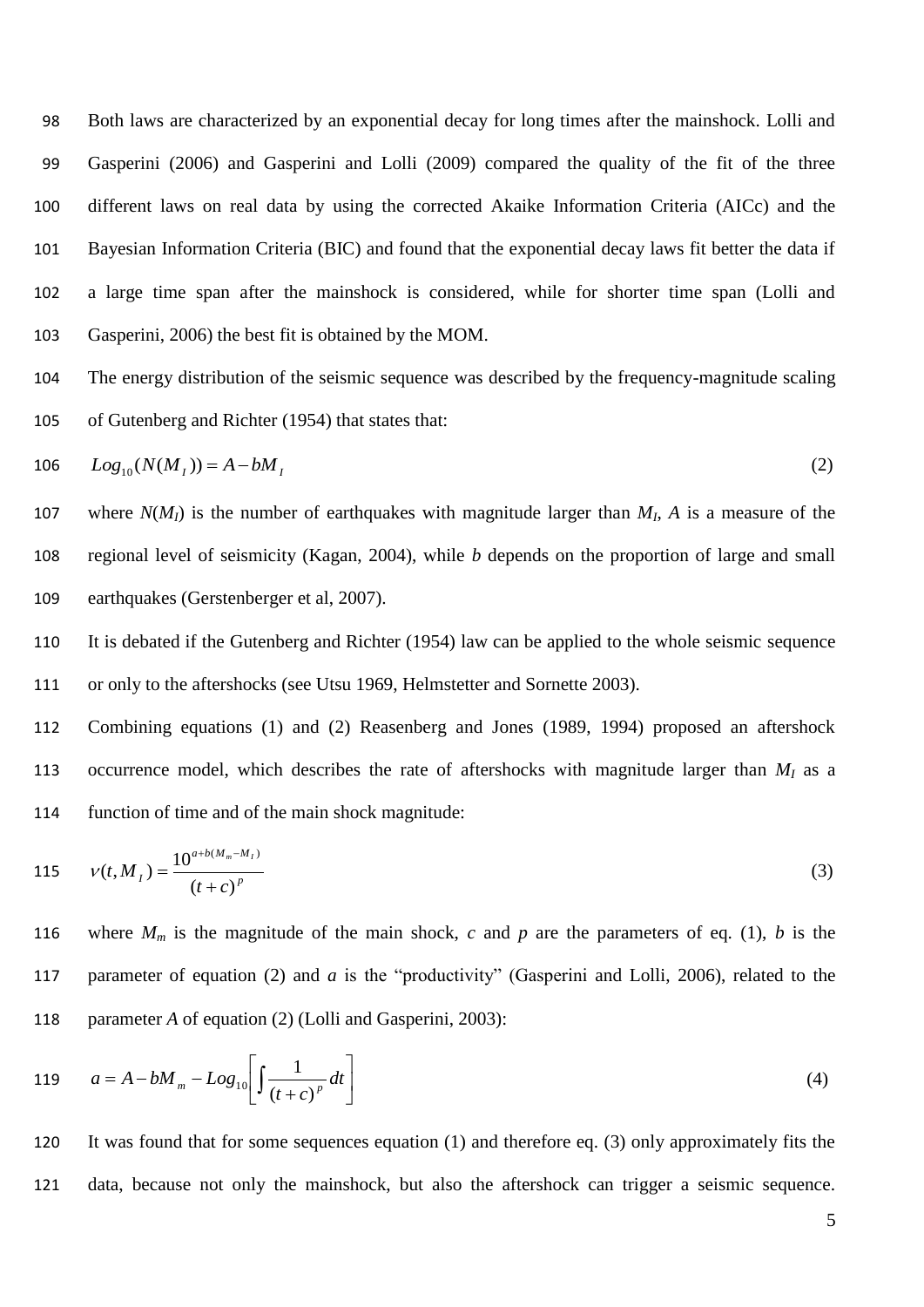122 Abrupt increases of seismicity following the strongest aftershocks have been observed. This 123 behavior is described by the ETAS (Epidemic Type Aftershock Sequences) law (Kagan and 124 Knopoff 1981, Ogata 1988) that is a generalization of eq. (3).

125 The magnitude of an earthquake is related with its radiated energy by the regression (Gutenberg and 126 Richter, 1956):

$$
127 \qquad \log_{10} E(M) = \alpha M + \beta \tag{5}
$$

- 128 where  $\alpha$  and  $\beta$  are constants and M is the magnitude. The parameters  $\alpha$  and  $\beta$  depend on the 129 magnitude scale adopted.
- 130 In this paper I study the evolution of the radiated seismic energy assuming that, during the seismic 131 sequence, the magnitude or energy distribution is independent on time. This assumption is 132 consequence of the Reasenberg and Jones equation (3).
- 133 The energy of the aftershocks *Eas*(*t*) of the sequence as function of time can be obtained by 134 integrating over the distribution of aftershocks magnitudes:

$$
135 \t E_{as}(t) = \int_{M_c}^{M_m} E(m) \left( -\frac{dN(m,t)}{dm} \right) dm \tag{6}
$$

136 where  $M_c$  is the completeness magnitude and  $N$  is the cumulative number of earthquakes with 137 magnitude greater than *m* at the time *t*, i.e.:

138 
$$
N(m,t) = \int_{0}^{t} v(\theta, m)d\theta
$$
 (7)

139 Substituting equation (3) into equation (7) and taking the derivative with respect to the magnitude 140 *m*, I obtain:

141 
$$
\frac{dN(m,t)}{dm} = -b\ln(10)10^{a+b(M_m-m)}\int_{0}^{t} \frac{d\theta}{(\theta+c)^p}
$$
(8)

142 Substitution of equations (8) and (5) into equation (6) gives:

143 
$$
E_{as}(t) = \Lambda(a, b, \alpha, \beta, M_m, M_c) \int_0^t \frac{d\theta}{(\theta + c)^p}
$$
(9)

6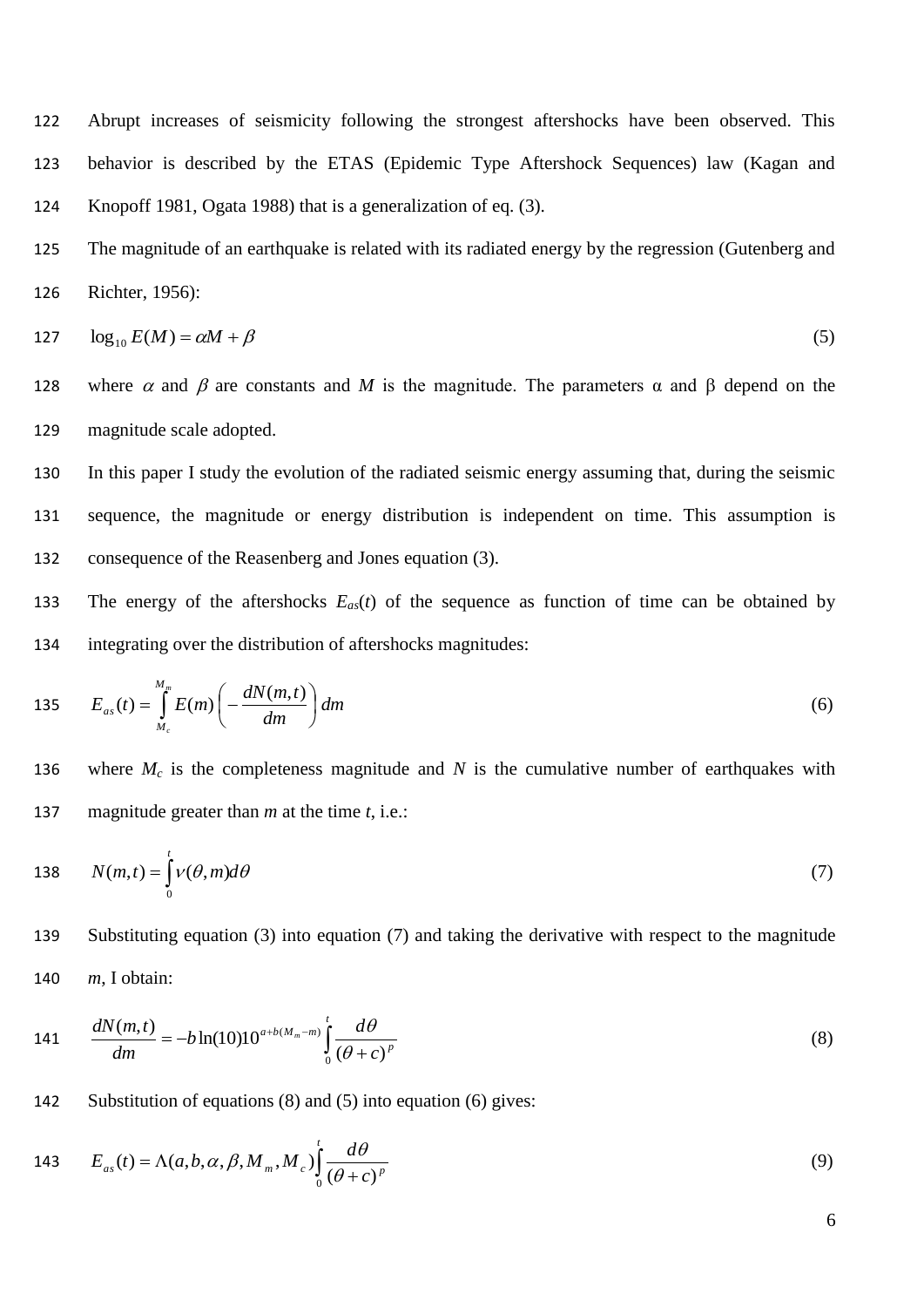144 Where  $\Lambda(a, b, \alpha, \beta, M_m, M_c)$  is:

145 
$$
\Lambda = \frac{b}{\alpha - b} 10^{\alpha M_c + \beta} \cdot \left[ 10^{a + \alpha (M_m - M_c)} - 10^{a + b(M_m - M_c)} \right]
$$
(10)

 The derivative of eq. (9) with respect to time is the equivalent of the Reasenberg and Jones model for radiated energy rather than for number of earthquakes. Bressan et al. (2007) define the 148 parameter  $R_{ES}$  as the ratio between the energy radiated by the mainshock and the summation of the energies radiated by all the aftershocks of a seismic sequence. Let

150 
$$
R_{ES}(t) = E_m / E_{as}(t)
$$
 (11)

151 where  $E_m$  is the radiated energy of the mainshock and  $E_{as}(t)$  is the summation of the energies 152 radiated by till the time *t* after the mainshock. From equation (9):

153 
$$
Log(R_{ES}(t)) = Log(E_m) - Log(E_{as}(t)) = Log(E_m) - Log\left(\Lambda \int_0^t \frac{d\theta}{(\theta + c)^p}\right)
$$
(12)

154 Let  $\tau$  be a generic time smaller than *t*; from equation (12):

155 
$$
Log(R_{ES}(t)) = Log(R_{ES}(\tau)) - Log\left(1 + \frac{\int_{\tau}^{t} \frac{d\theta}{(\theta + c)^p}}{\int_{0}^{\tau} \frac{d\theta}{(\theta + c)^p}}\right) = Log(R_{ES}(\tau)) - f(t, c, p, \tau)
$$
 (13)

156 with:

$$
157 \qquad f(t,c,p,\tau) = \begin{cases} Log \left[ 1 + \frac{(t+c)^{1-p} - (\tau + c)^{1-p}}{(\tau + c)^{1-p} - c^{1-p}} \right] & \text{for } p \neq 1\\ Log \left[ 1 + \frac{\ln\left(\frac{t+c}{\tau + c}\right)}{\ln\left(\frac{\tau + c}{c}\right)} \right] & \text{for } p = 1 \end{cases}
$$
(14)

 Equation (13) states that the energy ratio evolution can be modeled using only the parameters *c* and *p* of the Modified Omori Model, and the selected time intervals (0, *t*) and (0, *τ*). In addition, it states that the ratio of amounts of energy radiated within two different time intervals and the ratio of number of aftershocks within the same time intervals are equal. This result is important for both *c*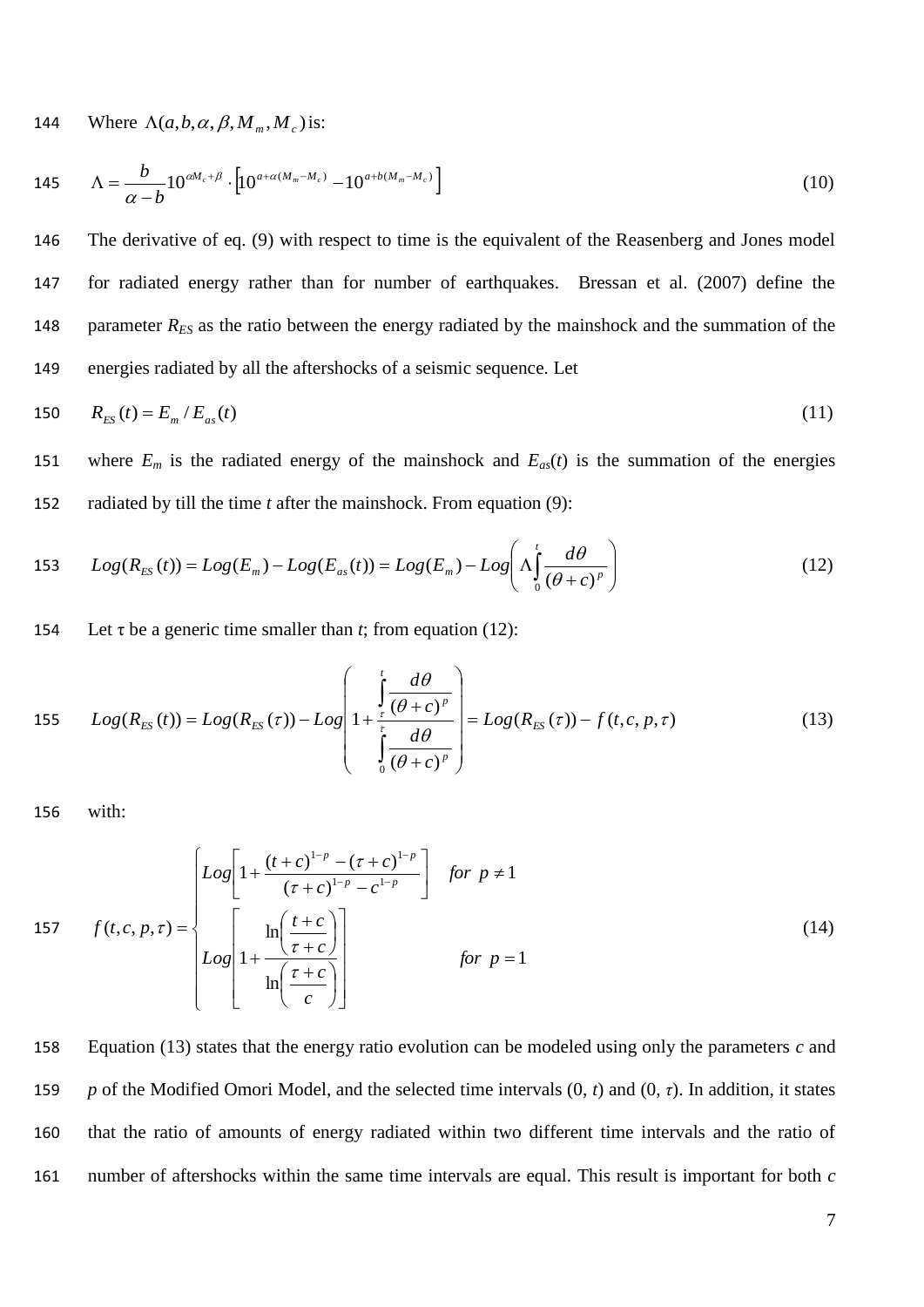162 and *p* parameters evaluation. The Omori number-based approach treats all the events as having the same weight, also the smaller ones, which are partially lost immediately after the mainshock. The eq. (13) energy-based approach, vice-versa, gives a larger weight to larger earthquakes, that are the ones recorded in the catalogue. For this reason, the less reliable data affect more the number-based than the energy-based parameter estimation. Higher values of *f* mean that, after τ, a great amount of 167 energy is radiated, decreasing the value of  $R_{ES}$ ;  $f$  close to 0, vice-versa, means that almost all the energy of the sequence has been radiated within the time *τ* and that the contribution to the aftershock energy after the time *τ* is negligible. Figure 1 shows an example with the trend of *f* for *c*=0.1,  $\tau$ =1 day and *p*=0.9, 1 and 1.1, respectively. For  $t \to \infty$ , finite values of  $\tau$  and *p*>1,

171 
$$
f(t, c, p, \tau) \to Log \left[\frac{c^{1-p}}{c^{1-p} - (\tau + c)^{1-p}}\right]
$$
 (see the asymptote of the curve for  $p=1.1$ ). If  $\tau \to t$ ,  $f \to 0$ ;

172 *if*  $t < \tau$ ,  $f < 0$ .

#### 173 <Insert Figure 1 here>

174 The equation (14) diverges for  $t \rightarrow \infty$  if  $p \le 1$ . This is a well-known problem related to the applicability of MOM (Utsu, 1961) and therefore Reasenberg and Jones (1989) equation for large time after the mainshock. Gasperini and Lolli (2009) for a set of Italian and Californian sequences with 5.2≤*Mm*≤7.1 have shown that, for a time period of the order of 4 years, equations with an exponential decrease of the number of aftershock supply better results on real data than MOM. However, for shorter time after the mainshock (1 year), the power law distribution holds (Lolli and Gasperini, 2006). In this paper, I'll restrict the analysis to the domain of MOM applicability. In order to have an estimate of the distribution of the fluctuation of the energy respect to its mean value in time, I assumed that the ratio between energy and seismic moment is constant (e.g. 183 Kanamori 1977:  $E=M_0/2x10^4$  erg). This relation assumes that the stress drop is constant and has been debated in recent years. Recent papers (e.g. Malagnini et al. 2010, Gok et al 2009) show an increase of stress drop with seismic moment, therefore Kanamori equation should be seen as a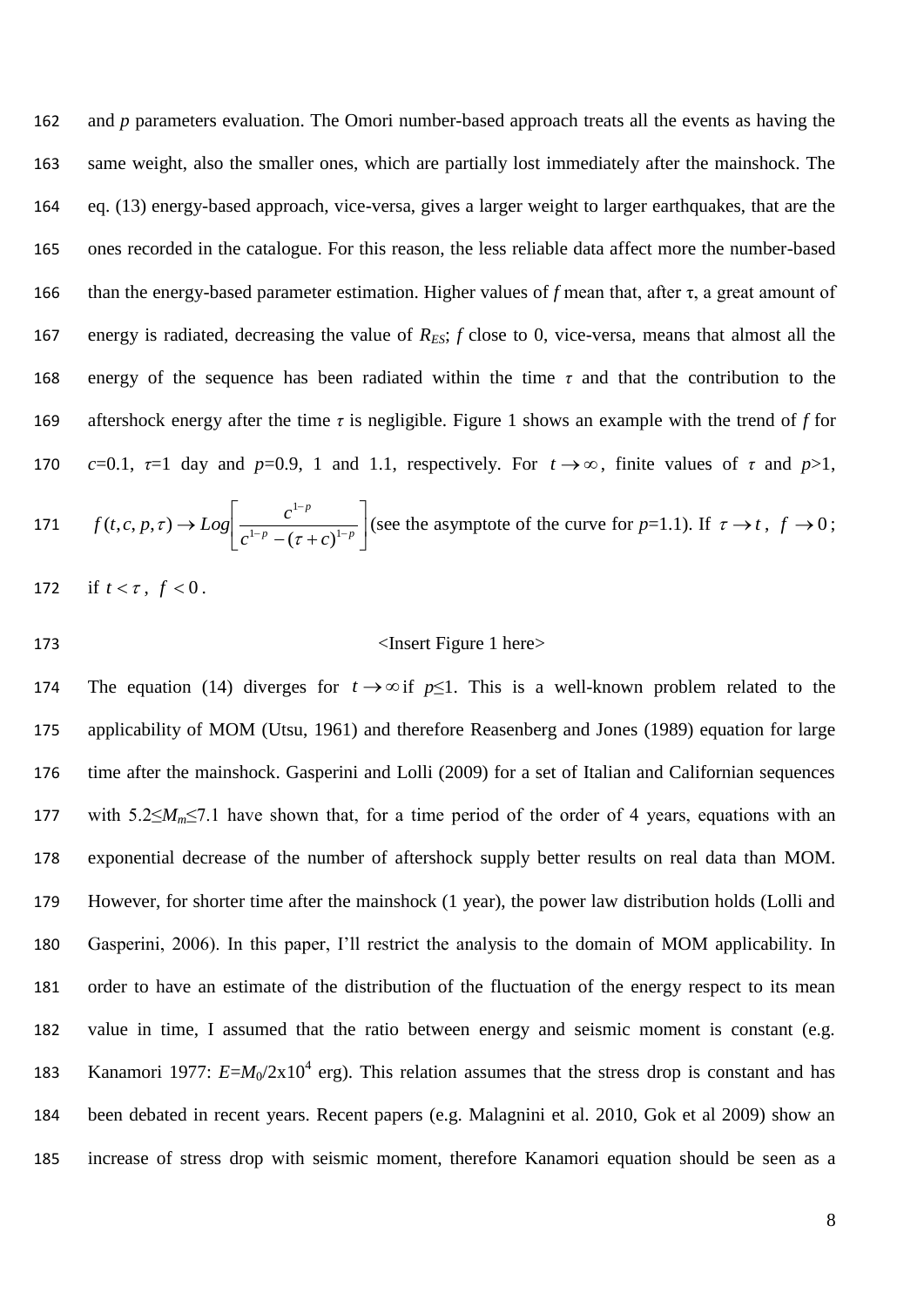simplified relation. If the Kanamori 1977 relation is wrong, the previous equations can be rewritten in terms of seismic moment, where the term "energy" is substituted by "moment energy" defined as 188 the seismic moment divided by  $2x10^4$ . For simplicity, in the following I will continue to refer it as seismic energy. Using Kanamori 1977 equation, the summation of radiated energy is equivalent to the summation of seismic moments. Zaliapin et al. (2005) showed that random fluctuations of the sum of seismic moments are very large, because it is the sum of power law distributed variables, i.e. heavy tailed random variables. A heavy tailed distribution is a distribution that assigns a non- ignorable probability to extremely large observations. The approximation of the fluctuation of the sum of seismic moments by a normal distribution is not justified (Zaliapin et al. 2005) and a large number of summands are needed to yield reliable results (Kagan and Houston, 2005).

196 Kagan and Houston (2005) propose an equation for the seismic moment rate in the hypothesis that 197 *p*=1:

$$
198 \qquad M^2 = \frac{k^{\dagger} \tau_{pk} M_{pk}^2}{t + c^{\dagger}} \tag{15}
$$

where *c'* is a coefficient similar to *c* but possibly with a different value,  $\mathbf{M}_{pk}^k$  is the peak moment 199 realize rate,  $\tau_{pk}$  is the time the peak occurs and k' is a constant. Assuming that the ratio between 200 201 energy and seismic moment is constant, equation (15) is compatible with (13) and (9) if *c*=*c′*.

202 Gentili and Bressan (2008), analyzing 8 seismic sequences in Northeastern Italy, found empirically 203 a linear relation between the value of  $\text{Log}_{10}(R_{ES})$  at the end of the seismic sequence  $(\text{Log}_{10}[R_{ES}(T)])$ 204 and its value at a time  $\tau$ =24 hours after the mainshock (Log<sub>10</sub>[ $R_{ES}(24)$ ]). The relation holds also for 205 different time intervals after the mainshock; the time period of  $24<sup>h</sup>$  was chosen as a compromise 206 between the stability of results (that needs large time intervals) and the need of an early estimate of 207 *RES*. In particular, they found:

208 
$$
Log_{10}[R_{ES}(T)] = D \cdot Log_{10}(R_{ES}(24)) - B
$$
 (16)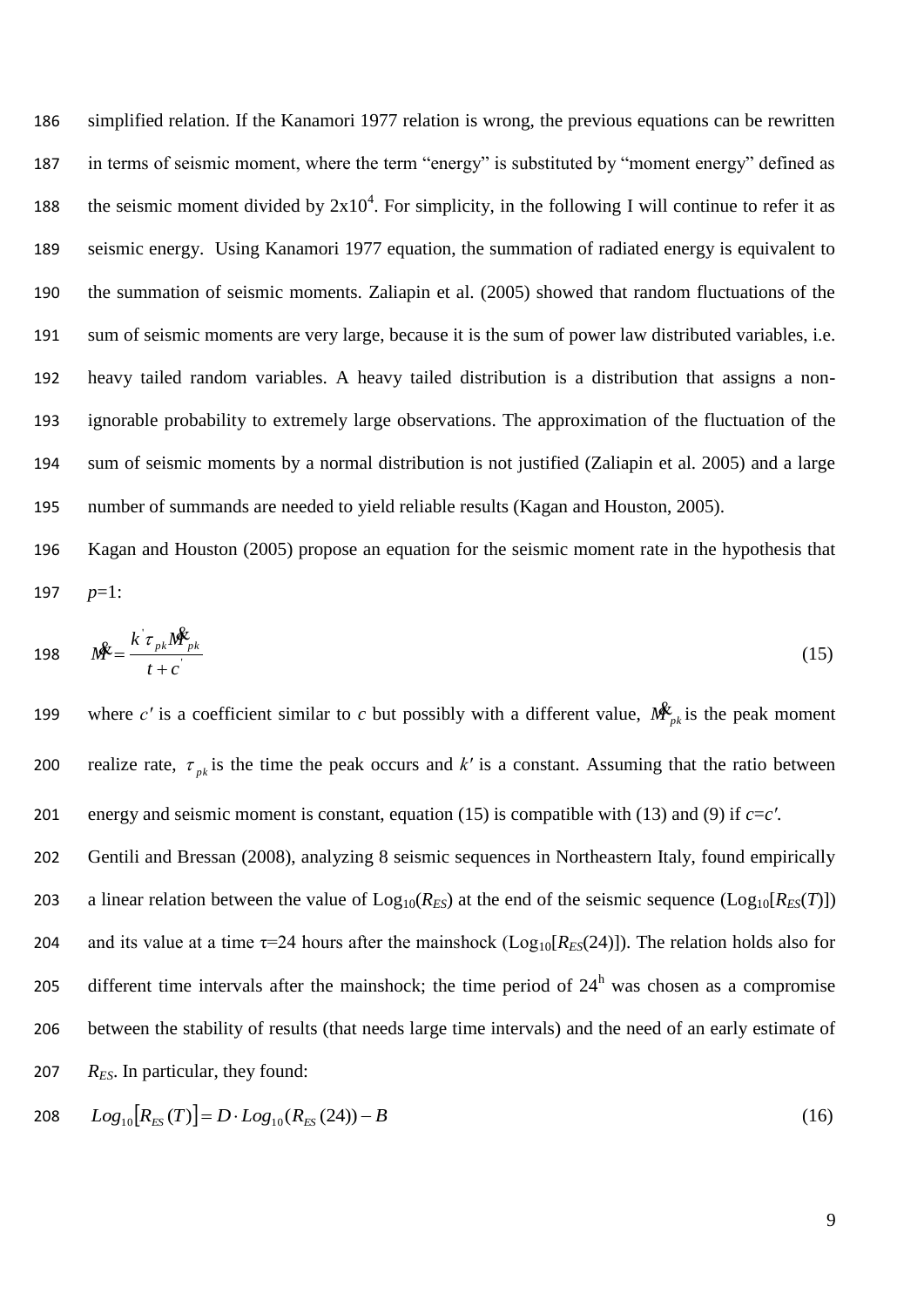209 With *D*=0.78, *B*=0.36,  $\sigma(Log_{10}[R_{ES}(T)])$ =0.39 and  $R^2$ =0.81. The error on the parameters 210 (unpublished result) was high:  $\Delta D = \pm 0.4$  and  $\Delta B = \pm 1.1$ .

 Comparing empirical equation (16) with analytical results of eq. (13), it can be seen that the parameter *B* it is not a constant, like in Gentili and Bressan paper, but it is a *p* and *c* dependent term. This caused the large uncertainty in *B* parameter estimation. A constant value of *B* could be possible if both *p* and *c* parameters were constant. The parameter *p* has been related with the surface heat flow (Mogi 1962, Kisslinger and Jones 1991, Marcellini 1995) or with the heterogeneity of the stress field (depending on the mainshock magnitude - Hainzl e Marsan 2008). The *c* parameter has been related to the magnitude of the static stress change after the mainshock (Dieterich 1994) or to the level of stress and seismogenic potential of the area (Shebalin et al 2011). A constant value of *B* can be hypotized if the studied sequences are close enough in space, time and mainshock magnitude that the parameters are unchanged.

 The equation proposed in this paper is therefore a refinement of Gentili and Bressan (2008) 222 equation. The parameter *D* estimated by Gentili and Bressan as equal to  $0.8\pm0.4$  is compatible with 223 the value of 1 in eq.  $(13)$ .

## *3. Strongest aftershock magnitude*

 Shcherbakov and Turcotte (2004) analyzed the partitioning of the released seismic energy between 226 mainshock and aftershocks and its relation to  $\Delta m$ . They assumed that there is one only strongest aftershock in the seismic sequence and therefore the *A* and *b* parameters of the Gutenberg Richter equation are related one to the other:

$$
229 \quad A=bM^* \tag{17}
$$

 where *M\** is the magnitude of the strongest aftershock. With a method similar to the one used in 231 this paper to obtain eq. (9), they found a relation between  $\Delta m$  and the ratio between the total energy 232 radiated by the aftershocks  $E_{as}(T)$ , and the energy radiated by the mainshock  $E_m$ .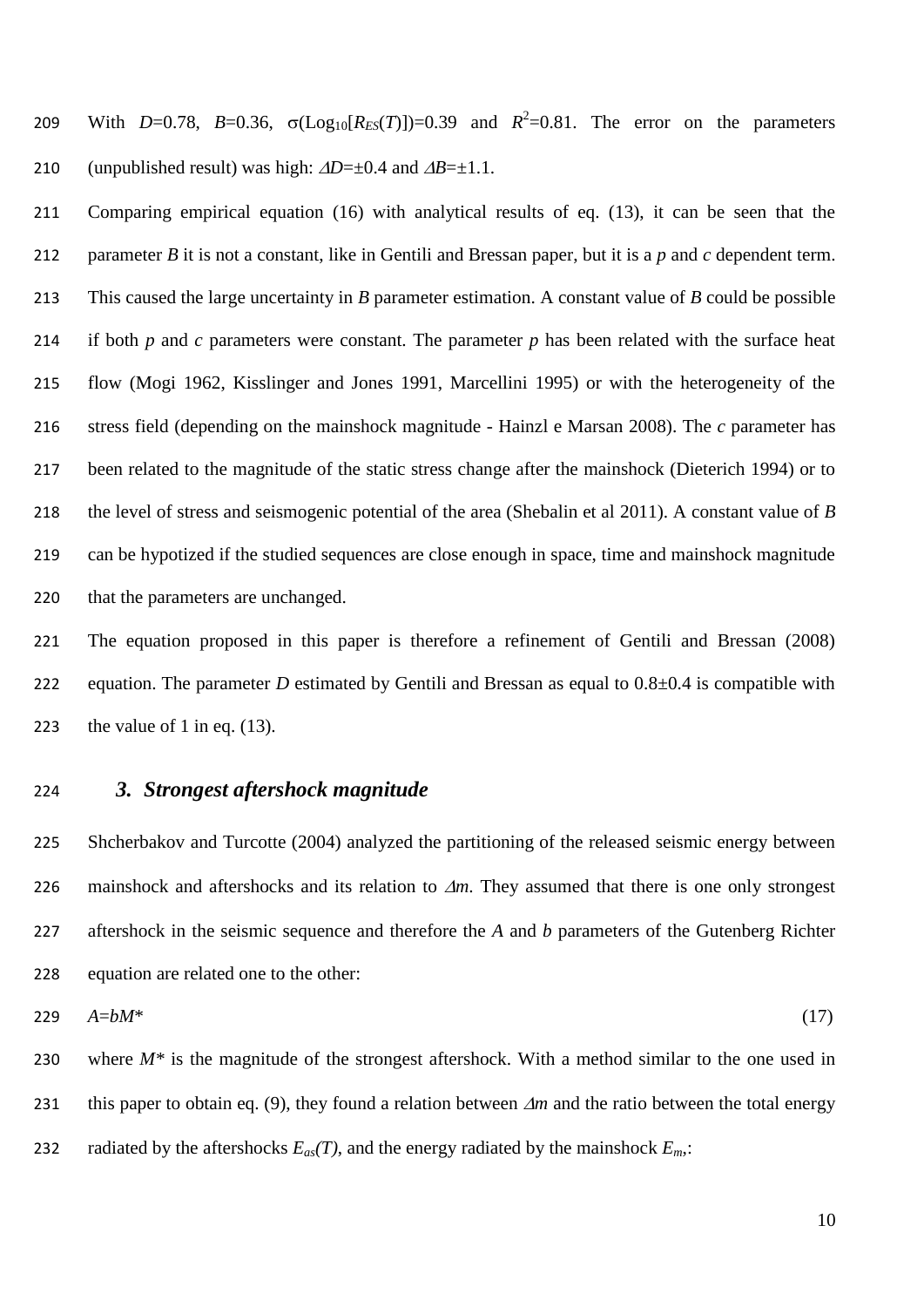$$
233 \qquad \frac{E_{as}(T)}{E_m} = \frac{b}{\alpha - b} 10^{-\alpha \Delta m} \tag{18}
$$

234 In particular, they obtained eq. (18) for  $\alpha=3/2$  in their paper. The equation was obtained considering 235 the whole real seismic sequence (*m*≤*M*\*, completeness magnitude = -∞). If the completeness 236 magnitude is taken into account, equation (18) becomes:

237 
$$
\frac{E_{as}(T)}{E_m} = \frac{b}{\alpha - b} 10^{-\alpha \Delta m} \Big[ 1 - 10^{-(\alpha - b)(M^* - M_c)} \Big]
$$
(19)

238 That reduces to (18) for  $a > b$  and  $M^* >> M_c$ .

239 Gentili and Bressan (2008) rearranged the equation (18) in order to obtain a relation between of  $\Delta m$ 240 and  $R_{FS}(T)$ :

241 
$$
\Delta m = -\frac{1}{\alpha} \log_{10} \left[ \frac{E_{as}(T)}{E_m} \right] - \frac{1}{\alpha} \log_{10} \left( \frac{\alpha - b}{b} \right) = \frac{1}{\alpha} \log_{10} \left[ R_{ES}(T) \right] + \frac{1}{\alpha} \log_{10} \left( \frac{b}{\alpha - b} \right)
$$
(20)

242 The second addendum of the sum in equation (20) setting  $b\sim 1$  and  $\alpha = 3/2$  (e.g. Utsu 2002) is 243 approximately 0.2. From eq. (20) it is possible to see that *Δm* decreases with increasing *Eas/Em*, for 244 *b*-term fixed, and decreasing *b*, if  $E_a E_m$  is fixed.

245 Substituting eq. (13) into eq. (20) we have:

246 
$$
\Delta m = \frac{1}{\alpha} \left[ \log_{10}(R_{ES}(\tau)) + \log_{10}\left(\frac{b}{\alpha - b}\right) - f(T, c, p, \tau) \right]
$$
(21)

## 247 *4. Parameters dependence on the cutoff and mainshock magnitude*

 The value of *c* parameter obtained by fitting MOM is widely debated. Kagan and Houston (2005) proposed that *c*=0 or negative, and that the measured *c*>0 were due only to the underestimate of the rate of the number of earthquakes immediately after the mainshock. This could be coherent with the results of Lolli and Gasperini (2006) on 47 seismic sequences in Italy and California. They found that, increasing the minimum magnitude considered, *c* tends to 0. However, detailed studies on the seismicity after the mainshock (see e.g. Vidale et. al, 2003, Peng et al., 2007, Enescu et al., 2007) could exclude this hypothesis at least for some sequences, also because if a value different from 0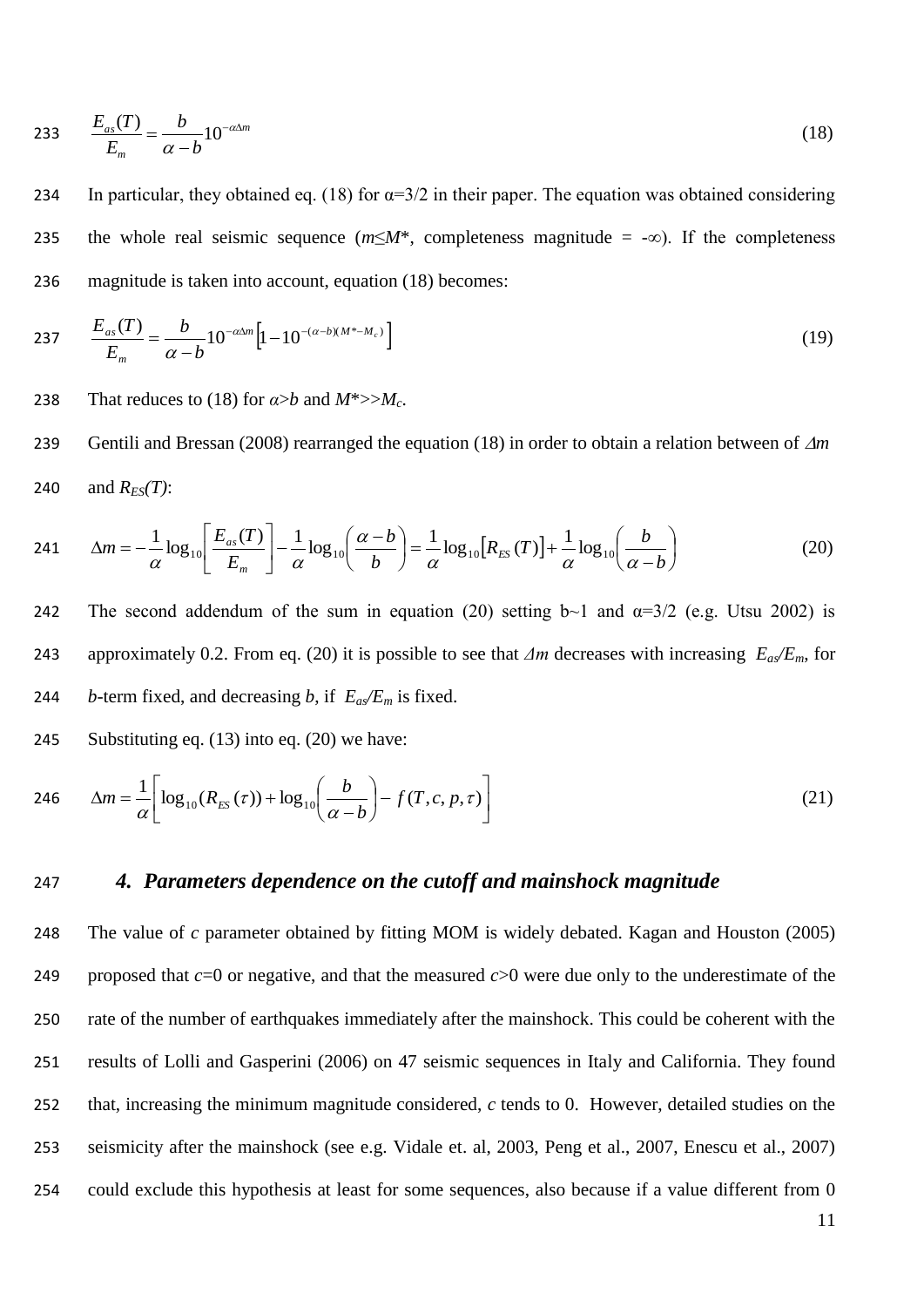255 was wrongly assigned to *c*, for  $t=c$  the percentage of lost event could be huge (e.g. 1/2 for  $p=1$ ) (Utsu et al., 1995).

 Shcherbakov et al. (2004) found a relation between *c* and the minimum considered magnitude (cutoff magnitude); a similar result was found by Kagan (2004) and Lippiello et al (2007).

All these papers agree on the fact that *c* evaluated from Omori law scales as:

$$
c = c_0 10^{\varphi(M_m - M_I)} \tag{22}
$$

261 where  $\varphi$  is of the order of 1 and  $c_0$  is a constant or depends on the values of  $p$  and  $b$  of the sequence. These results have been interpreted in different ways. Kagan claimed that the trend is an artifact due to the superposition of the waveforms for events close to the mainshock (the Short Term Aftershock Incompleteness hypothesis – Kagan, 2004). Gasperini and Lolli (2006) found a positive correlation between *p* and *c* for sequence analyses in Italy and New Zealand and imputed it to the under estimate of the number of earthquakes close to the mainshock. If, they say, *c* is overestimated due to lost earthquakes, this could slow the Omori law decay in the first times after the mainshock; to compensate this effect, the maximum likelihood test assigns a too high value of *p*.

 On the other side, Nanjo et al. (2005, 2007) related it to a physical mechanism. In particular, in Nanjo et al. (2005) the trend of *c* has been explained in terms of damage mechanics; according with their paper, *c* is inversely proportional to the difference between the excess of stress induced by the mainshock and the yield stress, i.e. the stress above which the medium has no more an elastic behavior and there is a damage. Since it is reasonable that strongest aftershocks are connected with regions with higher stress variation, *c* should be inversely proportional to the aftershock magnitude. Lippiello et al (2007) evaluated the aftershock probability by a law that for long time after the mainshock coincides with Omori law, but that for short times has a logarithmic behavior, in which *c* depends on the cutoff magnitude. They applied the law to the fit of a dataset proposed by Peng et al. 2007, in which a careful high frequency filtering allowed the detection of a huge number of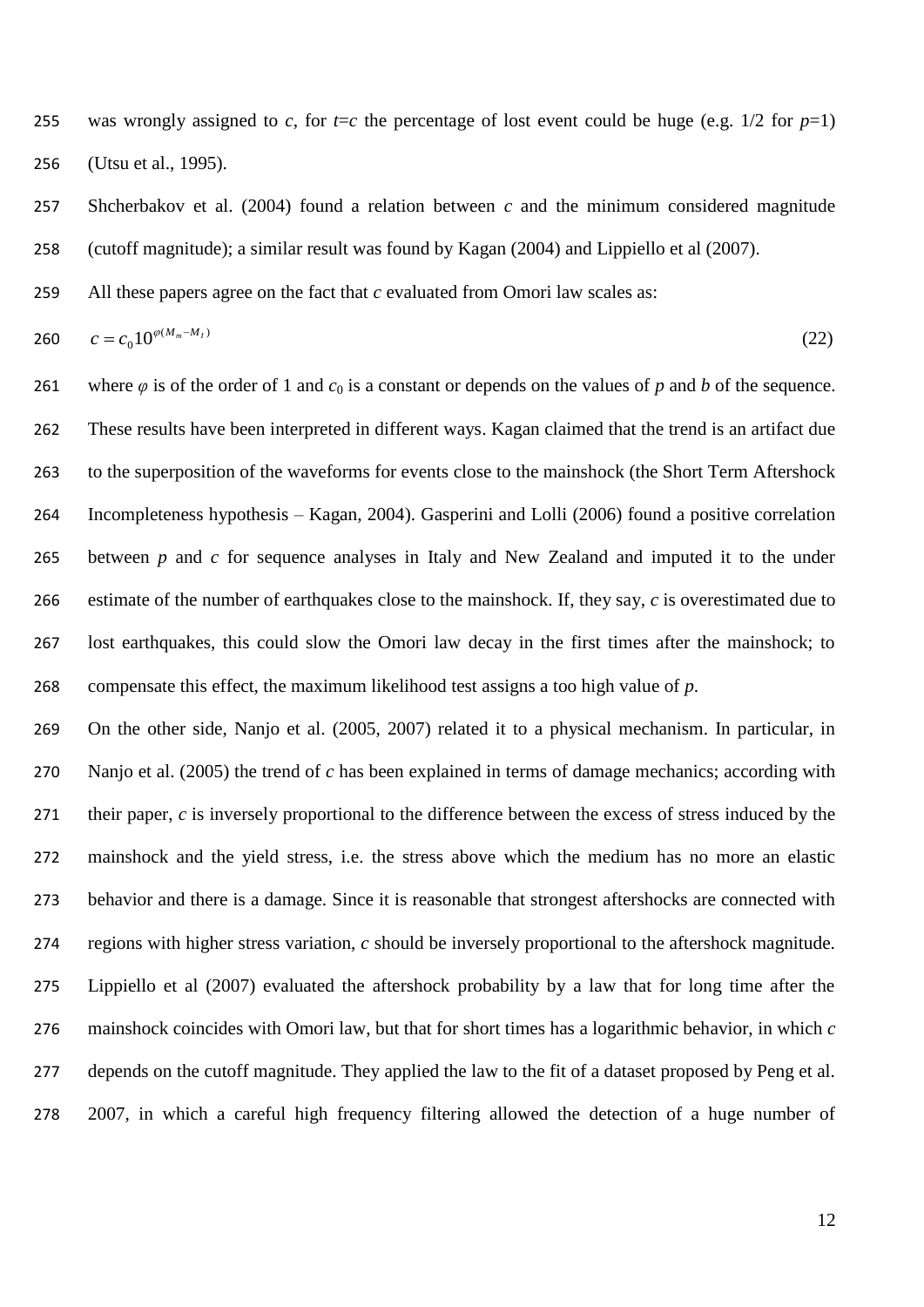aftershocks in Japan. The data appear to fit better this function than Omori law for short times after the mainshock.

 Equation (22) has the important implication that for the same sequence, the choice of two different 282 values of  $M_I$ ,  $M_{II}$  and  $M_{I2}$ , greatly affects the corresponding values  $c_1$  and  $c_2$  of  $c$ . Rearranging equation (22) I obtain:

$$
284 \frac{c_1}{c_2} = 10^{\varphi(M_{12} - M_{11})} \tag{23}
$$

285 This means, for example, that choosing  $M_{I2}=4$  instead of  $M_{I1}=1$  we would obtain a ~1000 times 286 smaller value of *c*, if  $\varphi \sim 1$ .

 The function *f* of equation (13) depends on the parameters *t*, *τ*, *c* and *p*. While *t* and *τ* terms are input terms of the fit, if the terms *c* and/or *p* depend on the selected cutoff magnitude, this causes a dependence also of *f* function and therefore of the radiated energy evolution. This means that the trend of the observed radiated energy during time depends on the selected cutoff magnitude.

 Differently from *c*, *p* was generally found to be independent on *M<sup>I</sup>* (Utsu et al., 1995), which is equivalent to the fact that *b*-value of the Gutenberg and Richter law is constant throughout the aftershock activity (Utsu et al., 1995). On the other side, Ouillon and Sornette (2005) proposed a 294 dependence of  $p$  on the mainshock magnitude  $M_m$  in their multifractal stress activation model. Their model is based on two hypotheses: rupture activation exponentially dependent by local stress and relaxation with long memory. They analyzed the California earthquake catalogue and stacked together sequences with mainshock within 0.5 magnitude units. They applied two different declustering approaches and found that *p* increases with magnitude by approximately 0.1-0.15 for each magnitude increase. The authors emphasize that this result can be obtained only by stacking together many sequences in order to average out the fluctuations. An analogous trend was found by Hainzl and Marsan (2008) applying many different declustering methods to the global earthquake catalog ISC. They explain this result in the framework of the rate and state friction model. The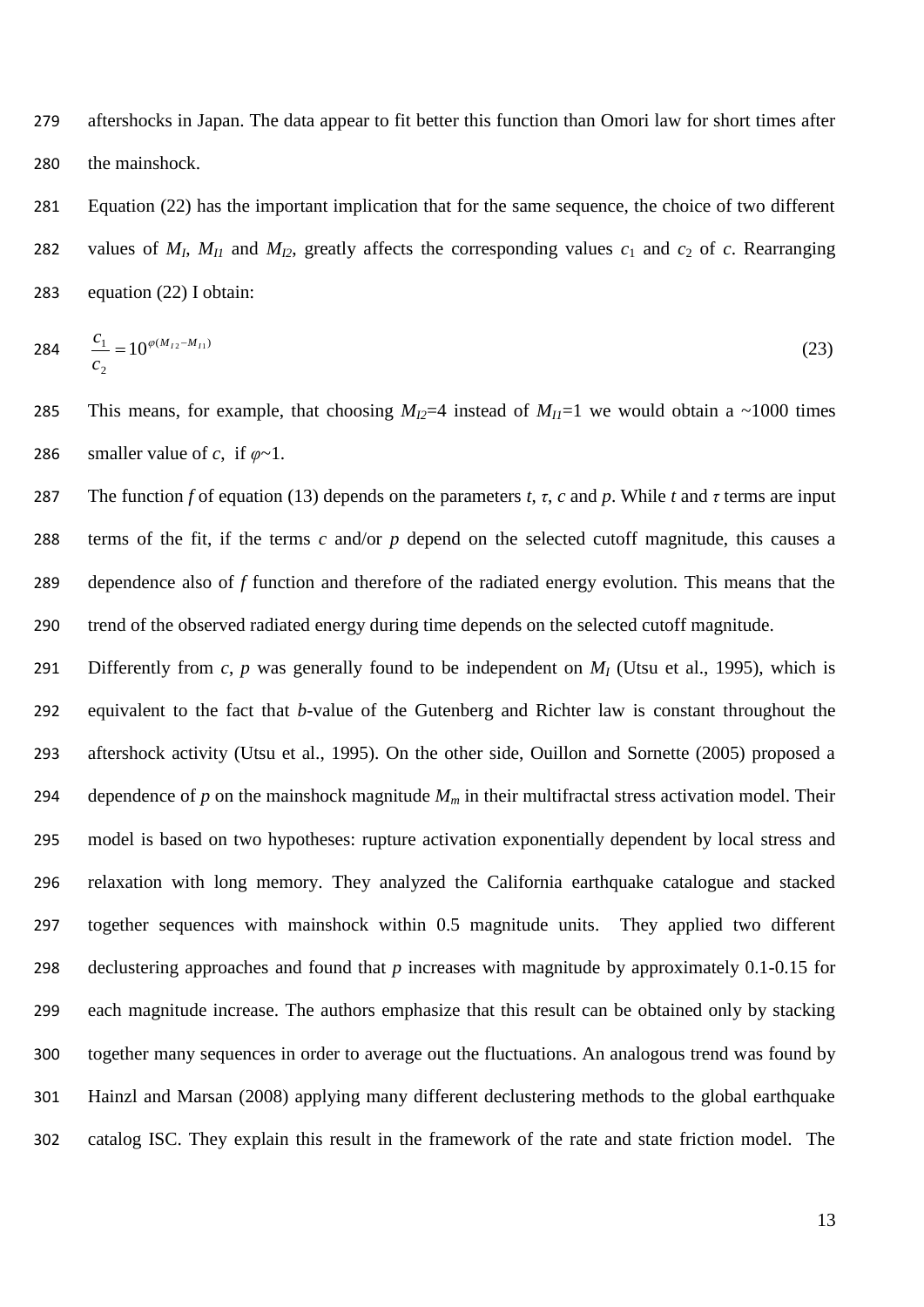values of *p* are occasionally significantly different between the two papers, probably due to the different catalogue and the different time intervals for fitting the decays (Hainzl and Marsan, 2008). 

*5. Application to California*

 The proposed method has been applied to a set of 9 Californian seismic sequences in the years 1987-2003 with mainshock magnitude in the range [5.5, 7.3] (see Table 1).

## <Insert Table 1 here>

 The sequences were the same described in Shcherbakov and Turcotte (2004) with the exception of 24 November 1987 Superstition Hills one, for which the presence of two closely spaced strong mainshocks, 12 hours one from the other, whose aftershocks are on different but close faults (Magistrale et al. 1989), causes problems in cluster definition.

 For most aftershocks of the analyzed sequences neither the seismic moment nor the energy is determined, because they are too small. Therefore, I adopted the Southern California Seismic Network catalog [\(http://www.data.scec.org/catalog\\_search/date\\_mag\\_loc.php\)](http://www.data.scec.org/catalog_search/date_mag_loc.php) and the Northern California Seismic Network catalog [\(http://www.ncedc.org/ncedc/catalog-search.html\)](http://www.ncedc.org/ncedc/catalog-search.html) and, analogously to Kagan and Huston (2005) for smaller earthquakes, I assumed that the local magnitude in these catalogues is always equivalent to moment magnitude. Assuming that the ratio between seismic moment and energy is constant (or using "moment energy" instead of the real 321 radiated energy – see section 2), I calculated the energy from eq. (5) with  $\alpha = 3/2$ . The sequences have been selected using a space-time window. Similarly to Shcherbakov and Turcotte 2004, a circular space window has been chosen whose linear size *L* scales with the mainshock magnitude *M<sub>m</sub>*:  $L = 0.02 \times 10^{0.5*Mm}$  (Kagan, 2002) and a time window has been selected of 2 years for *M*<7 mainshocks and of 3 years for larger Landers and Hector Mine earthquakes. The sequences were considered concluded at the end of the selected time interval because the contribution of eventual possible subsequent earthquakes was negligible respect to the overall aftershock energy. In addition,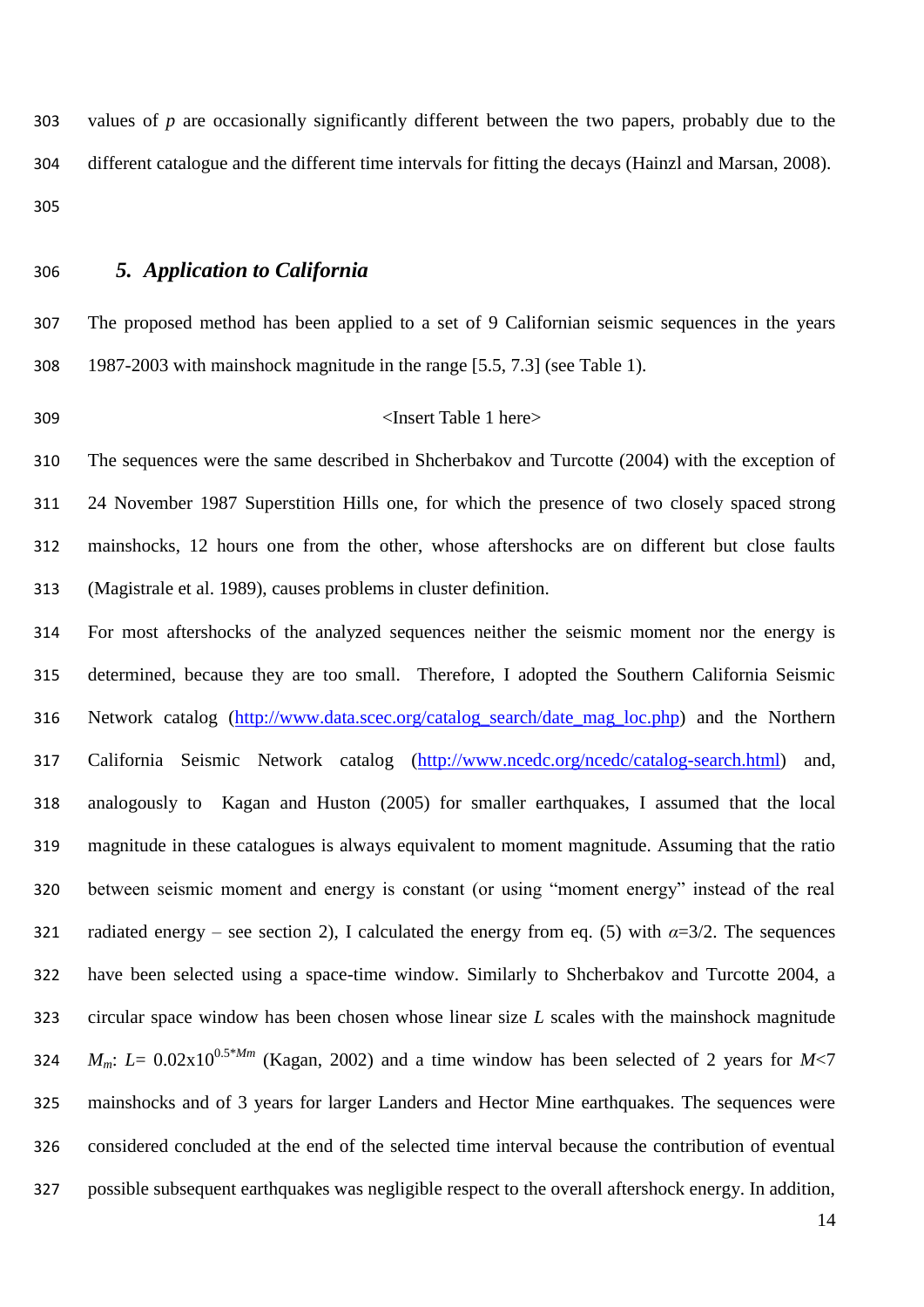an analysis on a too long time interval would exit from the domain of applicability of MOM equation and an exponential decrease of the number of earthquakes should have been taken into account (Lolli and Gasperini, 2006, Gasperini and Lolli, 2009). The completeness magnitude *M<sup>c</sup>* was obtained applying the EMR method (Woessner and Wiemer, 2005) by using Zmap (Wiemer, 2001) software (see Table 1). It is important to remark that EMR method applied to the whole seismic sequence supplies an "overall sequence" completeness magnitude that does not take into account the fact that the completeness changes with time. Helmstetter et al. (2006) e.g., found the following relation for a set of California mainshocks:

$$
336 \t M_c(M_m, t)=M_m - 4.5 - 0.75 \text{ Log}_{10}(t) \t (24)
$$

 where *t* is the time (in days) after the mainshock. The change in completeness magnitude during time, accordingly with Kagan (2004), causes the change of the values of *c* obtained from Omori law fit.

340 In order to fit the data, a time  $\tau$  chosen for the analysis was 1 day, accordingly with Gentili and Bressan 2008.

 Figure 2a-i shows the fit of the data using the new equation (eq. 13) proposed in this paper. For comparison, the curve obtained by using the parameters of the MOM fitting has been added (dotted lines).

## <Insert Figure 2 here>

 Thin continuous lines correspond to the real data; steps in the lines correspond to the large aftershocks that cause a sudden increase of the cumulative energy radiated by the aftershocks, and 348 therefore a sudden decrease of  $R_{ES}(t)$ . Thick black lines correspond to the fit of the data. Deviations from the fit are due both to physical and computational causes. From the physical point of view, the inhomogeneity of the material in terms of rigidity, pre-existing fractures, stress distribution etc. can cause a delayed or advanced fracture of single patches. Brittle or fractured material is characterized by a smaller yield stress and fractures for smaller values of applied stress (e.g. Griffith, 1920); on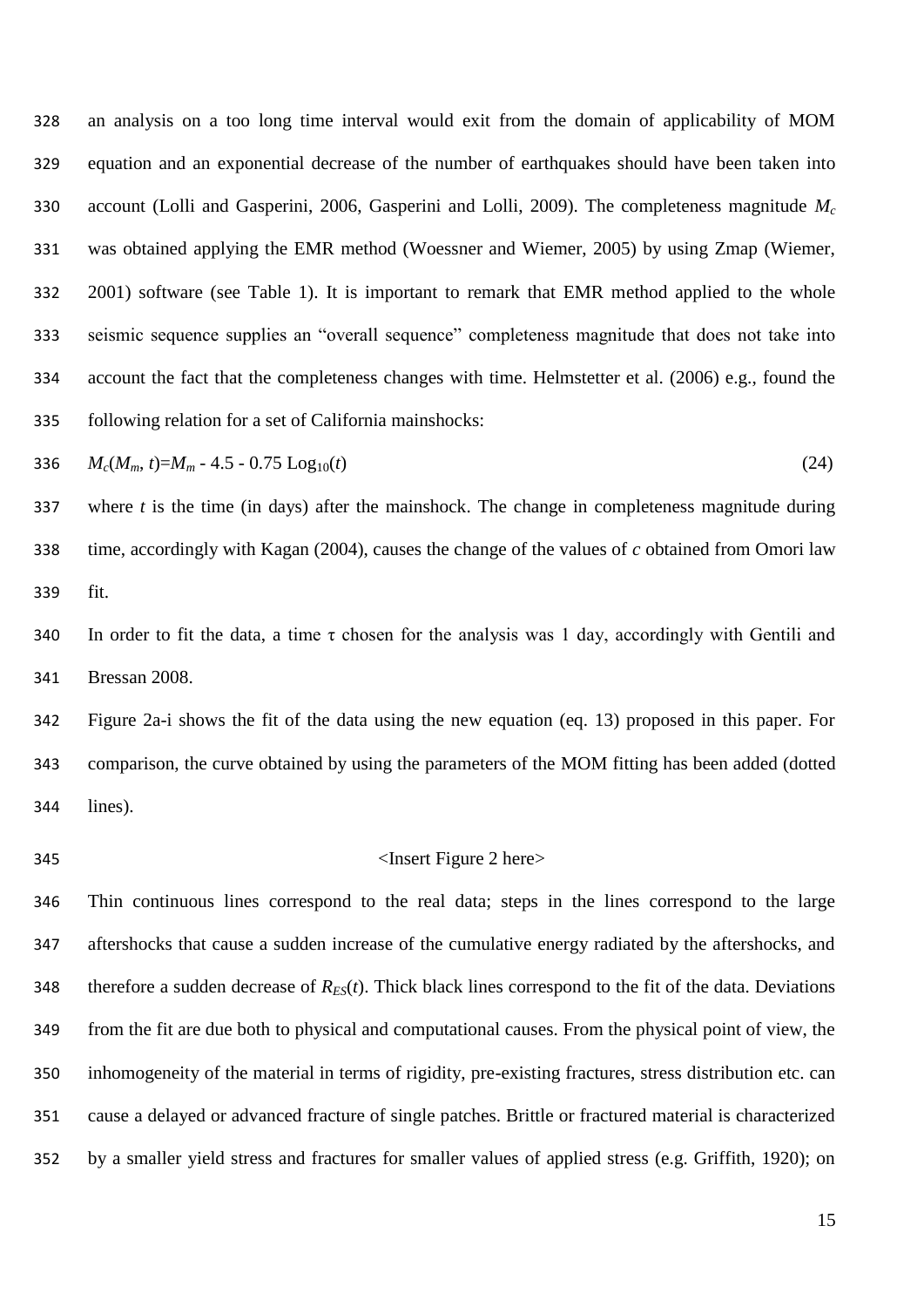the other side, the stress itself is not homogeneous and some patches are characterized by higher local stress. Das and Scholz (1981) proposed a model in which aftershock occur by static fatigue on isolated locked fault patches, describing the evolution of earthquake nucleation in time as function of both the medium characteristics and of the stress. From the computational point of view, the assumptions of local magnitude equal to moment magnitude for all the earthquakes of the catalogue 358 and constant radiated energy/moment ratio (i.e. constant value of  $\alpha$ ) can cause over or under estimates of the radiated energy. In addition, if the sum of seismic energy is considered equivalent to the sum of seismic moments, large random fluctuations of this sum (see section 2) should be considered.

 The free parameters *c* and *p* are estimated using a maximum-likelihood estimate. One of the problems in applying maximum likelihood method is defining the likelihood function to be maximized. In particular, a model should be issued for the fluctuations of the independent variable. The fluctuations of the cumulative energy are not normally distributed (see section 2). Zaliapin et al (2005) propose the following pdf for the sum of seismic moments in the hypothesis that the Gutenberg Richter parameter *b*~1:

368 
$$
g(x) = \frac{\sqrt{3}}{x\sqrt{\pi}} \exp\left(-\frac{16}{27x^2}\right) W_{\frac{1}{2}:\frac{1}{6}}\left(\frac{32}{27x^2}\right) \qquad x > 0
$$
 (25)

369 Where W is a Whittaker function (Abramowitz and Stegun, 1966), which can be calculated using 370 the confluent hypergeometric function U (Wolfram 1999):

371 
$$
W_{\frac{1}{2},\frac{1}{6}}(z) = \frac{z^{2/3}U\left(\frac{1}{6},\frac{4}{3},z\right)}{e^{z/2}}
$$

372 In this paper, I assumed that the energy fluctuations pdf is the one of equation (25), that has a 373 maximum in *x*=1. The function to be maximized is therefore  $Log(g(X))$  with  $X = R_{ES} - f + 1$ .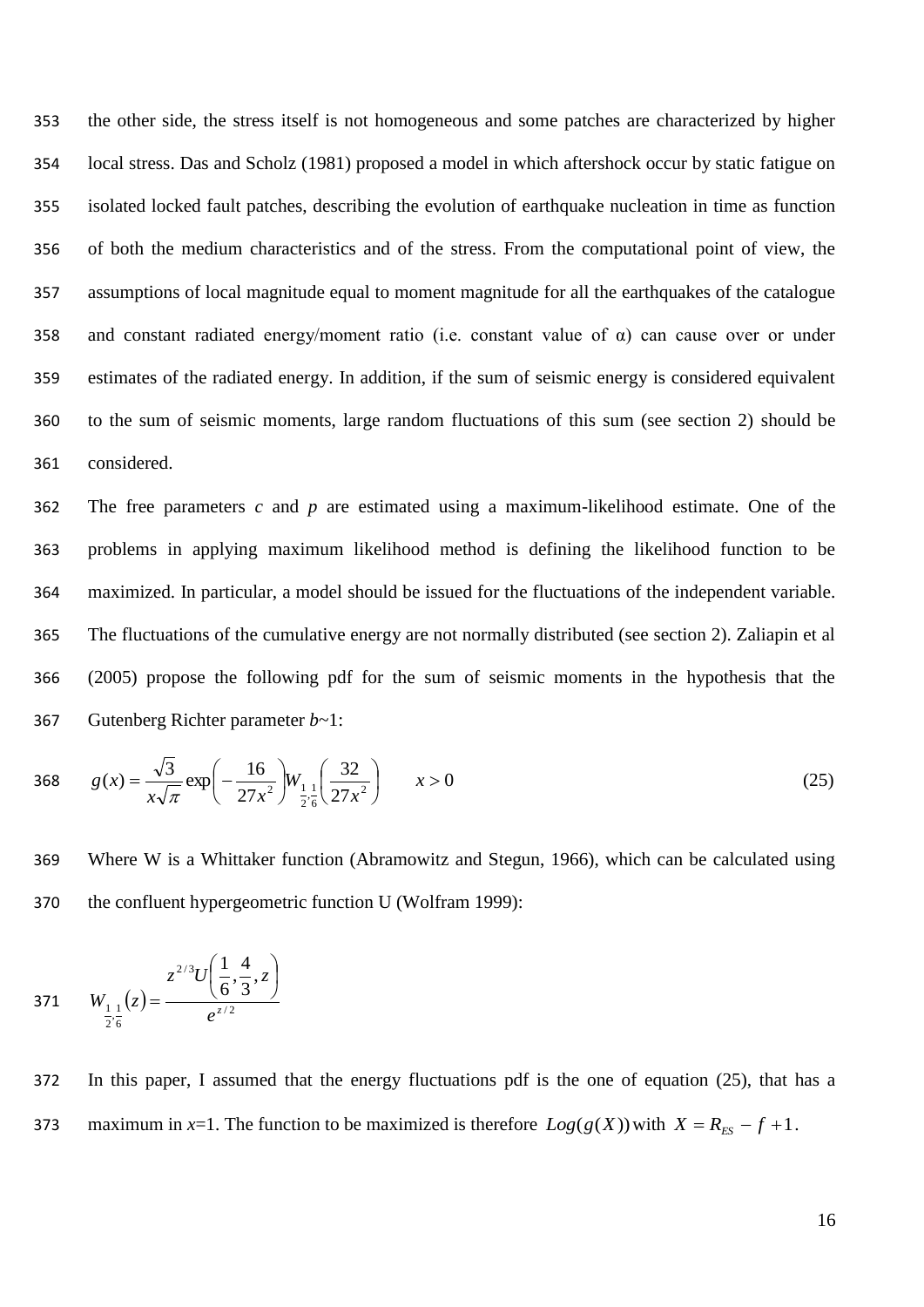The analysis has been performed for magnitude greater than the completeness magnitude shown in 375 Table 1. Table 2 shows the values of *c* and *p*, together with the values of  $R^2$  and RMSE for the fit of the equation (13). I used a bootstrap method to calculate the uncertainties on *p* and *c* parameters. Bootstrap sample radiated energy catalogues are generated by drawing with replacement an equivalent amount of radiated energy from the original catalogue. For each of the bootstrap sample energy catalogues, *p* and *c* are calculated. The standard deviation of the distributions of *p* and *c* values is defined as the uncertainty on the parameters. It is important to remark that this approach does not take into account the fluctuations of *RES*(24). It will be the topic of a future paper.

#### <Insert Table 2 here>

 The value of *c* is always greater than 0 in all except one case. Most sequences show high value of 384  $\,$  R<sup>2</sup> and small RMSE in the fit, confirming the good capability of eq. (13) in describing real data.

 Figure 2j shows the values of *f* as a function of elapsed time from the mainshock at the completeness magnitude. While most sequences are characterized by *f* ranging between 0.1 and 0.4, in some cases *f* can reach larger values. Ridgecrest earthquake, e.g., shows a high value of *f* respect to the other sequences, due to the small value of *p* (see eq. (14)). Such high value causes a strong reduction of *RES* after the first day, i.e. a large relative productivity of aftershocks in terms both of number of events and of radiated energy (see Section 2).

## **5.1 Cutoff and mainshock magnitude dependence**

392 In order to understand if *c* dependence on  $M_m$ - $M_I$  is the one of equation (23),  $M_I$  has been varied between 1 and 5 for each sequence, with the constrain that at least 10 earthquakes were available for the fit; the *c* value corresponding to the completeness magnitude, *cMc*, has been added to the data.

395 Setting  $M_{I2} = M_c$  and  $c_2 = c_{M_c}$ , equation (23) becomes:

$$
396 \frac{c}{c_{M_c}} = 10^{\varphi(M_c - M_I)} \tag{26}
$$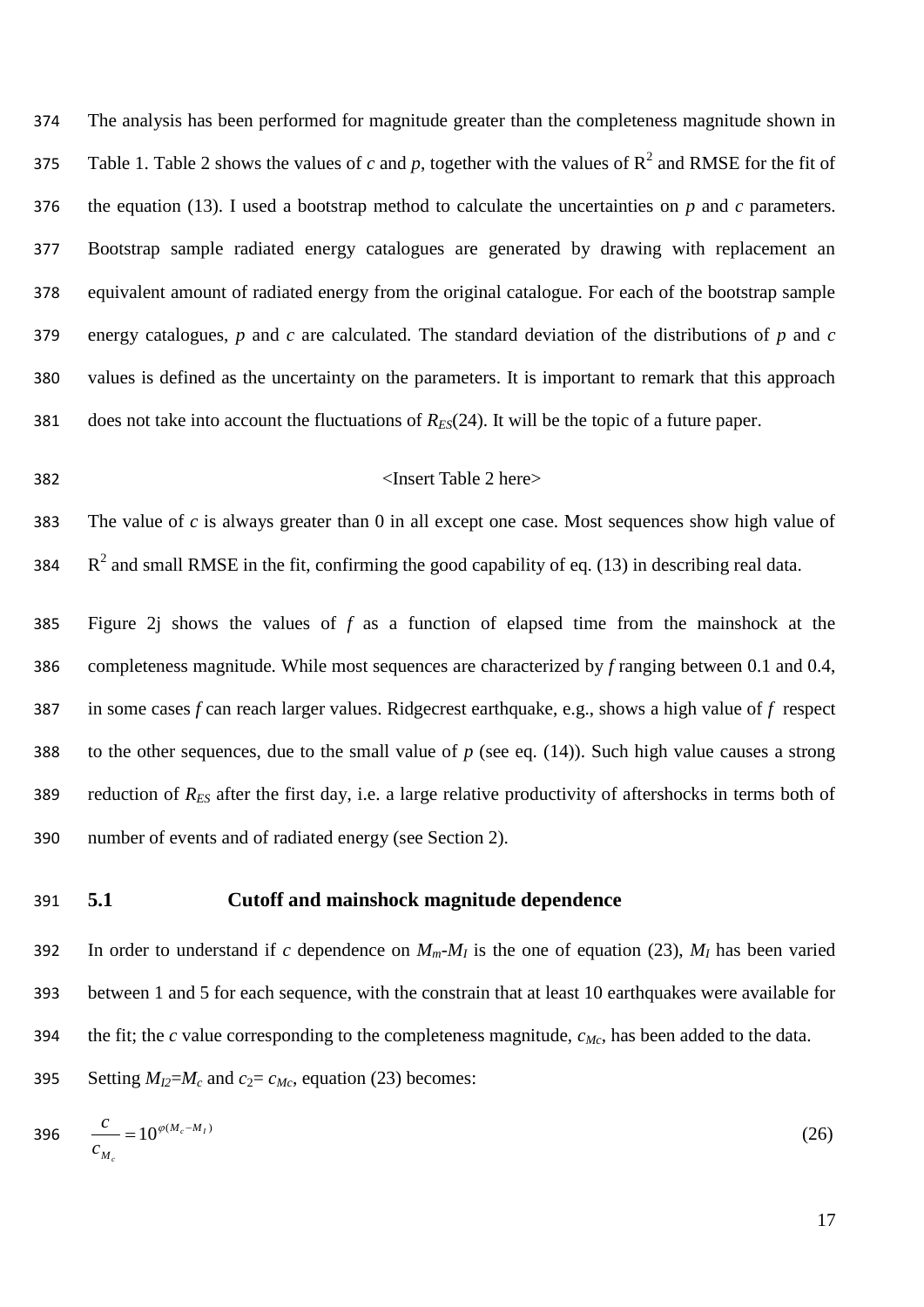where *c*/*cMc* depends on the completeness magnitude of the analyzed sequence and on the cutoff 398 magnitude adopted, while it does not depend neither on  $c_0$  nor on  $M_m$ . This allows to make a comparison also among different sequences. Figure 3a shows the values of *c*/*cMc* as a function of the 400 difference between completeness the cutoff magnitude<sup>1</sup>. Different symbols correspond to different sequences.

**.** 

#### <Insert Figure 3 here>

 It is possible to see that choosing *M<sup>I</sup>* within one magnitude unit from the completeness magnitude  $(M_c - M_f \in [-1,1])$  the ratio  $c/c_{Mc}$  remains stable, close to 1. This result shows the robustness of the method, because the value of *c* remains stable also *below* the completeness magnitude. Therefore, possible fluctuations in completeness magnitude estimate due to different estimation method applied, do not affect the results. This is due to the low contribution of smaller earthquakes 408 to the whole radiated energy. On the other side, increasing the cutoff magnitude  $(M_P M_c + 1)$  i.e.  $M_C$  *M*<sup> $\le$ </sup>-1), *c* increases, or decreases, or remains stable, depending on the sequence and does not have a defined trend; in particular, *c* ranges from 0 to 2.6 times the *cMc* at the completeness magnitude.

411 In order to understand a possible cause of the variability of *c* for  $M_c$ - $M_f$ <-1, Fig. 3b shows *c* as a function of the number *N* of earthquakes considered for the fit. The *N* earthquakes used in the test are not chosen randomly, but are the ones corresponding to each cutoff magnitude of Fig. 3a. In this way, the smaller number of earthquakes is partially compensated by the fact that they are the larger, and therefore the more relevant for energy evaluation. The values of *c* are stable for *N≥*100 earthquakes (*c*/*cMc*∈[0.93,1.15]), while for smaller number of earthquakes the fluctuations are larger. In Fig. 3a the sequence symbols are marked in black if *N*≥100. I assume that *c* variability of Fig. 3a is not a physical effect, but it is due to large fluctuations in cumulative energy estimation previously described and to approximations due to the use of eq. (5). The values of *c* should be 420 therefore independent on  $M_I$  and constant. In all except one case, the inferred  $c$  value is greater than

<sup>&</sup>lt;sup>1</sup> This approach cannot be applied for Baja California sequence for which  $c_{Mc}$ =0. However, since changing  $M_I$ , the value of *c* remains unchanged, for simplicity the ratio has been substituted by 1.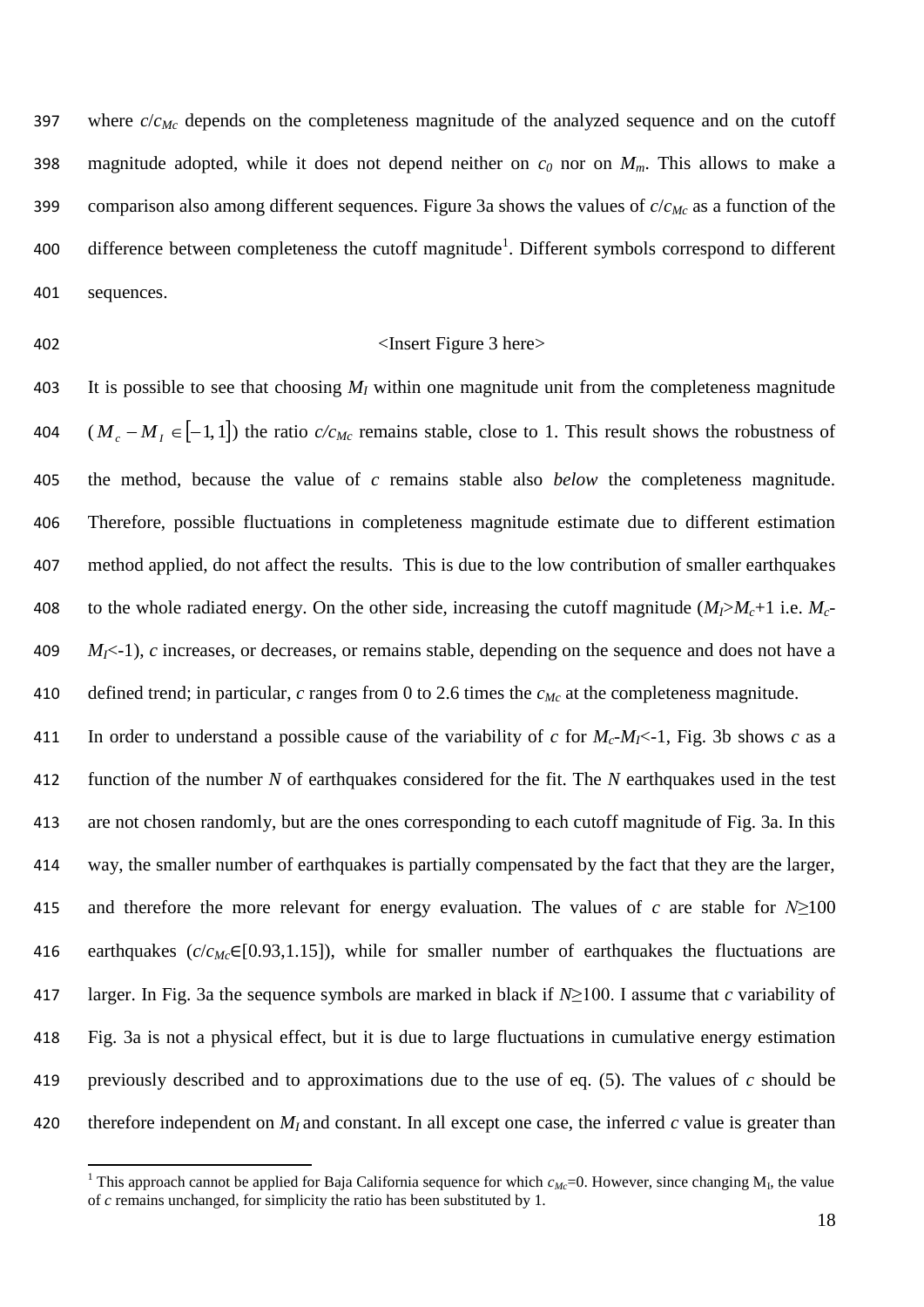0, which confirms Utsu's thesis that at least in some cases, *c* value cannot be assumed always equal to 0.

 In order to compare the previous results with classical parameter estimation methods, Figure 3c shows the value of *c* and *p* on the same sequences using the maximum likelihood procedure applied to the modified Omori formula as proposed by Ogata (1983) and implemented in Zmap software. 426 The dispersion of *c* parameter is larger, ranging from  $10^{-3}$  to  $10^2$  times the value of  $c_{Mc}$ . Selecting 427 only the cases in which  $M_I \ge M_c$  and  $N \ge 100$  (black symbols in Fig. 3c) a trend compatible with eq. 428 (23) was found. In particular  $\varphi$ =0.7. Figure 3d shows the normalized function  $c/[c_{Mc}10^{0.7(Mc\cdot MI)}]$ , 429 with the constrain  $M_I \ge M_c$ , as function of *N*. It can be seen that the MOM fit is extremely sensitive to the number of considered earthquakes, and if a small number of earthquakes is considered, the 431 inferred values of the function range from  $10^{-1}$  to  $10^3$  times the values of the theoretical curve. Figure 3c shows that the method is sensitive also to the completeness magnitude, because below  $M_c$ - $M_l$ =0 the data does not follow the straight line  $c/c_{M_c} = 10^{0.7(M_c - M_l)}$  $M_c - M$  $c/c_{M_c} = 10^{0.7(M_c - M_I)}$ . 

 Accordingly with Kagan (2004) the dependence of *c* on *M<sup>I</sup>* parameter is an artifact in Omori law fitting, due to the loose of data for times close to the mainshock (see eq. 24). The fact that a different approach to *c* value estimation finds constant values of *c* supports Kagan's thesis.

 Figure 4a and b show the normalized value of *p* as a function of *Mc*-*M<sup>I</sup>* and of *N*, respectively, applying the method proposed in this paper.

### 439 <Insert Figure 4 here>

Also in this case, no relation was found between the parameter and  $M_c$ - $M_l$ . An instability of the results was detected for *N*<100. In this case, however, the result is much more stable; *p* ranges from 442 0.8 to 1.2 times the value of *p* at the completeness magnitude  $(p_{Mc})$ , while if only the cases  $N≥100$  is considered, it ranges between 0.99 and 1.04 *pMc*. Figure 4c and d show the normalized value of *p* as a function of *Mc*-*M<sup>I</sup>* and of *N*, respectively, applying the modified Omori formula as proposed by Ogata (1983) and implemented in Zmap software. It can be seen that the range of variation of *p* is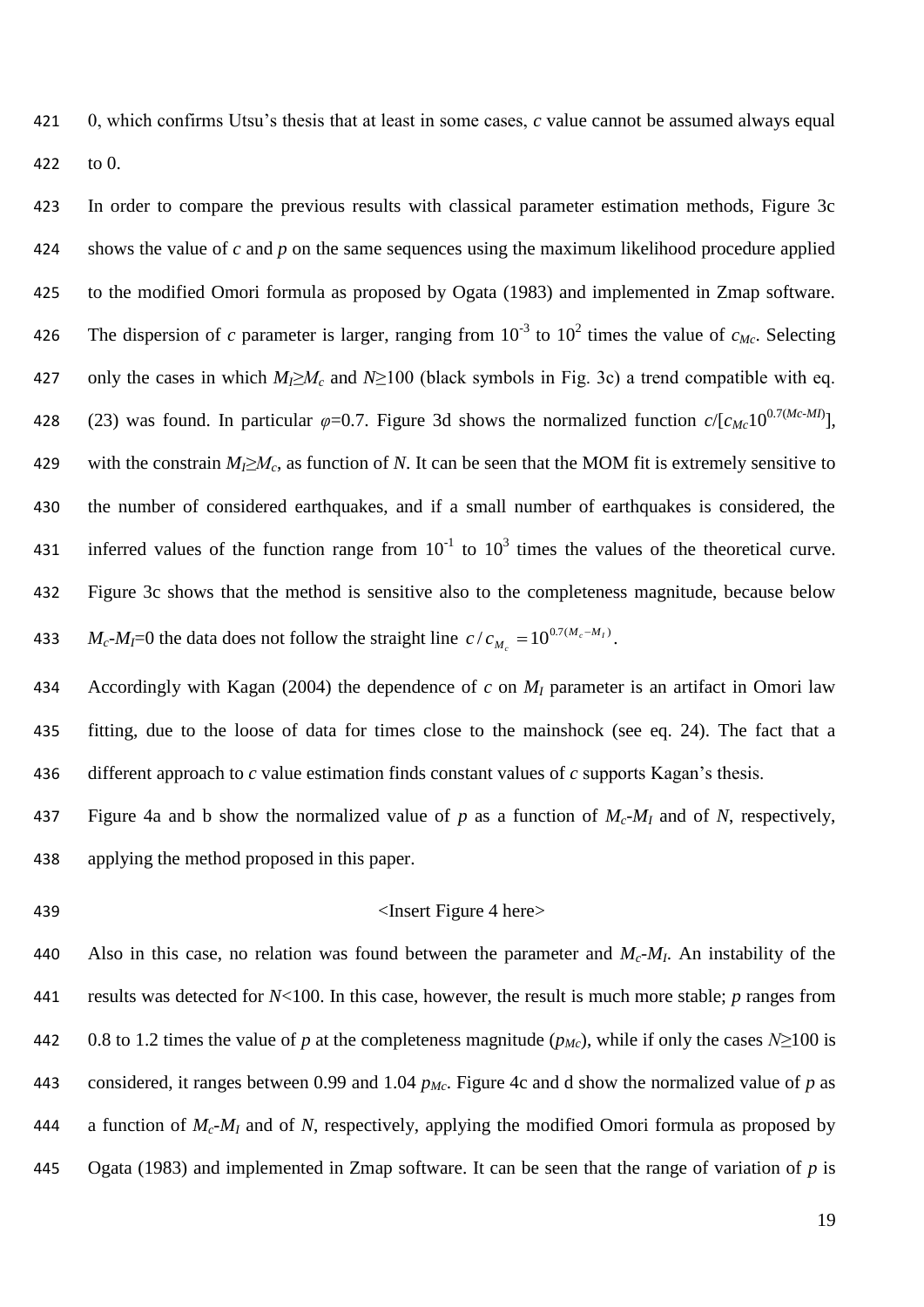larger than in the energy-based evaluation, ranging from 0.6 to 3.2 times the value at the 447 completeness magnitude if all values of *N* and  $M_I$  are considered, that reduces to [0.9-1.8]  $p_{M_C}$  if 448 only  $M_l \geq M_c$  and  $N>100$  is considered. The approach proposed in this paper for p value estimation is therefore more stable. It is important to remark that while the method is more stable for a single sequence, it is however dependent also on the fluctuations of the energy of the strongest 451 earthquakes before  $\tau$ , that affect  $R_{ES}(\tau)$ , especially if  $\tau$  is small; it is therefore not necessary more stable for multiple repeats of the same sequence. This problem could be solved by a smoothing of the data and will be topic of a future paper.

454 In order to investigate the stability of the parameters using energy based approach for different 455 values of  $\tau$ , Figure 5 shows the comparison among the values of  $c/c_{Mc}$  and  $p/p_{Mc}$  for  $\tau$  equal to 12, 456 24 and 48 hours, as function of *N*.

#### 457 <Insert Figure 5 here>

 From the figure it can be seen that the parameters remain stable in all the cases for *N≥*100, while for  $N<100$  larger values of  $\tau$  supply more stable results. The quality of the fit generally decreases, with 460 decreasing of the time  $\tau$ . For  $\tau$  equal 1 hour, for example, the quality of the fit is so poor that  $R^2$  is close to 0 for most sequences. This is probably related to fact that the cumulative energy is less smoothed when a smaller number of events is involved. Abrupt changes of radiated energy, corresponding to larger aftershocks immediately after the mainshock, cause large fluctuations of 464 R<sub>ES</sub>(τ) if τ is small. In order to state that the variables  $log_{10}(c/c_{Mc})$  calculated with energy-based approach (Fig. 3a) and *Mc*-*M<sup>I</sup>* are uncorrelated, I computed the linear correlation coefficient *R* and estimated its statistical significance (see e.g. Davis, 1986). I used only the data with *N≥*100 and *c<sub>Mc</sub>*≠0. The null hypothesis  $H_0$  is that  $R=0$ , the alternative is that  $R\neq0$ . I compared the two hypotheses by using the Student-t statistics:

$$
t = \sqrt{\frac{R^2(n-2)}{1 - R^2}}\tag{27}
$$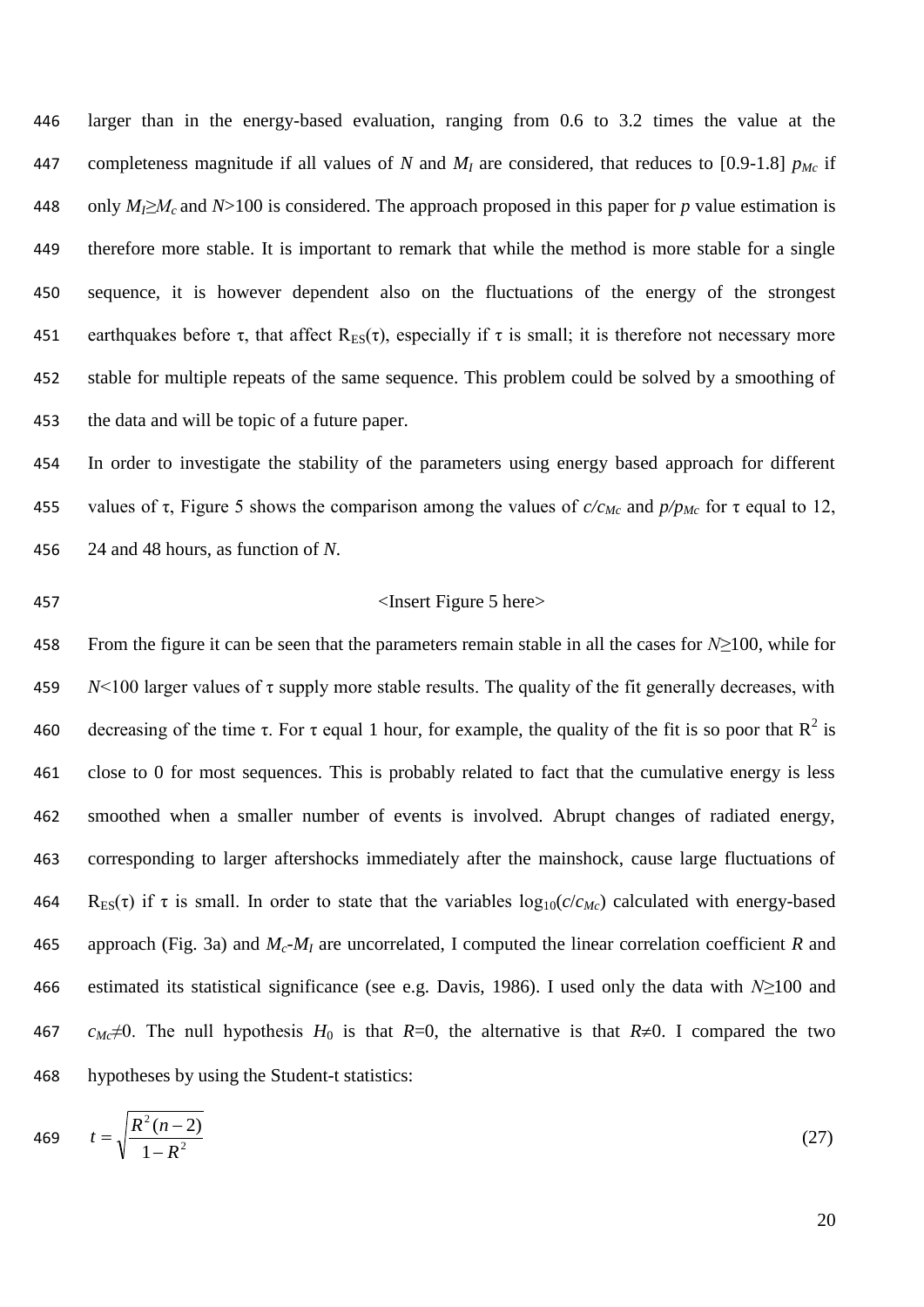Where *n* is the number of samples. If *t* is greater than a threshold (available on statistical tables), corresponding to a significance level of 0.05 for degrees of freedom *n*-2, the existence of correlation 472 can be asserted at a significance level of 0.05; conversely, for smaller values of *t*, the hypothesis  $H_0$  cannot be rejected, and the two variables are uncorrelated at a significance level of 0.05. Table 3 shows the values of *R* and *t* for the two variables.

#### <Insert Table 3 here>

 From Student-t test the two variables result uncorrelated. Since eq. (26) fails in describing the real data, when the influence of artifacts due to the loss of small magnitude aftershocks is reduced, this implies a failure also of equations (22) and (23), of which eq. (26) is a consequence.

479 Table 3 shows the correlation coefficient *R* and the value of *t* for  $p/p_{Mc}$  vs.  $M_c$ - $M_l$  too. From Student-t test the two variables appear uncorrelated.

 The independence of *c* and *p* on *M<sup>I</sup>* implies that also *f* is independent. Figure 2*j* should be regarded 482 as the real value of *f*, regardless of the cutoff magnitude applied.  $R_{ES}$  depends on both  $R_{ES}(\tau)$  and *f*. 483  $R_{ES}(\tau)$  increases with increasing cutoff magnitude  $M_I$ , because  $E_m$  remains unchanged, while  $E_{as}$ 484 decreases, if smaller earthquakes are eliminated. The trend of  $Log(R_{ES}(t))$  is however independent 485 on  $M_I$ , except for a shift, which depends on  $Log(R_{ES}(\tau))$  value. This result is unsurprising, since for the Gutenberg Richter equation the trend of radiated energy should be independent (except for a shift) on the selected cutoff magnitude.

 In order to analyze the *p* parameter dependence on *Mm*, I divided the classes of seismicity at steps of 0.5 magnitude units and I calculated the mean and the standard deviation of the value of *p* inferred with the method proposed in this paper. Figure 6 shows the results together with their fit. For comparison, the fit for one declustering technique of Ouillon and Sornette (2005) and one of Hainzl and Marsan (2008) data has been added.

493 <Insert Figure 6 here>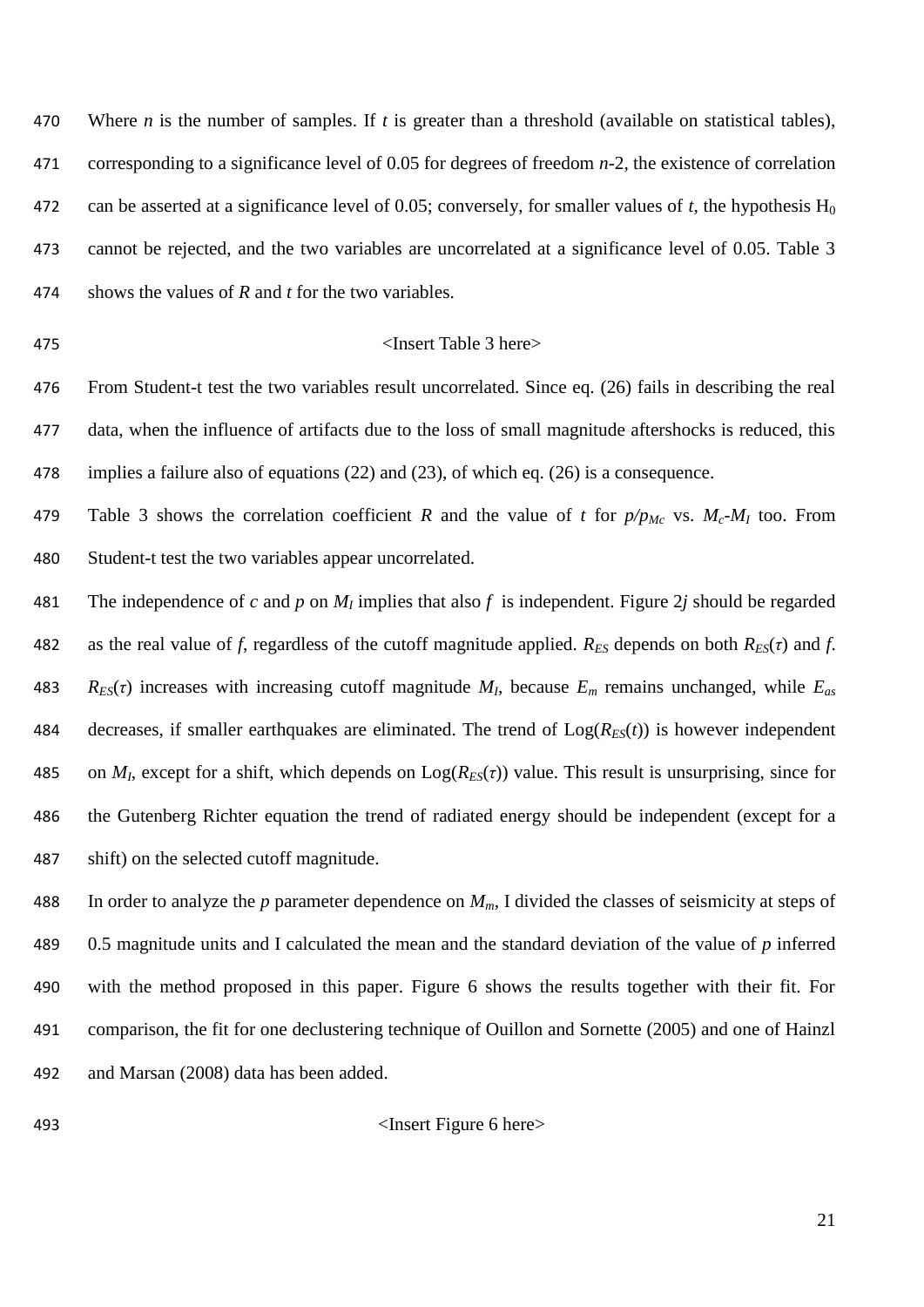Accordingly with this paper data, *p* increases with magnitude by 0.20 for each magnitude increase, 495 and the value of  $R^2$  is 0.73. The results can be compared only qualitatively, due to the poor statistics of this paper results for M>6. The analysis by using the Student-t statistics confirms a positive correlation of the two variables with a significance level of 0.05 (see Table 3). A direct analysis using the *p* values of all the sequences, without supplying a mean value, gives a positive correlation only increasing the significance level to 0.15.This confirms, in the limits of the small statistics used, the assertion of Ouillon and Sornette (2005) that the correlation can be found considering together several sequences, while it is generally not true for the single sequence.

 The *c* parameter shows a not relevant dependence on *Mm*, with a large scatter of the parameter (see Table 3).

 A last test has been done to verify if the positive correlation between *p* and *c* parameters found by Gasperini and Lolli (2006) for Italy and New Zealand could be found also applying energy based method. The values of *R* and *t* are shown in Table 3. The two variables are not correlated, because of the different method adopted in their estimation. This supports Gasperini and Lolli (2006) thesis that the correlation was due to the wrong estimate of *c*.

## **5.2 Strongest aftershock magnitude estimation**

510 Table 4 shows the values of the 3 terms of equation (21) for the analyzed sequences for  $M_I = M_c$ . For 511 comparison, also the value of  $Log_{10}[R_{ES}(T)]$  at the end of the sequence has been added in the last column. The *b*-dependent term has been calculated setting α=3/2 (Gutenberg and Richter, 1956) and using *b* values listed Shcherbakov and Turcotte (2004), with the exception of San Simeon value (*b*=1.17±0.09), that was calculated manually using Zmap software, because in Shcherbakov and Turcotte (2004) paper only 100 days of the sequence were available. The last rows show the mean 516 and the standard deviation of each column. The  $6<sup>th</sup>$  column shows the value of  $\Delta m$  (theoretical) deduced applying equation (21).

<Insert Table 4 here>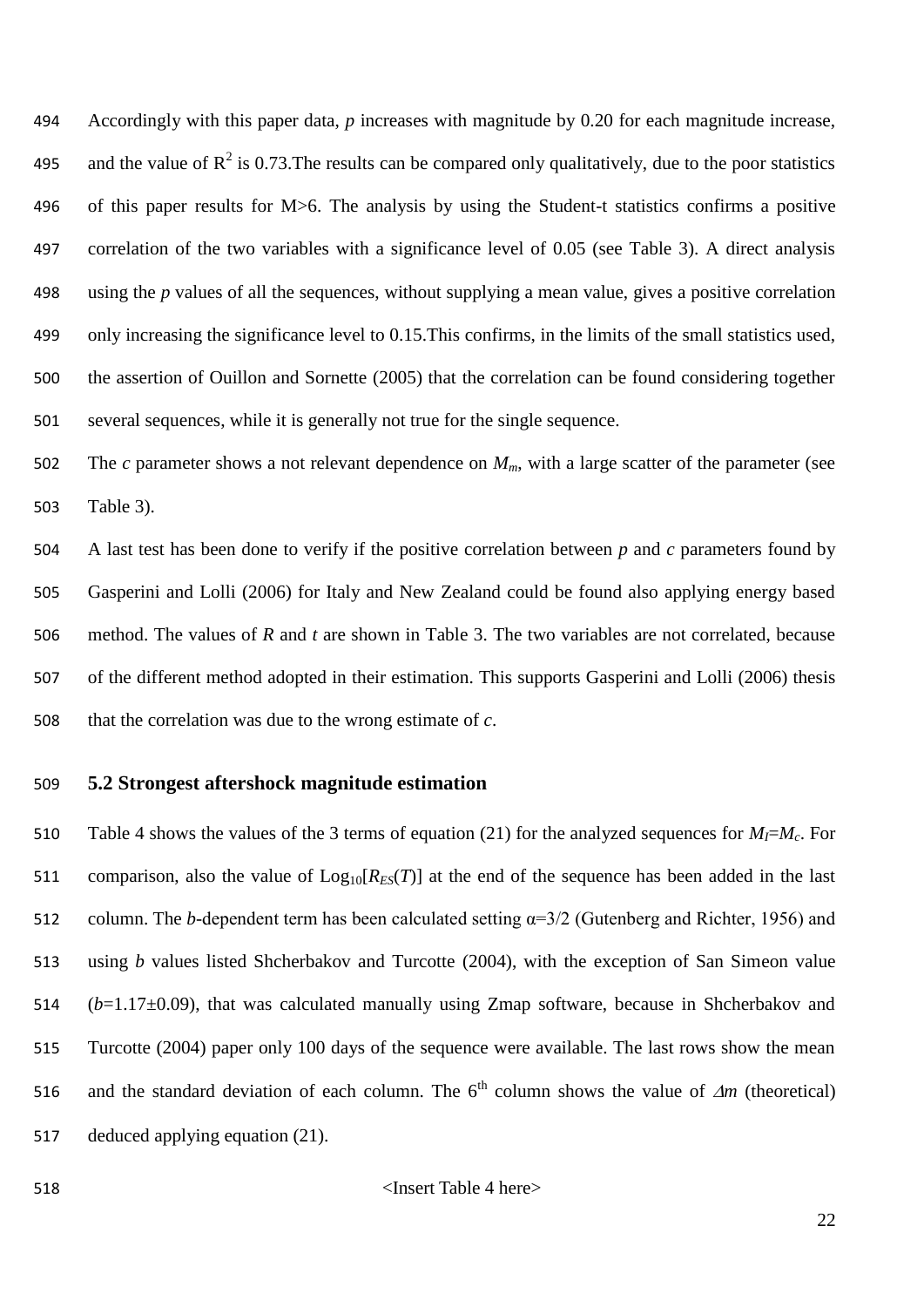519 The mean theoretical and the real value of  $\Delta m$  are similar and close to the value of 1.2 of the Båth 520 law and the standard deviation is 0.4. The mean of the difference between the true value of  $\Delta m$  and the theoretical one (obtained from eq. 21) is 0.1 and its standard deviation is 0.1, compatible with a 522 magnitude assessment accuracy of 0.1. The mean value of f and its standard deviation, 0.37 $\pm$ 0.37, is similar to the result found by Gentili and Bressan (2008) (*B*=0.36±1.1), with a smaller standard deviation.

#### 525 > Solution of the Superior Section 1 and  $\epsilon$  Insert Figure 7 here  $>$

526 The reason why Gentili and Bressan (2008) found a good correlation between  $Log_{10}[R_{FS}(T)]$  and Log<sub>10</sub>[ $R_{ES}(24)$ ], even if the *c* and *p* parameters changed from one sequence to the other, is that *f* is 528 generally lower than  $Log_{10}[R_{ES}(24)]$  (see Table 4), or, in other words, that most of the sequence energy is radiated in the first 24 hours. Making the same fit of Gentili and Bressan (2008) on Californian data (see Fig. 7) I found *D*=1.0±0.4 and *B*=-0.2±0.7, compatible with both Gentili and 531 Bressan result and the value of *f* found in this paper. Even if the value of  $R^2$  is high, Whittier 532 Narrows and Ridgecrest sequences (shown by an arrow in Fig. 7), have values of  $R_{ES}(T)$  anomalously low respect to the best fit line. This anomaly is due to the high value of *f* that in these 534 cases reaches the 50% and the 70% of the value of  $\text{Log}_{10}[R_{ES}(24)]$ , respectively (see Table 4). This is due to two different reasons: Whittier Narrows is characterized by a high value of *c*; this means that the onset of the power low decay is later than in other sequences and therefore there is a high frequency of earthquakes (high radiated energy) also after the first day. Ridgecrest, vice-versa, is characterized by a very low value of *p*. This means that the frequency of the earthquakes (radiated energy) decreases slowly and therefore it is still high after the first day.

### 540 > Same Shere Shere Shere Shere Shere Shere Shere Shere Shere Shere Shere Shere Shere Shere Shere Shere Shere Shere Shere Shere Shere Shere Shere Shere Shere Shere Shere Shere Shere Shere Shere Shere Shere Shere Shere S

 Figure 8*a*-*c* shows the ratio between of each term of eq. (21) and their sum. Note that, since *f* is positive (see Fig 3*j*), the term –*f* is negative and therefore the ratio can be greater than 1 and smaller than -1. Figure 8a shows the ratio for the *RES*(24) dependent term. The ratio is generally close to 1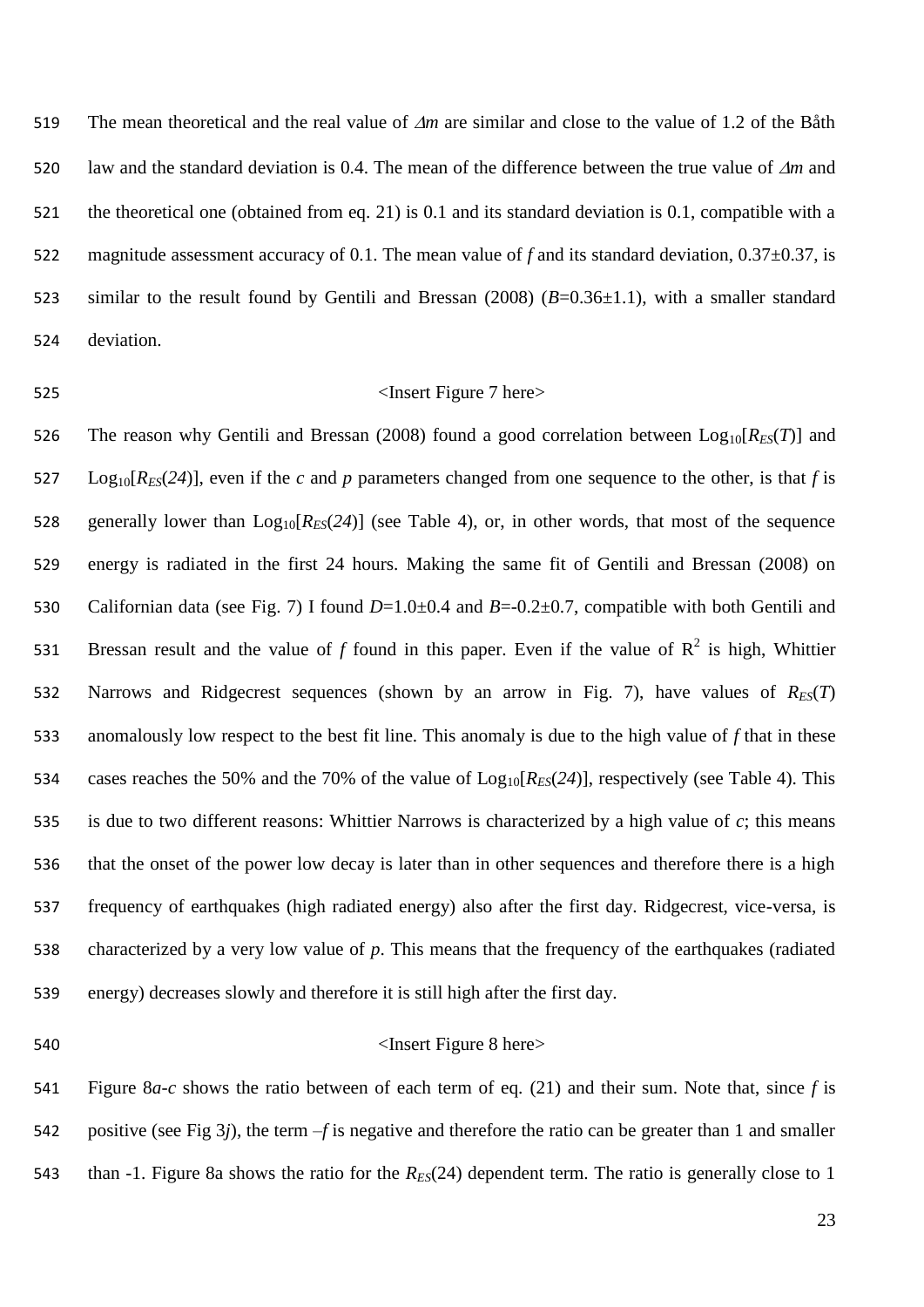(mean 1.18, standard deviation 0.51) except in the cases of the abovementioned sequences 1 and 6 (Whittier Narrows and Ridgecrest), corresponding to high negative values of -*f* term (see Fig. 8b); the -*f* term has a generally smaller ratio (mean -0.37, standard deviation 0.54); the *b*-dependent term (see Fig. 8c) has less variable ratio (mean 0.19, standard deviation 0.12).

 Figure 8d shows, for each sequence, the absolute value of the 3 terms of eq. (21) divided by the sum  $\Sigma$  of their absolute values. From the figure, it is possible to see that the energy dependent term absolute value is preponderant being always greater than 50% with mean approximately the 70%; 551 this is true both for the sequences in which the strongest aftershock is within the first  $24<sup>h</sup>$ , and for the ones (Whittier Narrows, Ridgecrest and Baja California) for which the strongest aftershock occurs later. The *b* and *f* dependent terms have similar contributions, with high variability from one sequence to the other, with a slightly larger contribution of *f*. In Table 4, it is interesting to notice also the differences between Ridgecrest and Hector Mine sequences. The two sequences have similar values of both the energy and the *b* dependent terms (see Table 4). The differences of *m* 557 are due to the *f* term. The huge value of  $f$  (Table 4,  $7<sup>th</sup>$  raw) of the Ridgecrest sequence respect to the other is due to a small value of *p* (Table 2 row 7 and discussion in section 2). It is therefore a 559 difference in *p* and not in *b* that drives a large difference in  $\Delta m$ .

## *6. Conclusions*

561 In this paper, a new temporal description of seismic sequences in terms of  $R_{ES}(t)$  ratio has been 562 shown. In particular, the analytical description of  $R_{ES}(t)$  as function of  $R_{ES}(\tau)$  with  $\tau \leq t$  and of  $f(t, c, p, \tau)$  (equation 13) has been proposed.

In the following, the main results obtained in this paper are listed and described.

 1. *Real data description.* The equation (13) has been applied to 9 seismic sequences in 566 California. Real data are characterized by sudden steps in  $R_{ES}(t)$ , which cause deviations from the fit line and are due both to physical and to computational causes (see section 5).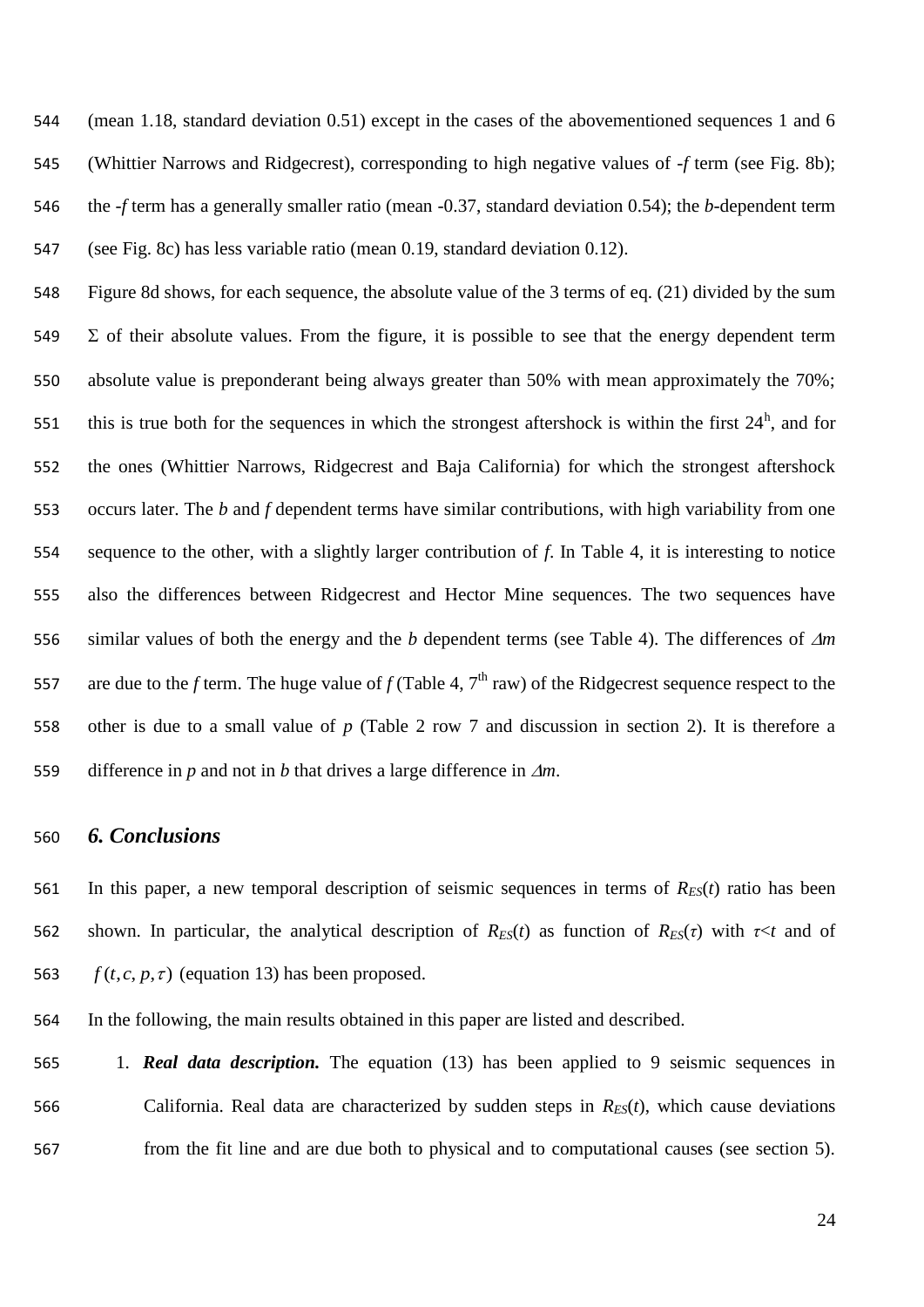568 However, most sequences show high value of  $R^2$  and small RMSE in the fit, confirming the good capability of eq. (13) in describing real data.

- 2. *Comparison with relations in literature.* The data are generally compatible with an 571 empirical relation proposed by Gentili and Bressan (2008) relating  $R_{ES}(T)$  and  $R_{ES}(τ)$  where 572 *T* is the time of the end of the sequence and  $\tau = 24^{\text{h}}$ . However, the proposed equation (13) should be considered an improvement in radiated energy trend description, because a constant term in Gentili and Bressan (2008) equation is replaced by a *p* and *c* dependent one, that explains deviations from the fit of Gentili and Bressan (2008) equation (see Fig. 7). In addition, eq. (13) is compatible with Kagan and Houston (2005) equation for seismic 577 moment rate (eq. (16) in this paper) if  $c=c'$ .
- 3. *Parameter estimation: c.* The description of *f* in terms of *c* and *p* allows to perform an estimate of the two parameters that is alternative to the MOM fitting. The problem of *c* estimation arises from the fact that the frequency of earthquakes in the MOM depends on *c* only for short times after the mainshock, when it is more difficult detecting the earthquakes; therefore the inferred *c* is often interpreted, at least partially, as an artifact (Kagan, 2004, Lolli and Gasperini, 2006, Utsu et al 1995), due to the fitting of incomplete data for times close to the mainshock. Equation (13) of this paper allows to circumvent the problems connected with MOM fitting, because this approach is less sensitive to variation in completeness magnitude (strongest earthquakes influence more the overall radiated energy than the smaller ones) and *f* is sensitive to the value of *c* for longer times. The values of *c* obtained by applying equation (13) to 9 Californian sequences, show no dependence on the 589 cutoff magnitude  $M_I$ , confirming the Kagan (2004) thesis that the dependence of  $c$  on  $M_I$ 590  $(c = c_0 10^{\varphi(M_m - M_I)} )$  is an artifact. On the other side, in all except one case, the inferred *c*  value is greater than 0, in accordance with Utsu et al. (1995). If these results will be confirmed on a larger database, they will invalidate the Nanjo et al. (2005) thesis that the *c*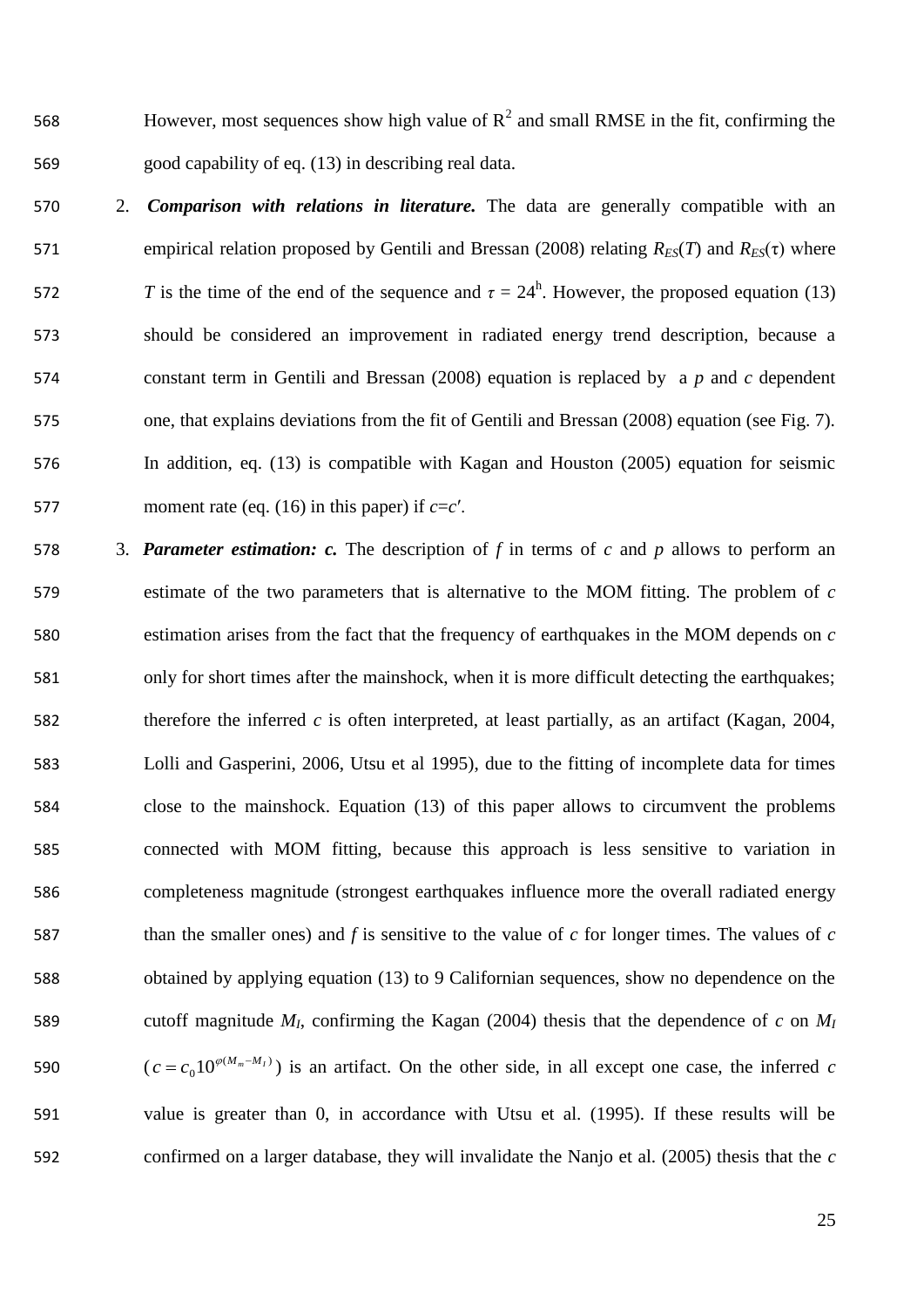parameter varies in space and is proportional to the local difference between yield stress and excess stress induced by the mainshock. The obtained values of *c*≥0 are compatible with both the Dieterich (2004) physical model, that predicts an initially constant aftershock rate before the rate begins to decay as a power law with time, and with Shebalin (2011) model, that inversely relates the *c* value and the seismogenic potential of the area.

- 598 4. *Parameters estimation: p.* An increase of  $p$  with  $M_m$  have been found by binning the 599 magnitude  $M_m$  axis and evaluating the mean of  $p$ ; in particular, a positive correlation has been observed at a significance level of 0.05. This is compatible both with Ouillon and Sornette (2005) multifractal activation model and with Hainzl and Marsan (2008) treatment, based on rate and state model. No correlation was found between *p* and *c* parameters. This is unsurprising, because accordingly with Gasperini and Lolli (2006) it was an artifact, due to the wrong fitting of the *c* parameter of using MOM.
- 605 5. *New relation for*  $\Delta m$ *.* A new equation (eq. 21) has been proposed, that describes the 606 difference  $\Delta m$  between the mainshock and the strongest aftershock earthquake energy as 607 function the sum of three terms: one depending on  $R_{ES}(\tau)$ , one on the *b* parameter of the 608 Gutenberg Richter equation and one on  $f(\tau)$ . The mean estimated values of  $\Delta m$  using equation (21) and the real one are similar and close to the value of 1.2 of the Båth law. An analysis has been performed to understand which term of equation (21) is the more relevant 611 for the value of  $\Delta m$  if  $\tau = 1$  day. It emerges that the contribution of the energy dependent term is preponderant, being always greater than 50% of the sum of the tree terms absolute values, with mean approximately the 70%; this is true both for the sequences in which the strongest 614 aftershock is within the first  $24^h$ , and for the ones (Whittier Narrows, Ridgecrest and Baja California) for which the strongest aftershock is after.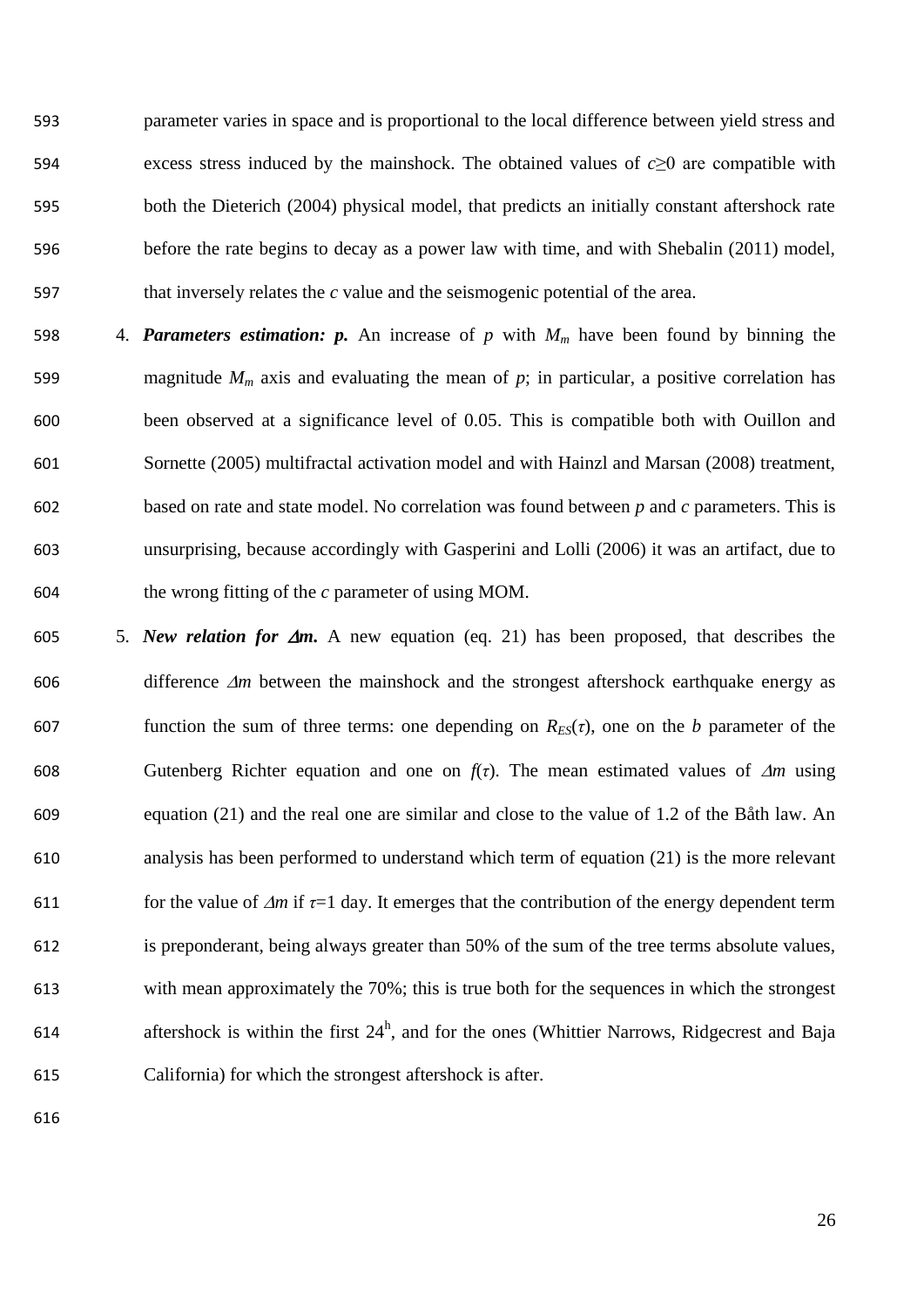## **Acknowledgments**

 I would like to thank Gianni Bressan and Riccardo Giannitrapani for their valuable discussions and suggestions. I also wish to acknowledge the two unknown reviewers for their helpful comments. 

## *References*

- Abramowitz, M., Stegun, I. A., 1966. Handbook of Mathematical Functions (National Bureau of
- Standards Applied Mathematics Series 55). National Bureau of Standards, Washington, D.C..
- Båth, M., 1965. Lateral inhomogeneities in the upper mantle. Tectonophysics, 2: 483-514.
- Bressan, G., Kravanja, S., Franceschina, G, 2007. Source parameters and stress release of seismic
- sequences occurred in the Friuli-Venezia Giulia region (Northeastern Italy) and in Western Slovenia. Phys. Earth Planet. Inter., 160: 192-214.
- Davis, J.C., 1986. Statistics and Data Analysis in Geology, John Wiley & Sons, New York.
- Das, S., Scholz, C. H. , 1981. Theory of Time-Dependent Rupture in the Earth. J Geophys. Res., 86: 6039-6051.
- Dieterich, J., 1994. A constitutive law for rate of earthquake production and its application to earthquake clustering. J. Geophys. Res. 99:2601-2618 .
- Enescu, B., Mori, J., Miyazawa, M., 2007. Quantifying early aftershock activity of the 2004 mid-Niigata Prefecture earthquake (Mw6.6). J. Geophys. Res., 112: B04310,
- doi:10.1029/2006JB004629.
- Gasperini, P., Lolli, B, 2006. Correlation between the parameters of the aftershock rate equation: Implications for the forecasting of future sequences. Phys. Earth Planet. Inter., 156: 41-58.
- Gasperini, P., Lolli, B., 2009. An empirical comparison among aftershock decay models.
- Phys. Earth Planet. Inter., 175: 183-193.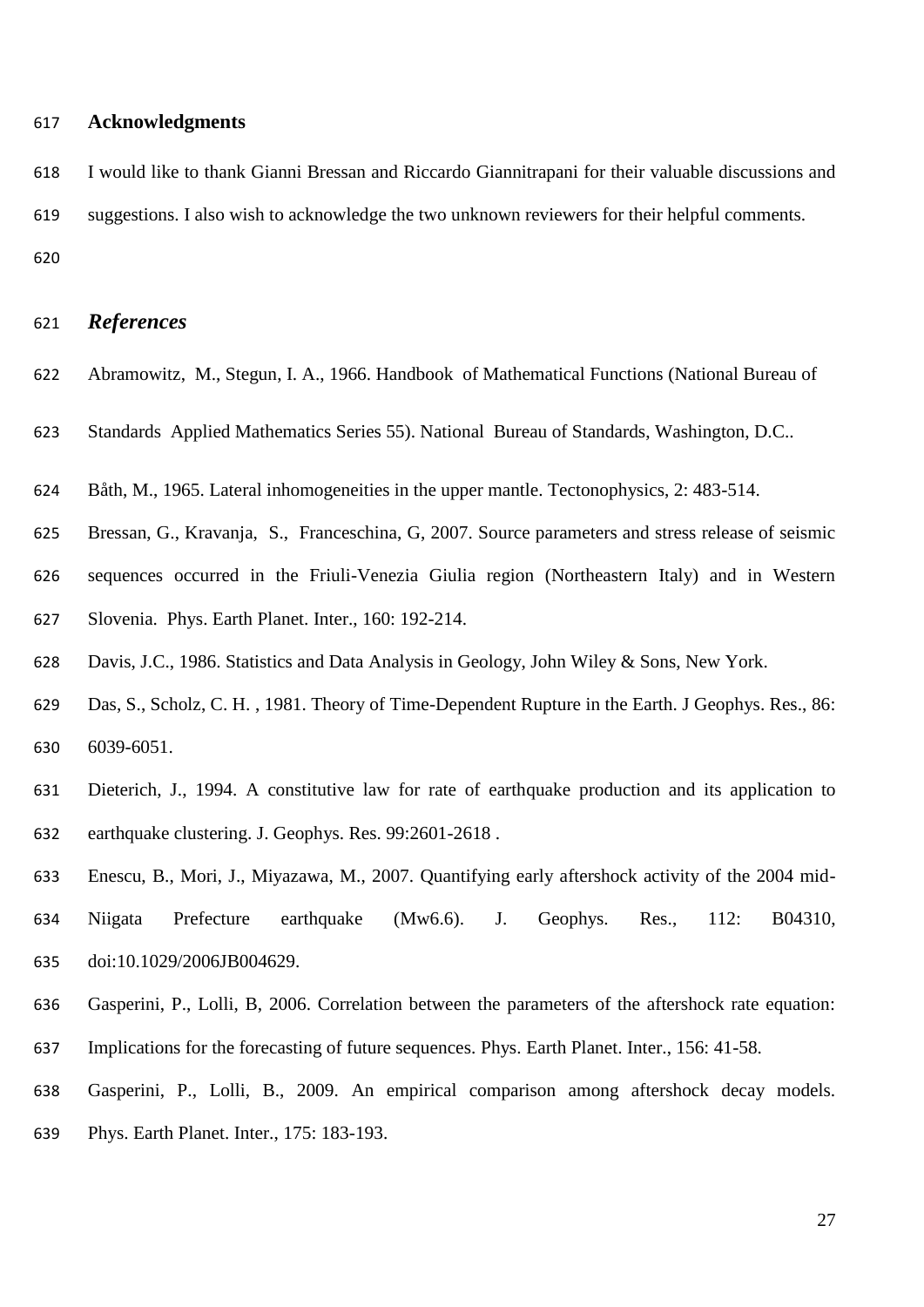- Gentili, S., Bressan, G., 2008. The partitioning of radiated energy and the largest aftershock of
- seismic sequences occurred in the northeastern Italy and western Slovenia. J Seism., 12: 343–354.
- Gerstenberger, M.C., Jones, L. M., Wiemer, S. , 2007. Short-term Aftershock Probabilities: Case
- Studies in California. Seismological Research Letters, 78(1): 66-77.
- Gok, R., Hutchings, L., Mayeda, K, Kalafat, D., 2009. Source Parameters for 1999 North Anatolian
- Fault Zone Aftershocks. Pure appl. Geophys., 166: 547-566.
- Griffith, A., A., 1920. The phenomena of rupture and flow in solids, Phil. Trans. R. Soc. London Ser. A, 221:169-198.
- Gross, S.J., Kisslinger, C., 1994. Tests of models of aftershock rate decay. Bull. Seism. Soc. Am., 84: 1571-1579.
- Gutenberg, B., Richter, C.F., 1954. Seismicity of the Earth and Associated Phenomena. Princeton University Press, Princeton, N.J., pp. 17-19.
- Gutenberg, B., Richter, C.F., 1956. Earthquake magnitude, intensity, energy and acceleration. Bull. Seism. Soc. Am., 46: 105-145.
- Hainzl, S., Marsan, D., 2008. Dependence of the Omori-Utsu law parameters on the main shock magnitude: Observations and modeling. J. Geophys. Res., 133: B10309, doi: 10.1029/2007JB005492.
- Helmstetter, A., Sornette, D., , 2003. Båth's law derived from the Gutenberg-Richter law and from aftershock properties. Geophys. Res. Lett., 30(20): 2069, doi:10.1029/2003GL018186.
- Helmstetter, A., Kagan, Y.Y., and Jackson, D.D., 2006. Comparison of short-term and time-
- independent earthquake forecast models for southern California. Bull. Seism. Soc. Am., 96, 90-106.
- Kagan, Y.Y., 2002. Aftershock Zone Scaling. Bull. Seism. Soc. Am. 92: 641-655.
- Kagan, Y.Y., 2004. Short-Term properties of earthquake catalogs and models of earthquake source.
- Bull. Seism. Soc. Am., 94: 1207-1228.
- Kagan, Y.Y., and Houston, H., 2005. Relation between mainshock rupture process and Omori's law
- for aftershock moment release rate. Geophys. J. Int. , 163: 1039-1048.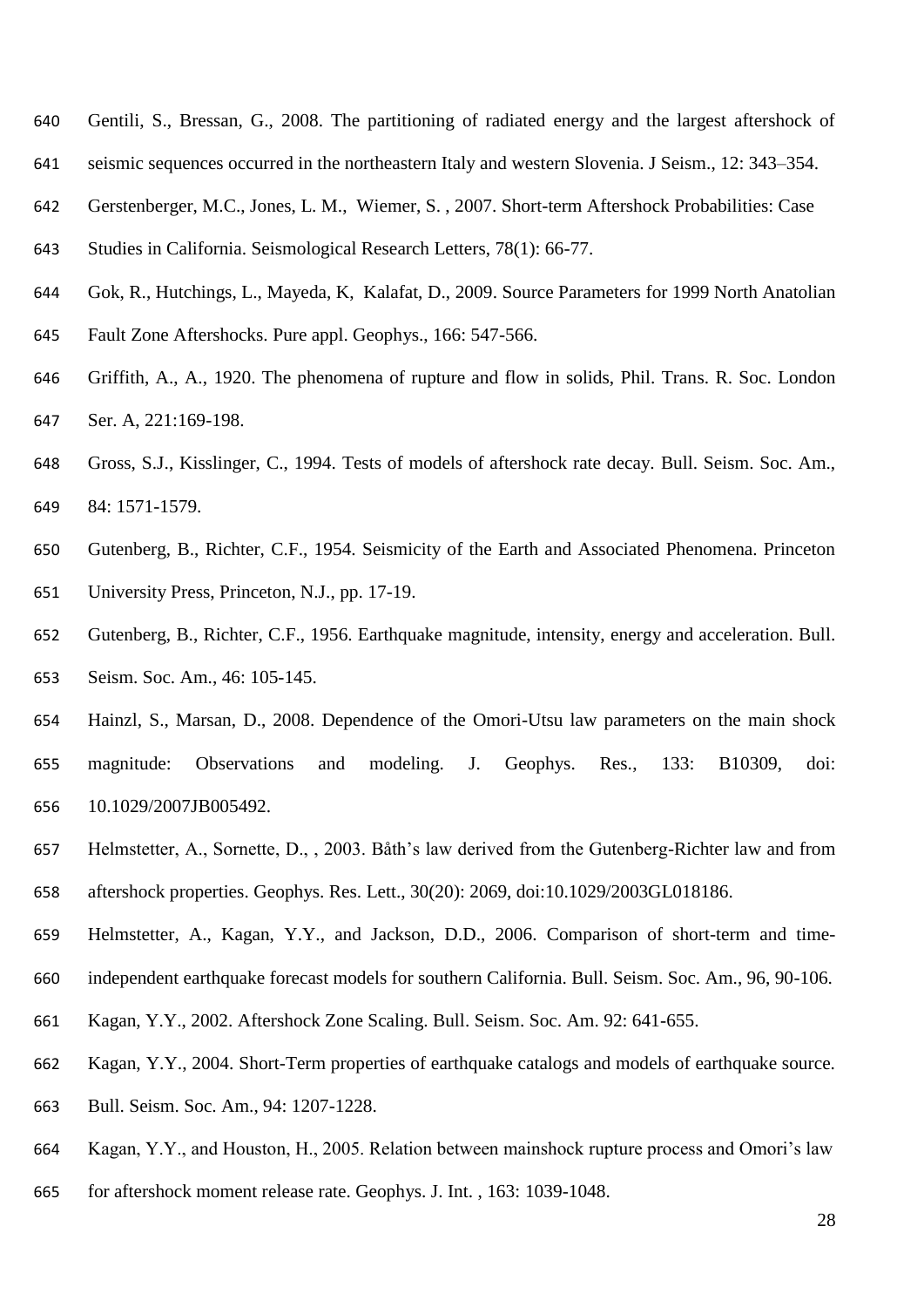- Kagan, Y.Y., Knopoff, L., 1981. Stochastic synthesis of earthquake catalogs. J. Geophys. Res., 86: 2853-2862.
- Kanamori, H., 1977. The energy release of great earthquakes, J. Geophys. Res. 82: 2981-2987.
- Kisslinger, C., Jones, L.M., 1991. Properties of aftershocks in southern California. J. Geophys. Res., 96: 11,947-11,958.
- Lippiello, E., Bottiglieri, M., Godano, C., de Arcangelis, L., 2007. Dynamical scaling and generalized Omori law. Geophysical Research Letters, 34: doi:10.1029/2007GL030963.
- Lolli, B., Gasperini, P., 2006. Comparing different models of aftershock rate decay: The role of
- catalog incompleteness in the first times after main shock. Tectonophysics 423: 43-59.
- Magistrale, H., Jones, L., Kanamori, H., 1989. The Superstition Hills, California, earthquakes of 24 November 1987. Bull. Seism. Soc. Am., 79: 239-251.
- Malagnini, L., Nielsen, S., Mayeda, K., Boschi, E., 2010. Energy radiation from intermediate- to
- large-magnitude earthquakes: Implications for dynamic fault weakening. J. Geophys. Res., 115: B06319, doi:10.1029/2009JB006786.
- Marcellini, A., 1995. Arrhenius behaviour of aftershock sequences. J. Geophys. Res. 100: 6463- 6468.
- Mogi, K. 1962. On the time distribution of aftershocks accompanying the recent major earthquakes in and near Japan. Bull. Earthq. Res. Inst.,Univ. Tokyo, 40:175-185.
- Nanjo, K.Z., Enescu, B., Shcherbakov, R., Turcotte, D. L., Iwata, T., Ogata Y., 2007. Decay of aftershock activity for Japanese earthquakes. J. Geophys. Res., 112: B08309, doi:10.1029/2006JB004754.
- Nanjo, K.Z., Turcotte, D.L., Shcherbakov, R., 2005. A model of damage mechanics for the deformation of the continental crust. J. Geophys. Res., 110: B07403, doi:10.1029/2004JB003438.
- Narteau, C., Shebalin, P., Hainzl, S., Zöller, G., Holschneider, M., 2003. Emergence of a band-
- limited power law in the aftershock decay rate of a slider-block model. Geophysical Research
- Letters, 30(11): 1568, Doi:10.1029/2003gl017110.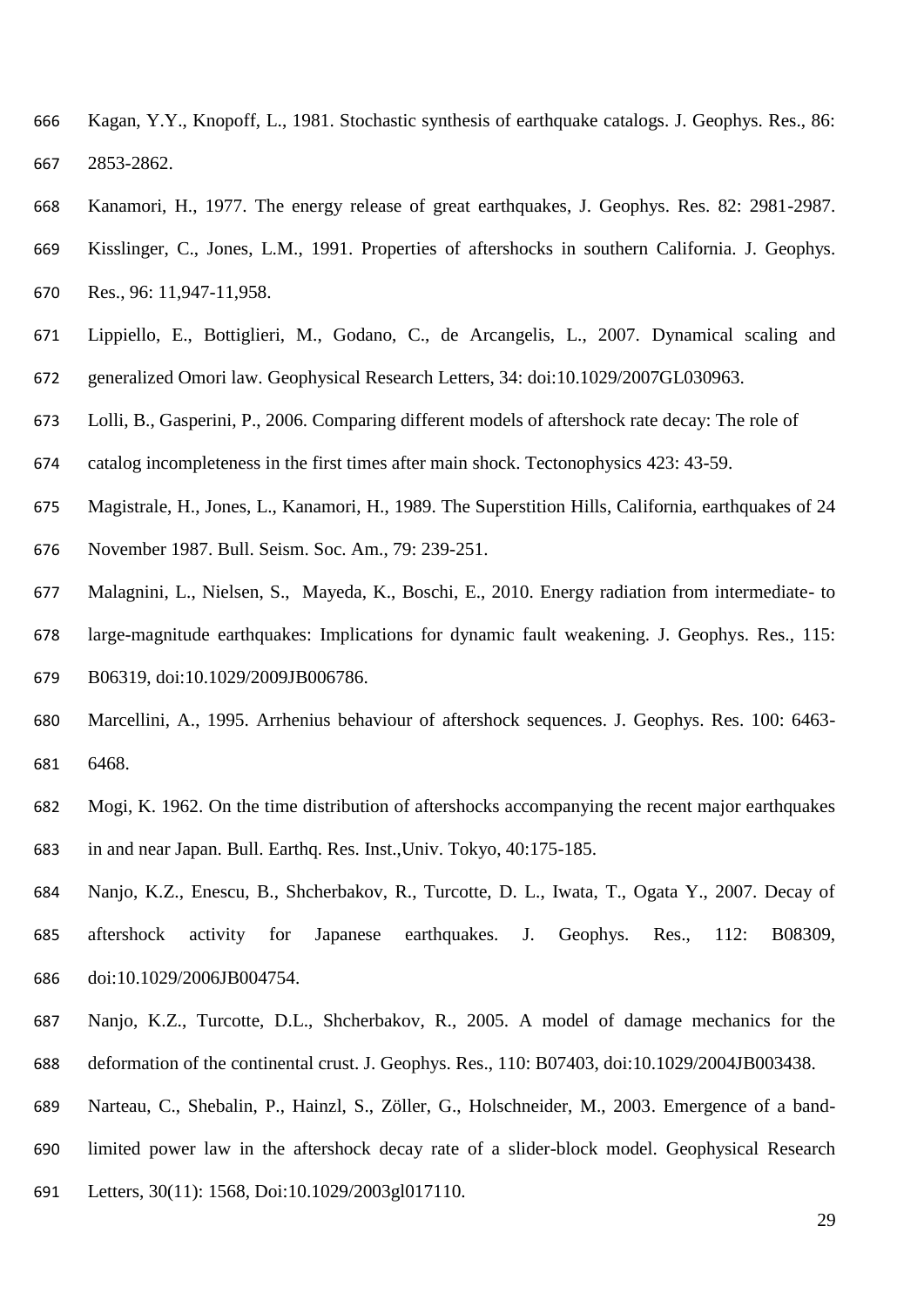- Ogata, Y., 1983. Estimation of the parameters in the modified Omori formula for aftershock frequencies by the maximum likelihood procedure. J. Phys. Earth, 31:115-124.
- Ogata, Y., 1988. Statistical models for earthquake occurrence and residual analysis for point processes. J. Am. Stat. Assoc., 83: 9-27.
- Omori, F., 1894. On the aftershocks of earthquakes. Journal of the College of Science, Imperial
- University of Tokyo, 7: 111-200.
- Ouillon, G., Sornette, D. , 2005. Magnitude-dependent Omori law: Theory and empirical study. J. Geophys. Res.110: B04306, doi:10.1029/2004JB003311.
- Peng, Z., Vidale, J.E., Ishii, M., Helmstetter, A., 2007. Seismicity rate immediately before and after
- main shock rupture from high-frequency waveforms in Japan. J. Geophys. Res., 112: B03306 doi:10.1029/2006JB004386.
- Reasenberg, P.A., Jones, L.M., 1989. Earthquake hazard after the mainshock in California. Science, 243: 1173-1176.
- Reasenberg, P.A., Jones, L.M., 1994. Earthquake aftershocks: update. Science, 265: 1251-1252.
- Richter, C.F., 1958. Elementary Seismology. Freeman, San Francisco, California, 768 pp.
- Scholz, C.H., 1990. The Mechanics of Earthquakes and Faulting. Cambrige University Press.
- Shcherbakov, R., Turcotte, D. L. , 2004. A modified form of Båth's law. Bull. Seism. Soc. Am., 94(5): 1968-1975.
- Shcherbakov, R., Turcotte, D.L., Rundle, J.B., 2004. A generalized Omori's law for earthquake aftershock decay. Geophys. Res. Lett., 31: L11613.
- Shebalin, P., Narteau, C., Holschneider, M., Schorlemmer, D., 2011. Short-Term Earthquake Forecasting Using Early Aftershock Statistics. Bull. Seism. Soc. Am. , 101: 297-312.
- Utsu, T., 1957. Magnitude of earthquakes and occurrence of their aftershocks. J. Seism. Soc. Jap., 10: 35-45.
- Utsu, T., 1961. A statistical study of the occurrence of aftershocks. Geophys Mag., 30: 521-605.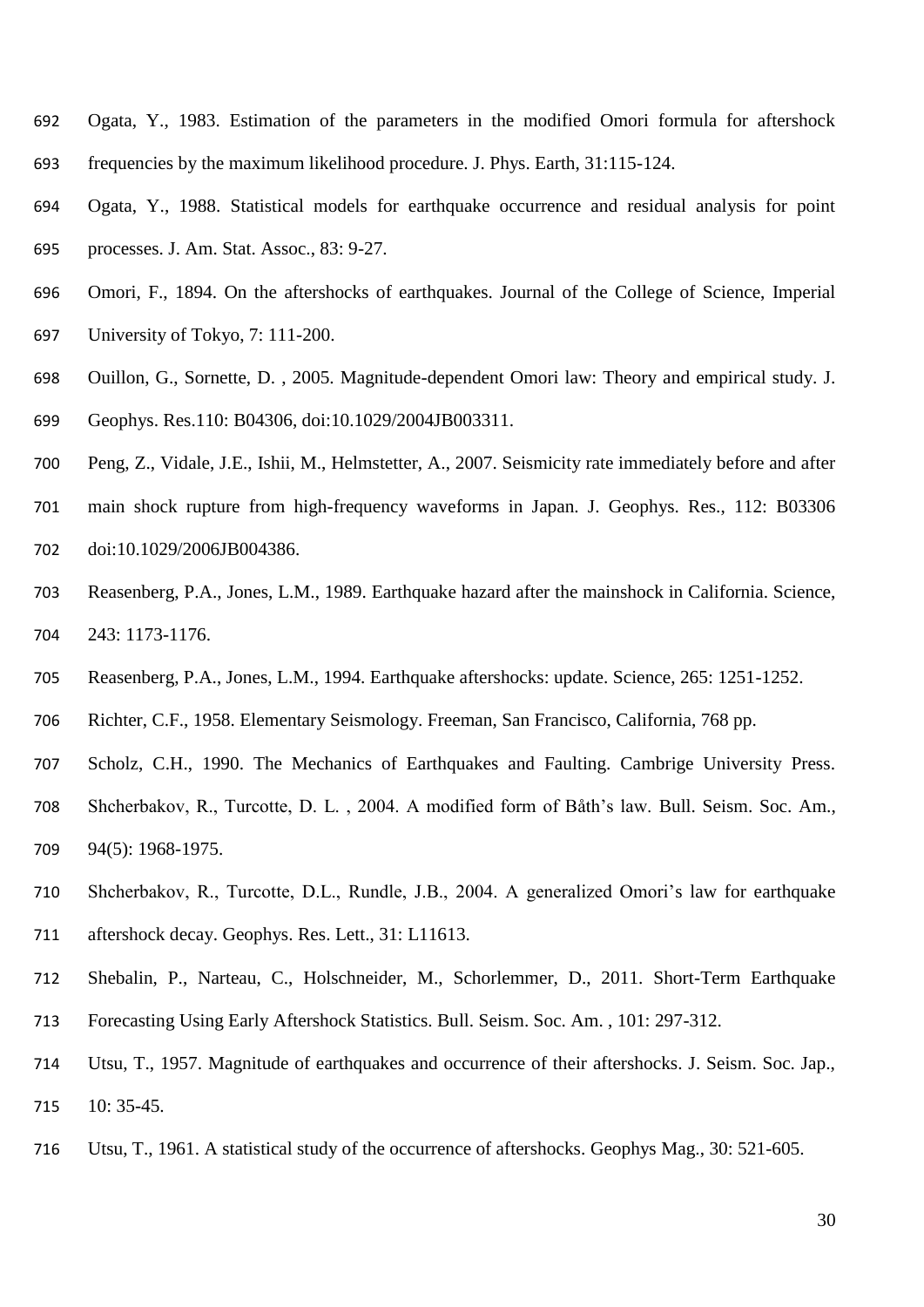- Utsu, T., 1969. Aftershocks and earthquake statistics (I) Some parameters which characterize an
- aftershock sequence and their interrelations. J. Fac. Sci. Hokkaido Univ, Ser.VII, 3: 121-195.
- Utsu, T., 2002. Relationship between magnitude scales. In: H.K. W. H. K. Lee, P. C. Jennings, and
- C. Kisslinger (Editor), International Handbook of Earthquake and Engineering Seismology.
- Academic Press, Amsterdam, pp. 733–746.
- Utsu, T., Ogata, Y., Matsu'ura, R.S., 1995. The centenary of the Omori formula for a decay law of aftershock activity. Journal of Physics of the Earth, 43: 1-33.
- Vidale, J.E., Cochran, E.S., Kanamori, H., Clayton R.W., 2003. After the lightning and before the
- thunder; non-Omori behavior of early aftershocks?, AGU Fall Meeting. Eos Trans. AGU Fall Meet.
- Suppl., San Francisco, California, 8–12 December 2003.
- Wiemer, S., 2001. A software package to analyze seismicity: ZMAP. Seism. Res. Lett., 72: 373- 382.
- Wolfram, S., (1999) The Mathematica Book, 4th ed. Cambridge University Press.
- Woessner, J., Wiemer, S., 2005. Assessing the quality of earthquake catalogues: Estimating the magnitude of completeness and its uncertainty. Bull. Seism. Soc. Am., 95: 684-698.
- Zaliapin, I. V., Kagan, Y. Y., Schoenberg, F. P., 2005. Approximating the Distribution of Pareto
- Sums. Pure appl. Geophys., 162: 1187-1228.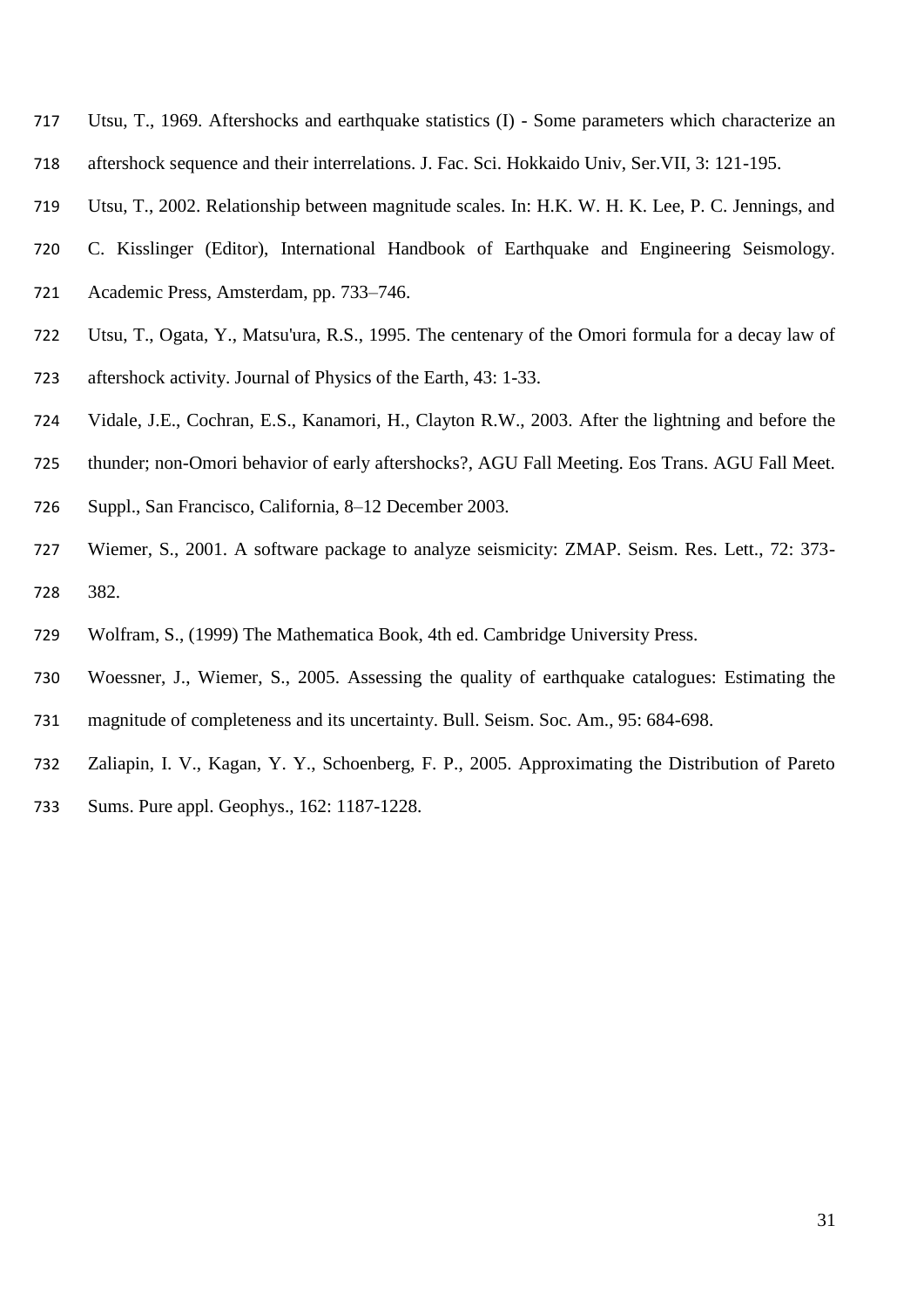#### *Figure captions*

**Figure 1:** The trend of *f* for  $c=0.1$ ,  $\tau=1$  day and  $p=1.1$ ,  $p=0.9$ ,  $p=1$ . The asymptote for  $p=1.1$  is also shown.

**Figure 2:** (a-i)  $R_{ES}(t)$  vs. time (in days) for 9 Californian seismic sequences: (a) Whittier Narrows, (b) Upland (c) Sierra Madre (d) Landers (e) Northridge (f) Ridgecrest (g) Hector Mine (h) Baja California (g) San Simeon. Thin line: real data. Thick line: maximum likelihood fit. Dotted line: Parameters from MOM fit. (j) *f* as a function of time for the seismic sequences.

**Figure 3:** (a)  $c/c_{Mc}$ , calculated by using the energy based approach, as a function of  $M_c$ - $M_l$ ; the symbols marked in black correspond to *N*≥100. (b) *c*/*cMc*, calculated by using the energy based approach, as a function of the number *N* of earthquakes. (c) *c*/*cMc*, calculated by using Omori law, as 746 a function of  $M_c$ - $M_I$ ; the symbols marked in black correspond to  $N \ge 100$  and  $M_I \ge M_c$ . (d) 747 c/[ $c_{\text{Mc}}10^{0.7(\text{Mc-MI})}$ ] calculated by using Omori law, with the constrain  $M_1 \geq M_c$ , as a function of the number of earthquakes.

**750 • Figure 4:** (a)  $p/p_{Mc}$ , calculated by using the energy based approach, as a function of  $M_c$ - $M_t$ ; the symbols marked in black correspond to *N*≥100. (b) *p/pMc*, calculated by using the energy based approach, as a function of the number of earthquakes. (c) *p*/*pMc*, calculated by using Omori law, as a 753 function of  $M_c$ - $M_l$ ; the symbols marked in black correspond to  $N \ge 100$  and  $M_l \ge M_c$ . (d)  $p/p_{Mc}$ , 754 calculated by using Omori law, with the constrain  $M_1 \geq M_c$ , as a function of the number of earthquakes.

**Figure 5:**  $c/c_{Mc}$  as function of *N* using different values of *τ*. Circles:  $τ=1$  day. Squares:  $τ=0.5$  days. Diamonds: *τ*=2 days.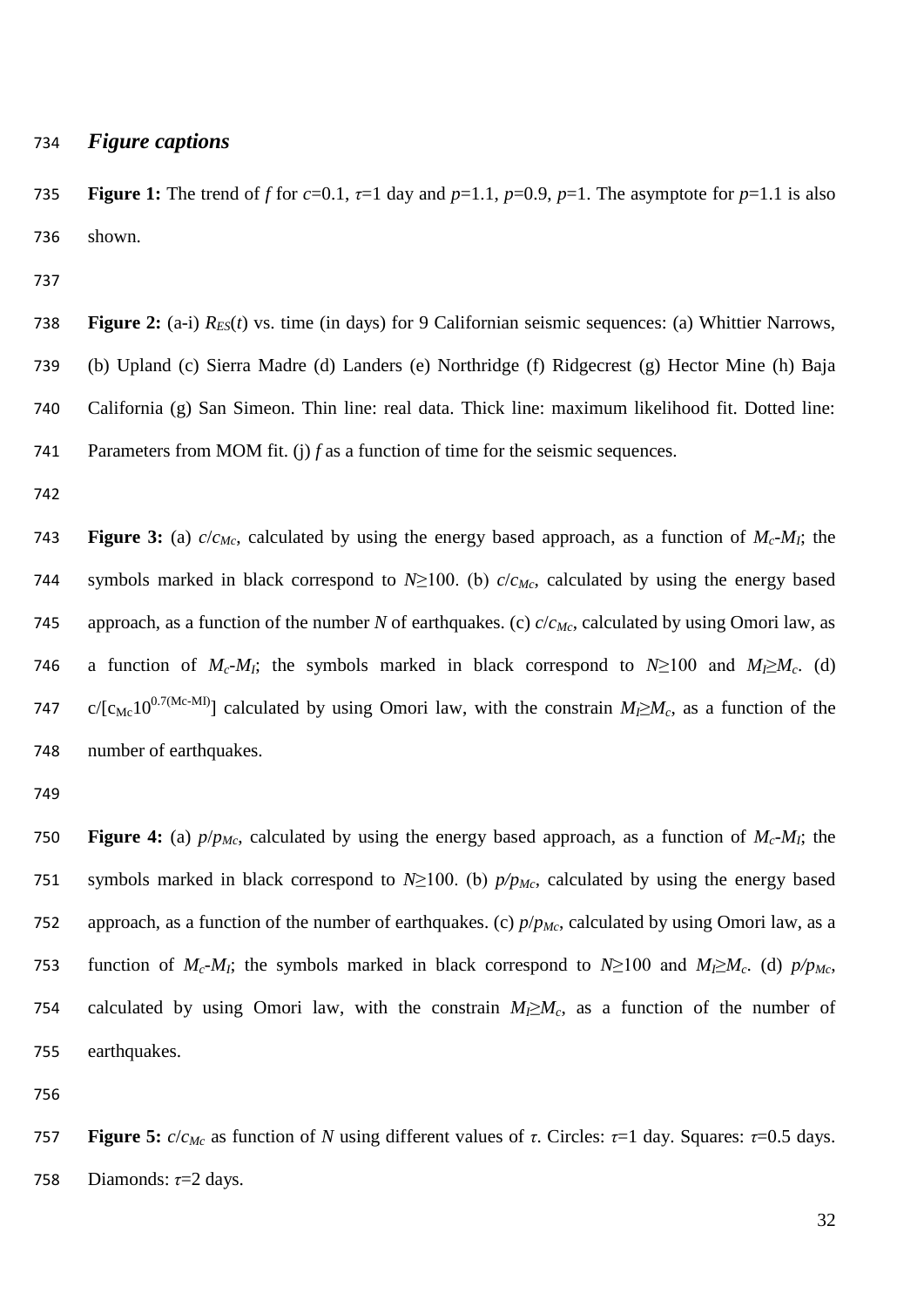**Figure 6:** Mean of *p* as function of *Mm*. Thick dashed line corresponds to the minimum squares fit of the data. Two of the fitting line proposed by Ouillon and Sornette (2005) (O&S – dotted line) and Hainzl and Marsan (2008) (H&M – dot-dashed line) are shown.

764 **Figure 7:**  $Log_{10}[R_{ES}(T)]$  vs.  $Log_{10}[R_{ES}(24)]$  for the 9 sequence analyzed. Sequences with 765 Log<sub>10</sub> $[R_{ES}(T)]$  far from the fit line are shown with an arrow.

- 
- **Figure 8:** (a-c) Ratio between of each term of eq. (21) and their sum. (d) Absolute value of the 3 terms of eq. (21) divided by the sum of their absolute values. Each number corresponds to a different sequence as listed in Table 1.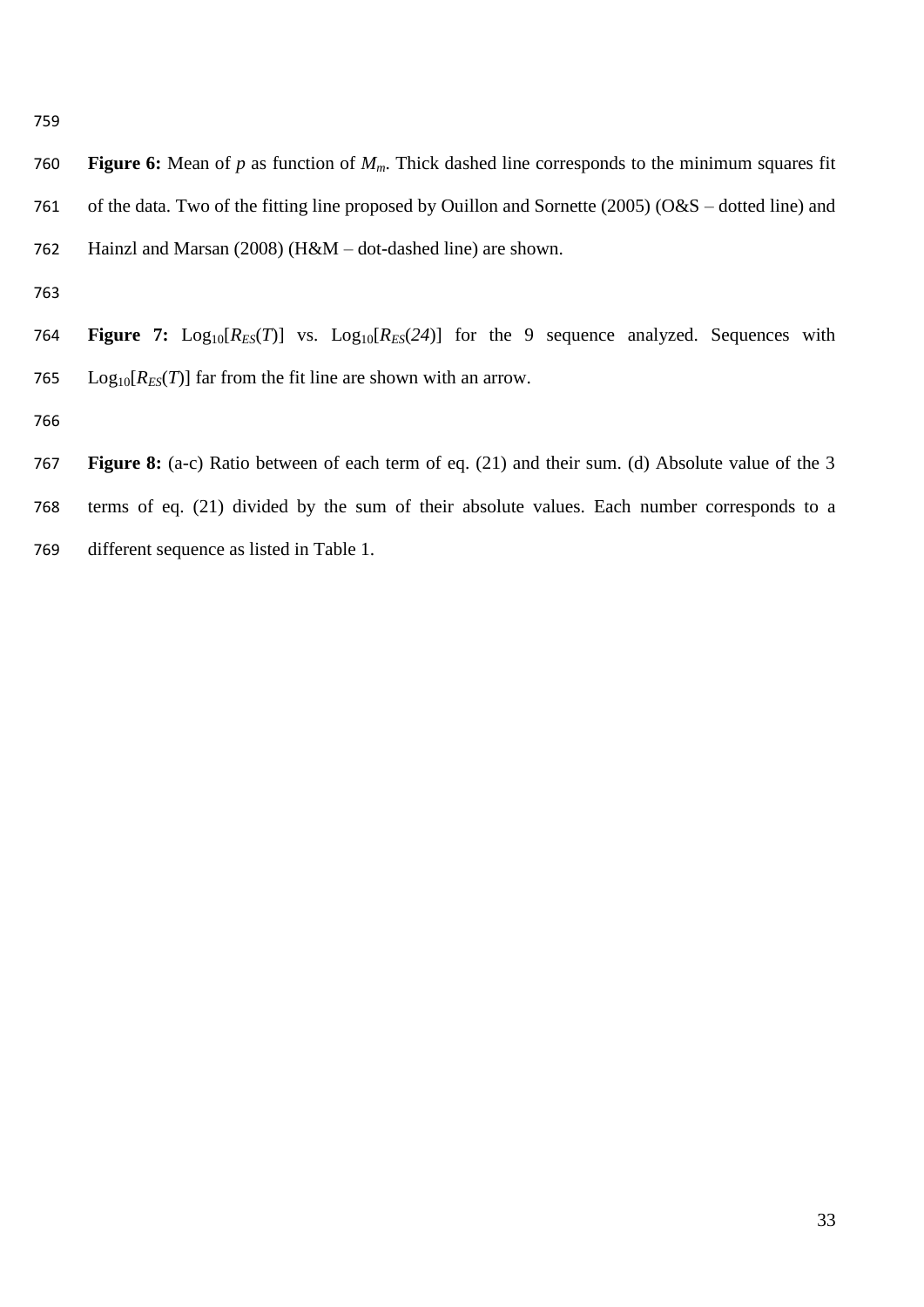#### *Table captions*

 **Table 1:** Main characteristics of the analyzed sequences. *N*: sequence number; *Main date*: mainshock date (UTC). *Lat* and *Lon*: north latitude and east longitude of the main shock (degrees); *Mm*: mainshock local magnitude; *Mc*: sequence completeness magnitude; *Ma*: strongest aftershock local magnitude; *Aft date*: strongest aftershock date (UTC).

 **Table 2:** Parameters of the analyzed sequences. *N*: sequence number; *p* and *c*: *p* and *c* parameters of 777 the Modified Omori Law; RMSE: Root Mean Square Error of the fit;  $R^2$ : coefficient of determination.

 **Table 3:** Correlation analysis between different parameters. *R*: correlation coefficient; *t*: value of t- Student statistics for the null hypothesis of no correlation. *p*, *M<sup>m</sup>* (3 points): correlation obtained between *p* mediated over all sequences with mainshock magnitude *M<sup>m</sup>* inside 0.5 magnitude bin and  $M_m$ ; (9 points): correlation between p and  $M_m$ .

 **Table 4:** Equations (13) and (21) parameters. *N*: sequence number; Theoretical *m*: difference between mainshock and strongest aftershock magnitude obtained applying evaluated parameters to 787 equation (21). Real  $\Delta m$ : real difference.

- 
- 
- 
- 
- 
- 
- 
- 
-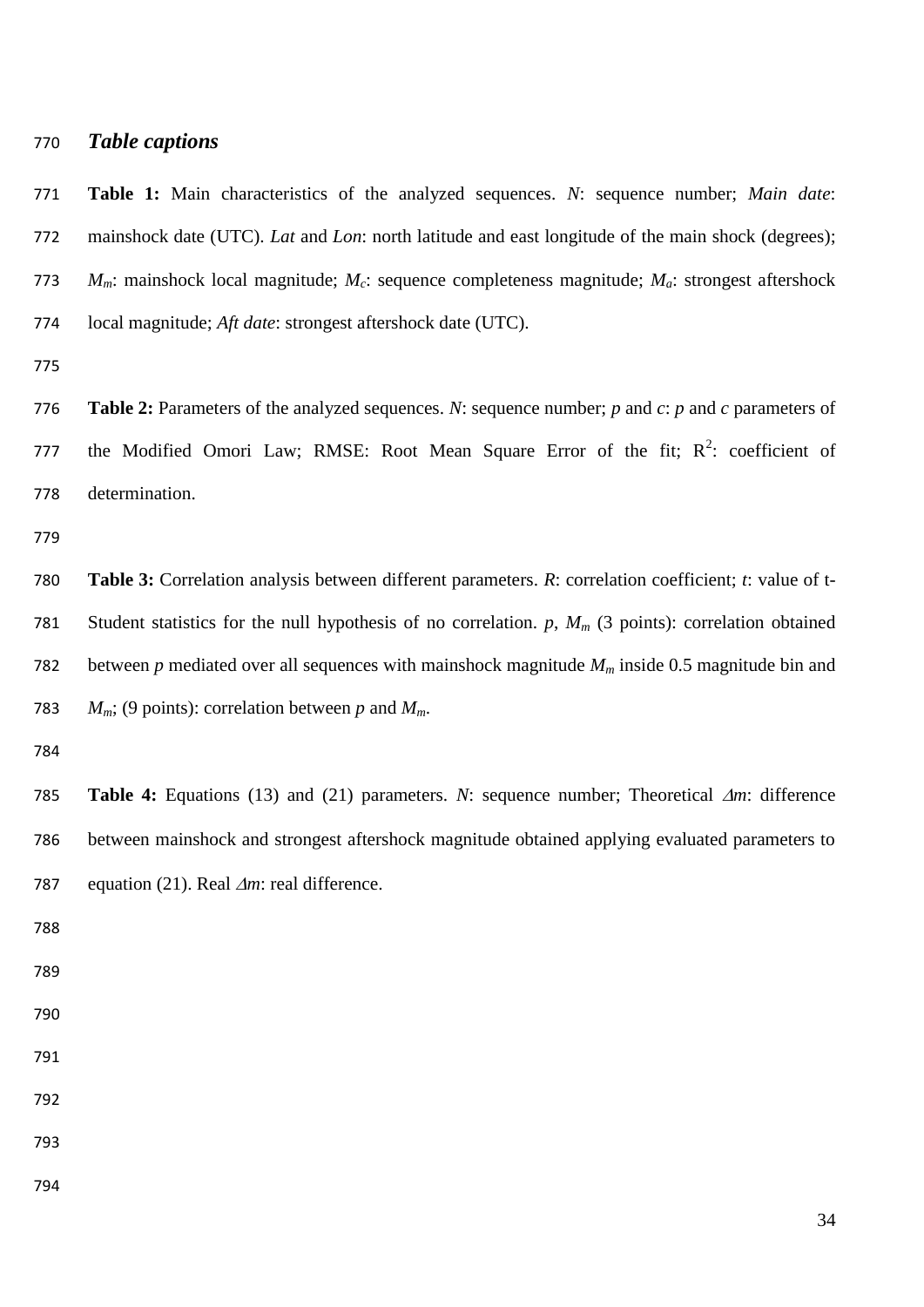

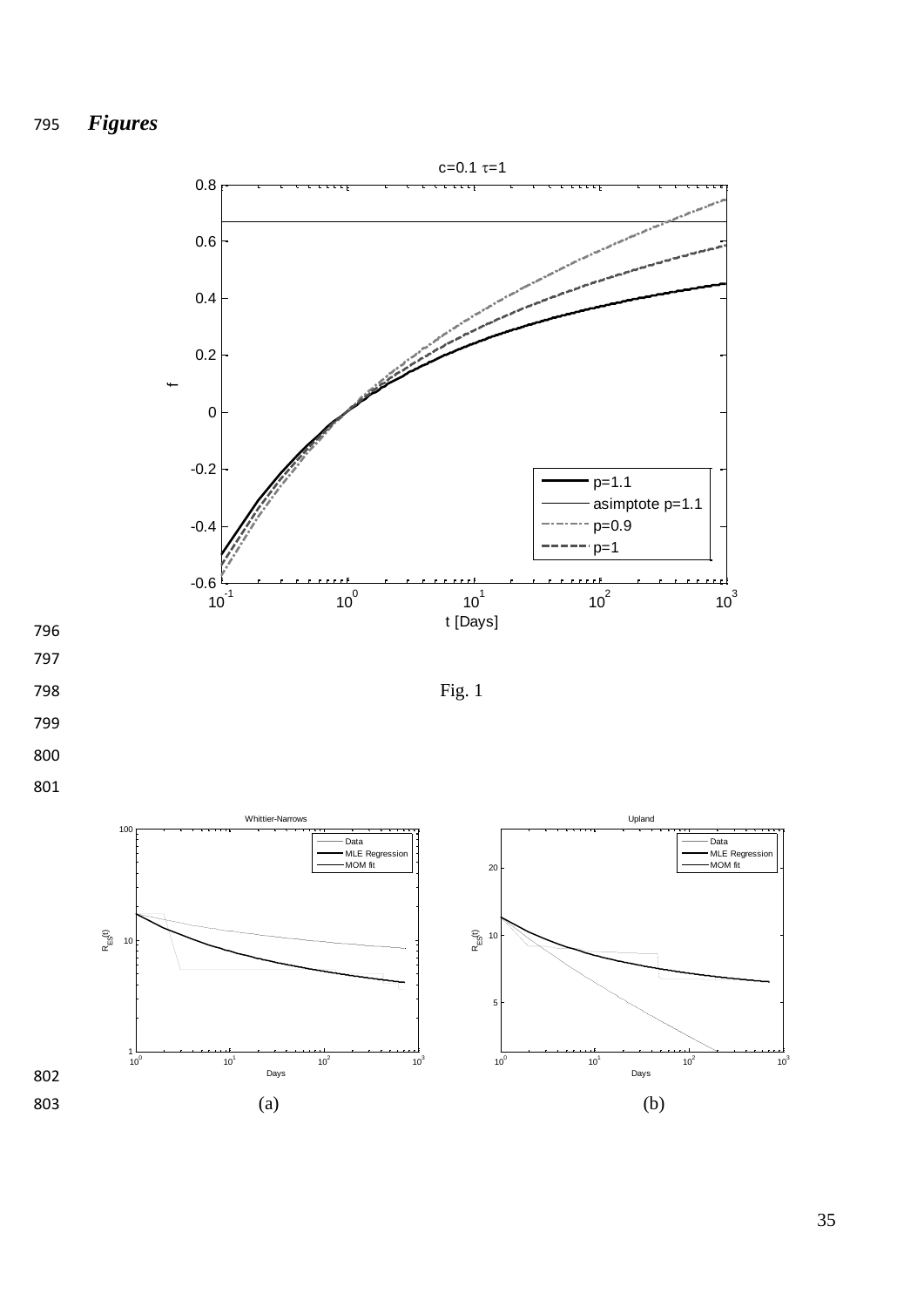

36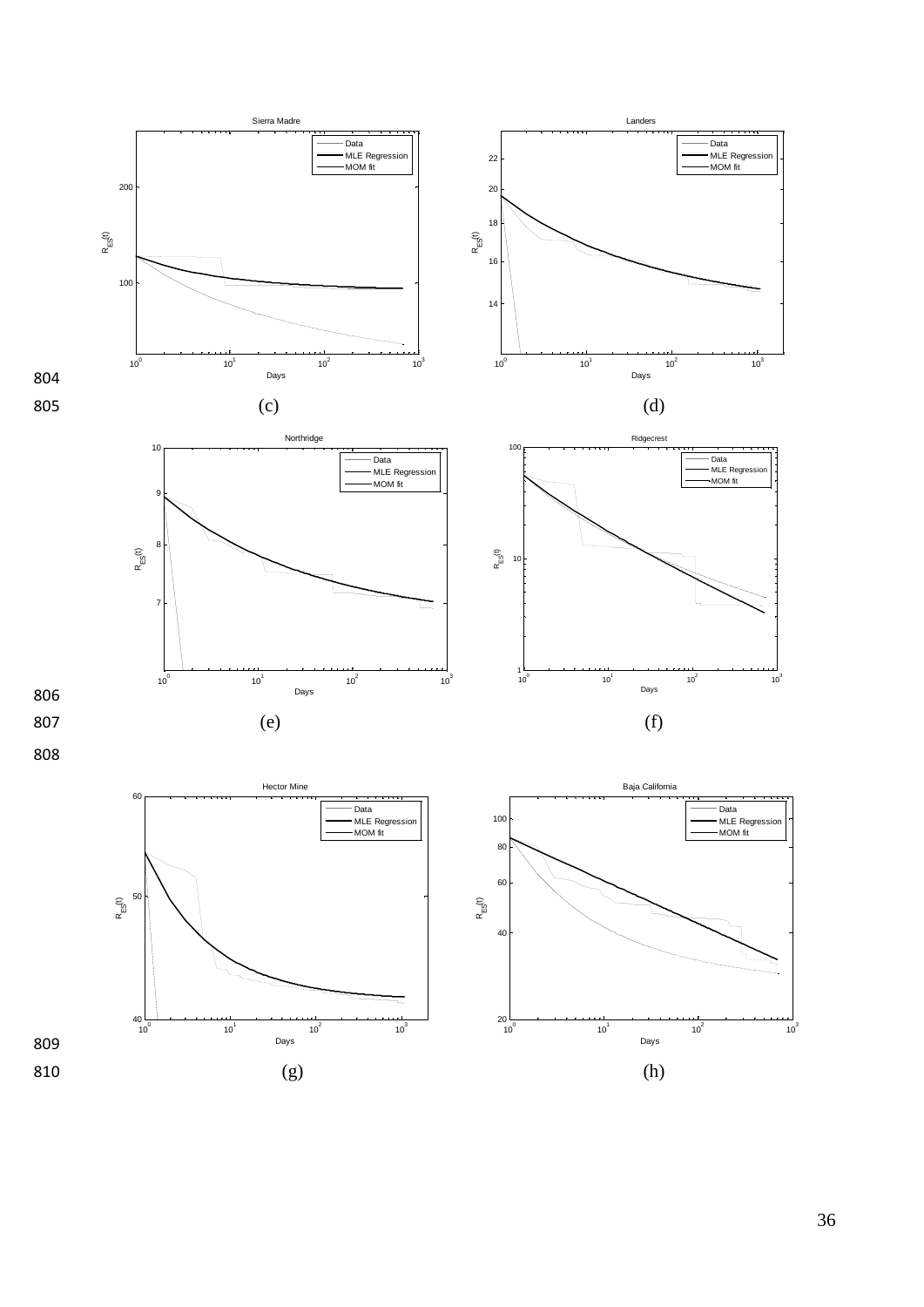

- 824
- 825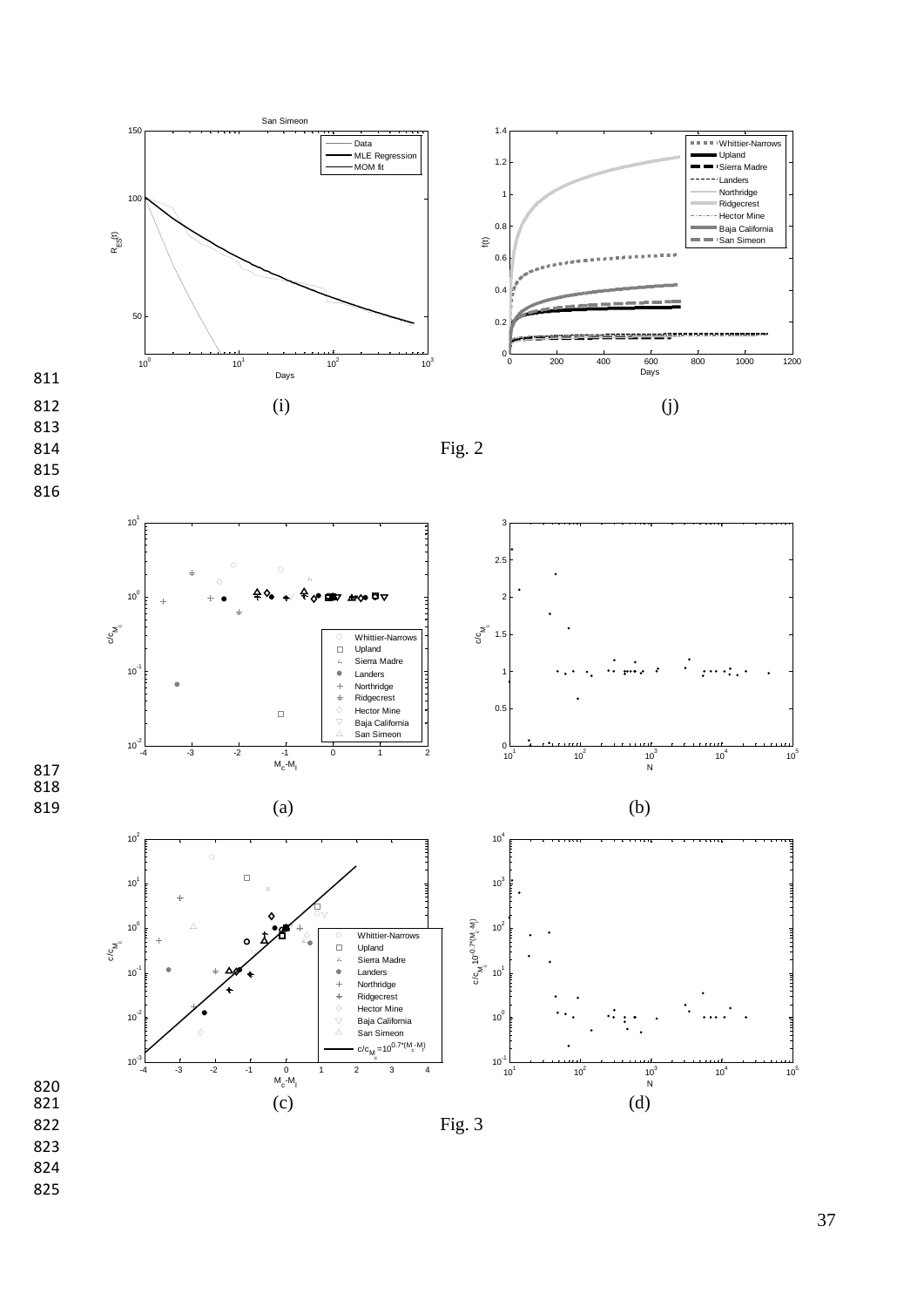

826

38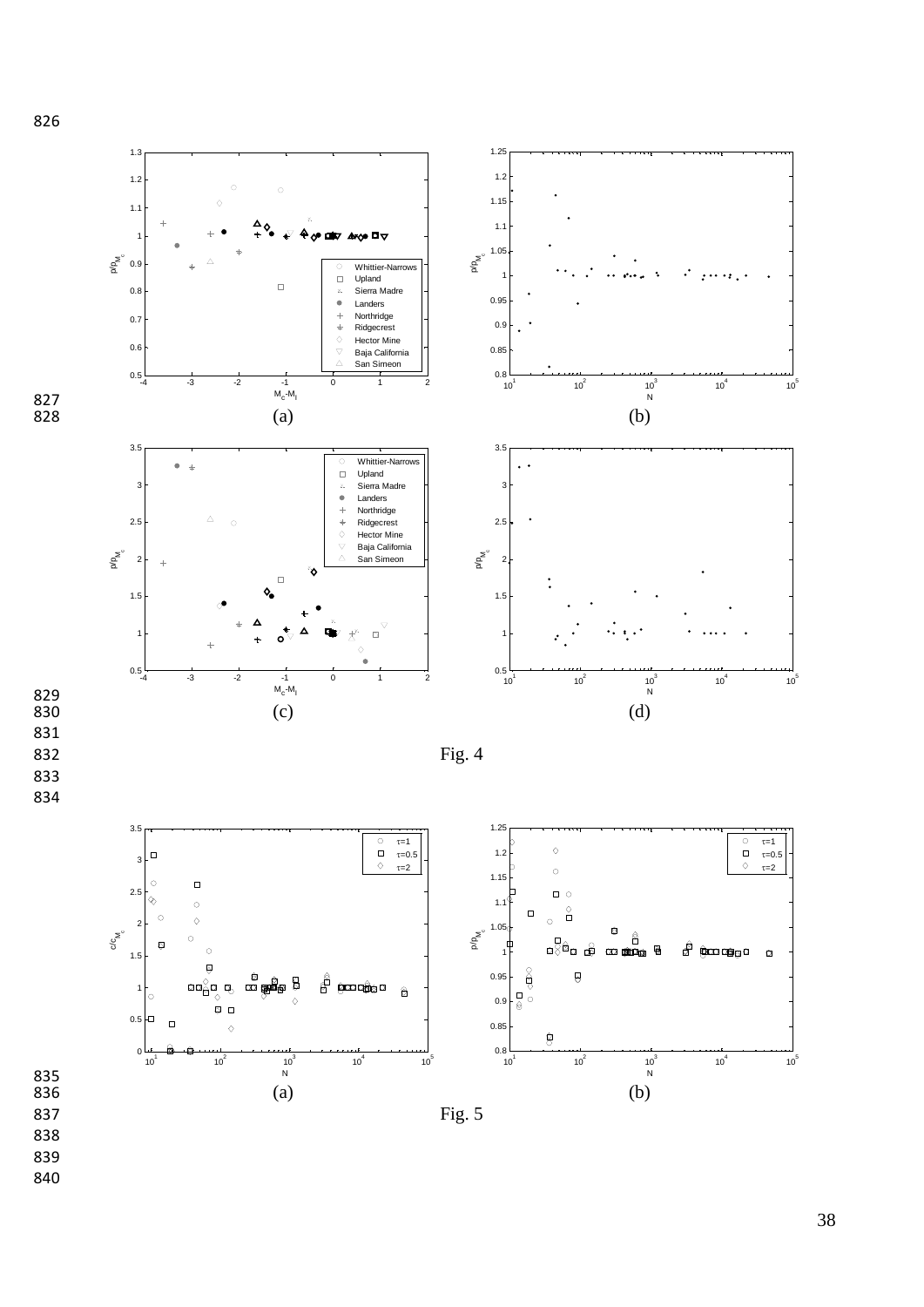- 841 842
- 843



844<br>845 846 847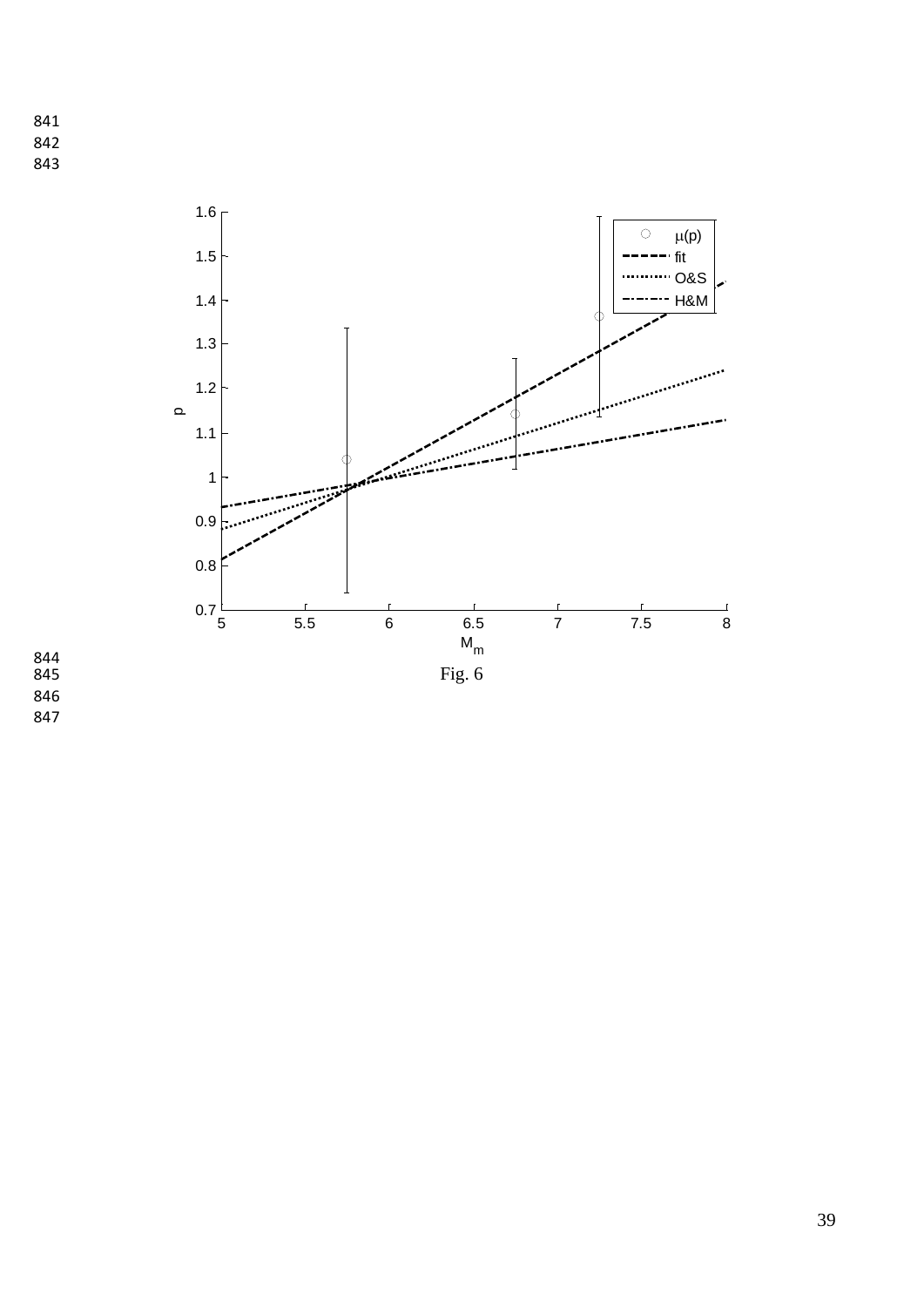

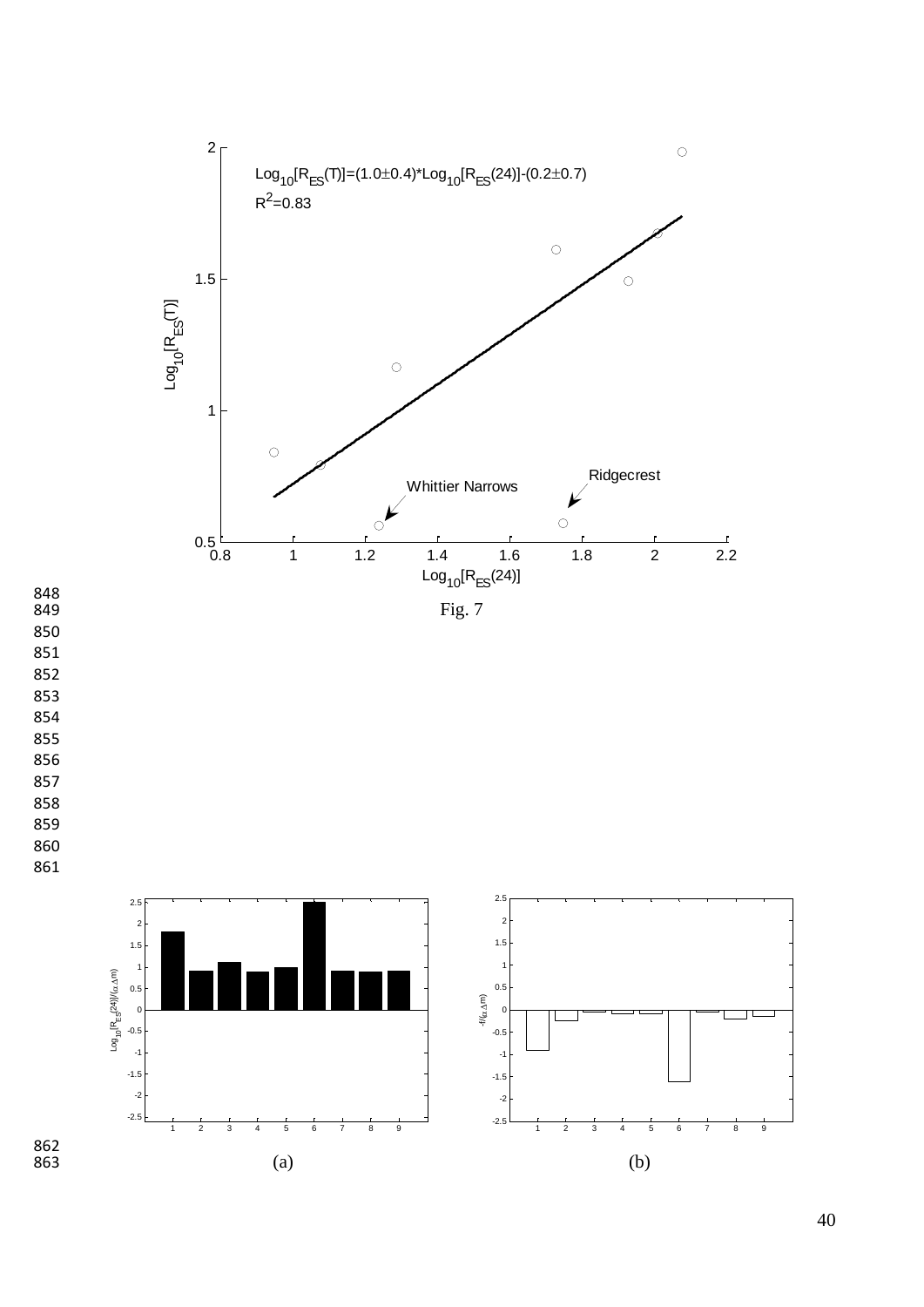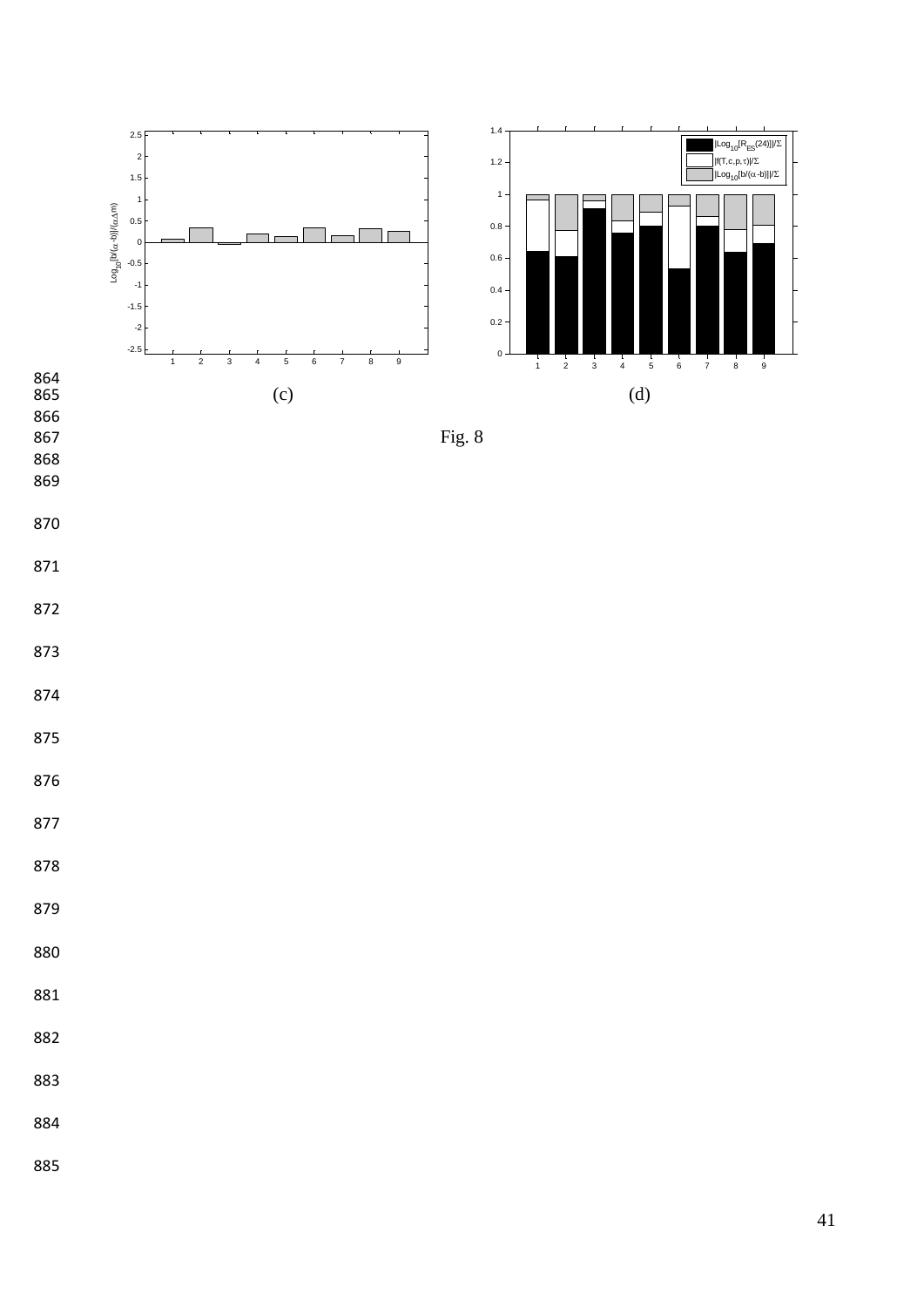# *Tables*

#### 

## 

| N | Sequence                | Main date  | Lat    | Lon        | $M_m$ | $\mathbf{M}_{\rm c}$ | $M_{\rm a}$ | Aft date   |
|---|-------------------------|------------|--------|------------|-------|----------------------|-------------|------------|
|   |                         | yyyy/mm/dd |        |            |       |                      |             | yyyy/mm/dd |
|   | <b>Whittier Narrows</b> | 1987/10/01 | 34.061 | $-118.079$ | 5.9   | $1.9 \pm 0.1$        | 5.3         | 1987/10/04 |
| 2 | Upland                  | 1990/02/28 | 34.144 | $-117.697$ | 5.5   | $1.9 \pm 0.08$       | 4.7         | 1990/03/01 |
| 3 | Sierra Madre            | 1991/06/28 | 34.270 | $-117.993$ | 5.8   | $1.5 \pm 0.3$        | 4.3         | 1991/06/28 |
| 4 | Landers                 | 1992/06/28 | 34.200 | $-116.437$ | 7.3   | $1.7 \pm 0.06$       | 6.3         | 1992/06/28 |
| 5 | Northridge              | 1994/01/17 | 34.213 | $-118.537$ | 6.7   | $1.4 \pm 0.1$        | 5.9         | 1994/01/17 |
| 6 | Ridgecrest              | 1995/09/20 | 35.761 | $-117.638$ | 5.8   | $1.00 \pm 0.05$      | 5.2         | 1996/01/07 |
| 7 | <b>Hector Mine</b>      | 1999/10/16 | 34.594 | $-116.271$ | 7.1   | $1.6 \pm 0.11$       | 5.8         | 1999/10/16 |
| 8 | Baja California         | 2002/02/22 | 32.319 | $-115.322$ | 5.7   | $2.1 \pm 0.1$        | 4.2         | 2002/12/12 |
| 9 | San Simeon              | 2003/12/22 | 35.709 | $-121.104$ | 6.5   | $1.4 \pm 0.03$       | 4.7         | 2003/12/22 |

Table 1

890<br>891 

 

| Sequence                |                   | c                   | $R^2$  | <b>RMSE</b> |
|-------------------------|-------------------|---------------------|--------|-------------|
| <b>Whittier Narrows</b> | $1.06 \pm 0.03$   | $0.26 \pm 0.05$     | 0.5056 | 0.0476      |
| Upland                  | $1.2 \pm 0.2$     | $0.07 \pm 0.06$     | 0.7110 | 0.0175      |
| Sierra Madre            | $1.41 \pm 0.05$   | $0.03 \pm 0.01$     | 0.5737 | 0.0071      |
| Landers                 | $1.202 \pm 0.002$ | $0.00300\pm0.00002$ | 0.8581 | 0.0046      |
| Northridge              | $1.231 \pm 0.009$ | $0.0028 \pm 0.0002$ | 0.7934 | 0.0051      |
| Ridgecrest              | $0.65 \pm 0.02$   | $0.13 \pm 0.06$     | 0.7280 | 0.0948      |
| <b>Hector Mine</b>      | $1.52 \pm 0.05$   | $0.07 \pm 0.01$     | 0.6914 | 0.0042      |
| Baja California         | $0.851 \pm 0.005$ | $0.0000 \pm 0.0000$ | 0.8025 | 0.0341      |
| San Simeon              | $1.05 \pm 0.01$   | $0.012 \pm 0.004$   | 0.9676 | 0.0068      |

#### **Table 2** Table 2

| parameters                    |           |        | Correlation s.l. 0.05                    |
|-------------------------------|-----------|--------|------------------------------------------|
| $Log_{10}(c/c_{Mc}), M_c-M_I$ | $-0.0999$ | 0.3478 | No correlation                           |
| $p/pMc$ , Mc-MI               | $-0.0322$ | 0.1116 | No correlation                           |
| $p$ , Mm $(3 \text{ points})$ | 0.9243    | 2.4217 | Positive correlation                     |
| $(9$ points)                  | 0.4529    | 1.3440 | No correlation (positive with s.l. 0.15) |
| c. Mm                         | $-0.3329$ | 0.9340 | No correlation (negative with s.l. 0.20) |
| p, c                          | $-0.2314$ | 0.6293 | No correlation                           |

899<br>900 900 Table 3

 

 

| N | Sequence                | $Log_{10}[R_{ES}(24)]$ |      | $Log_{10}[b/(\alpha-b)]$ | Theoretical $\Delta m$ | Real ∆m | $Log_{10}[R_{ES}(T)]$ |
|---|-------------------------|------------------------|------|--------------------------|------------------------|---------|-----------------------|
|   | <b>Whittier Narrows</b> | 1.24                   | 0.62 | 0.06                     | 0.5                    | 0.6     | 0.56                  |
| 2 | Upland                  | 1.08                   | 0.29 | 0.40                     | 0.8                    | 0.8     | 0.79                  |
| 3 | Sierra Madre            | 2.08                   | 0.10 | $-0.09$                  | 1.3                    | 1.5     | 1.98                  |
| 4 | Landers                 | 1.29                   | 0.13 | 0.28                     | 1.0                    | 1.0     | 1.16                  |
|   | Northridge              | 0.95                   | 0.10 | 0.13                     | 0.6                    | 0.8     | 0.84                  |
| 6 | Ridgecrest              | 1.75                   | 1.23 | 0.24                     | 0.5                    | 0.6     | 0.57                  |
|   | <b>Hector Mine</b>      | 1.73                   | 0.11 | 0.30                     | 1.3                    | 1.3     | 1.61                  |
| 8 | Baja California         | 1.93                   | 0.42 | 0.66                     | 1.4                    | 1.5     | 1.49                  |
| 9 | San Simeon              | 2.01                   | 0.33 | 0.55                     | 1.5                    | 1.8     | 1.67                  |
|   | Mean                    | 1.56                   | 0.37 | 0.28                     | 1.0                    | 1.1     | 1.18                  |
|   | std                     | 0.43                   | 0.37 | 0.23                     | 0.4                    | 0.4     | 0.52                  |